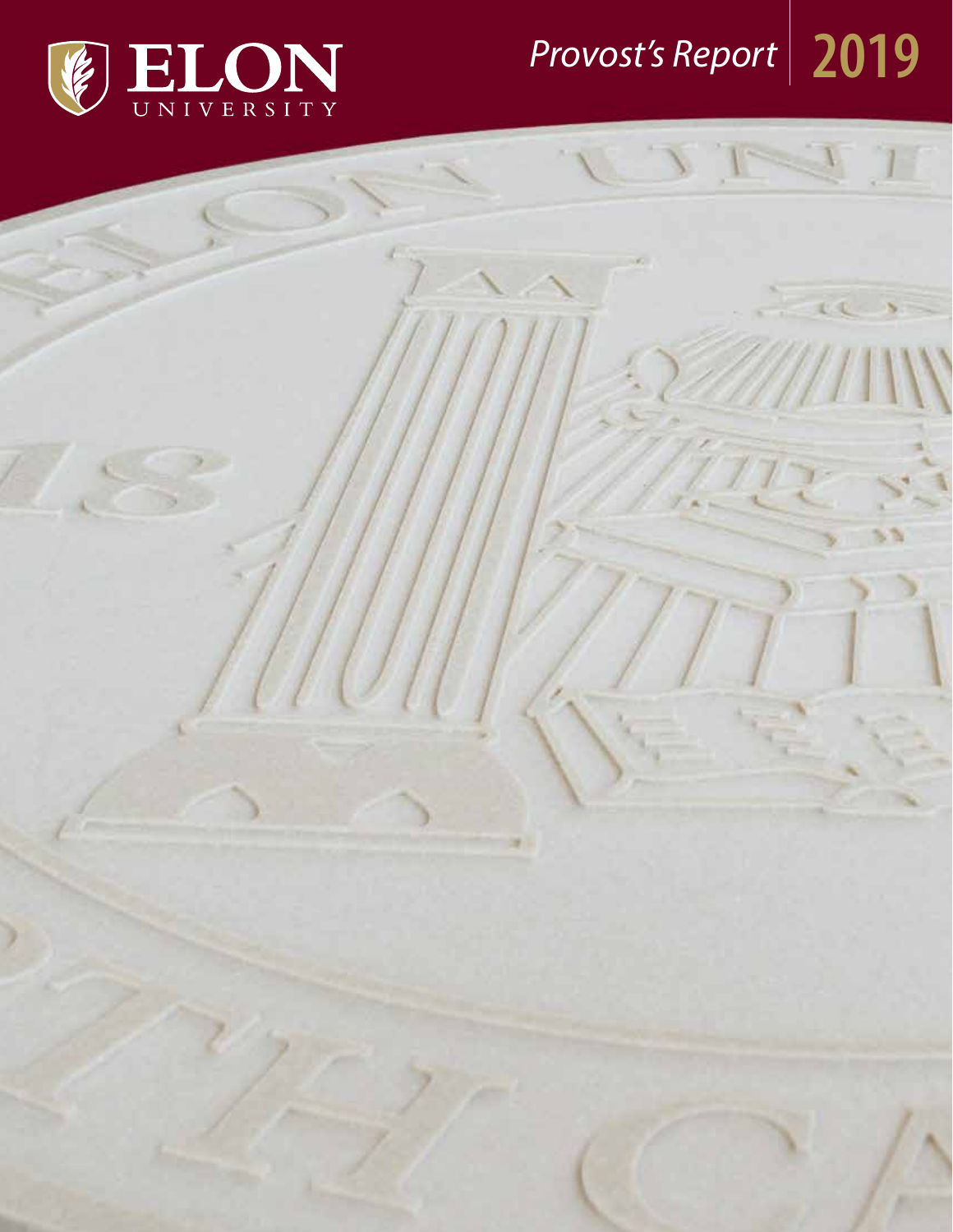## **Contents**

- From the Provost
- Daniels-Danieley Award for Excellence in Teaching
- Distinguished Scholar Award
- Periclean Award for Civic Engagement and Social Responsibility
- Ward Family Excellence in Mentoring Award
- Publications
- Books
- Articles & Book Chapters
- Presentations
- Artistic Exhibitions & Performances
- The Elon Teacher-Scholar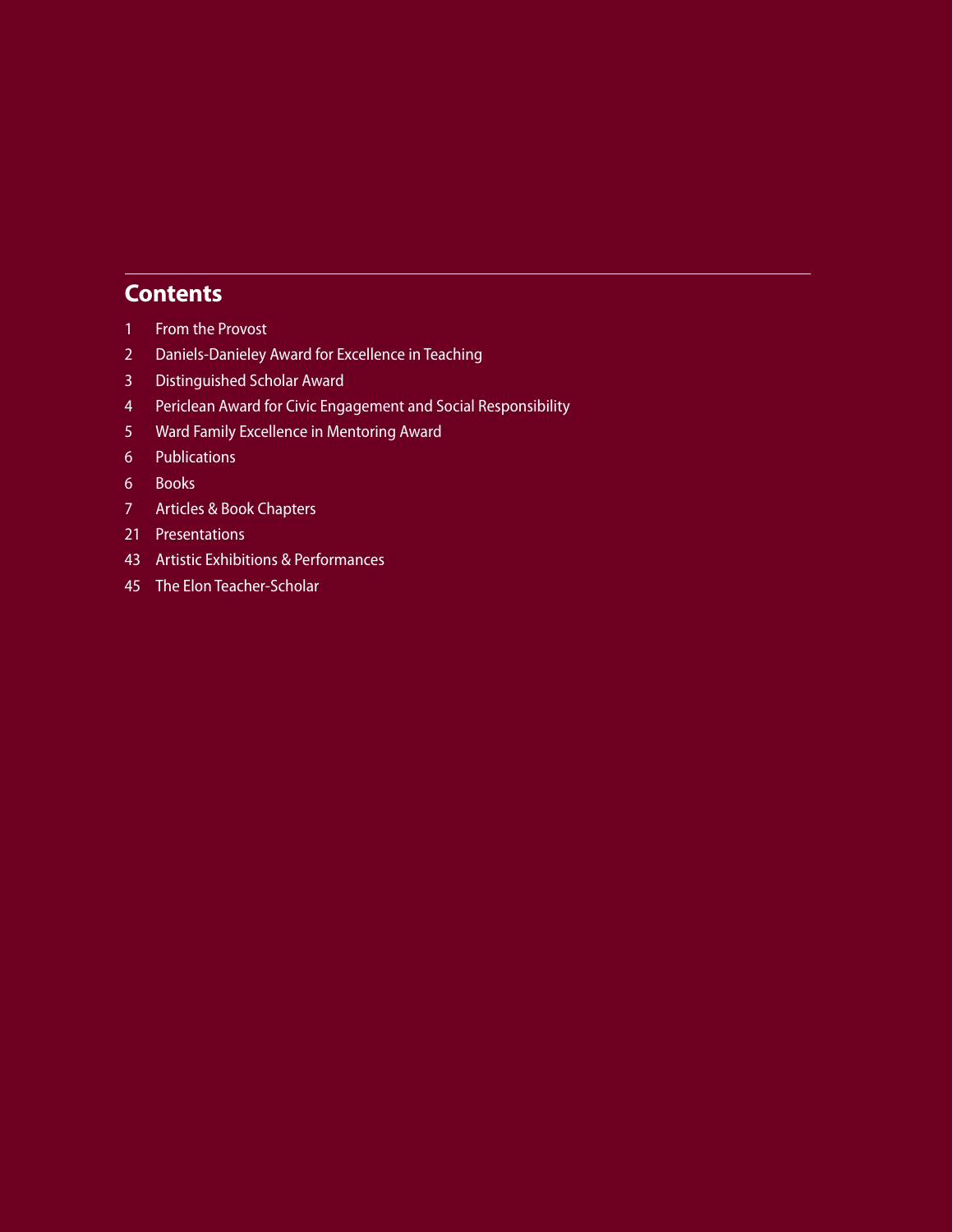



## From the Provost

key commitment in support of Elon's mission is<br>
that "we nurture a rich intellectual community<br>
characterized by active student engagement with that "we nurture a rich intellectual community a faculty dedicated to excellent teaching and scholarly accomplishment." This commitment has never rung more vibrantly than it does today. We remain steadfastly committed to the teacher-scholar ideal, and each year, this publication proudly celebrates the scholarly and creative achievements of Elon's faculty.

The quality of Elon University's commitment to the Teacher-Scholar model and, consequently, to excellence in both scholarly/creative activity and teaching is unique. It is through this commitment that Elon emerges as a national model of engaged learning. Our dedication to the teacherscholar ideal is paramount to bolstering the student- and learning-centered culture that faculty bring to life each day through challenging, innovative academic programs and scholarly engagement.

This was an exciting year at Elon University as we were recognized among the nation's best universities as the #84 National University by *U.S. News & World Report,* with a #2 ranking for undergraduate teaching and a #11 ranking for innovation. Additionally, not only was Elon the only university or college to be ranked by the *U.S. News & World Report* for excellence in all eight programs that lead to student success, we earned a top-10 ranking in each category. Elon was also recognized by the *Wall Street Journal/Times Higher Education* as a national leader for student engagement. Such honors and accomplishments are only made possible through the dedication and efforts of a truly extraordinary faculty of teacher-scholar-mentors.

Residing at the heart of these accomplishments is a persistent pursuit of excellence. This commitment to excellence manifests itself through putting the teacherscholar ideal into action each and every day. Elon faculty have defined that ideal, its values, and its expectations. Elon faculty embrace that ideal; thus, that ideal is Elon University.

As we continue to affirm our place among colleges and universities known for academic excellence and exceptional student achievement, let us recognize and celebrate together the ongoing intellectually engaged work of the Elon faculty, teacher-scholars truly committed to excellence. Thank you for all you do to make this distinctive learning environment and for your dedication to scholarship and student learning.

It is an honor and privilege working with and for you all.

**Aswani Volety, Ph.D. Provost/Vice President for Academic Affairs**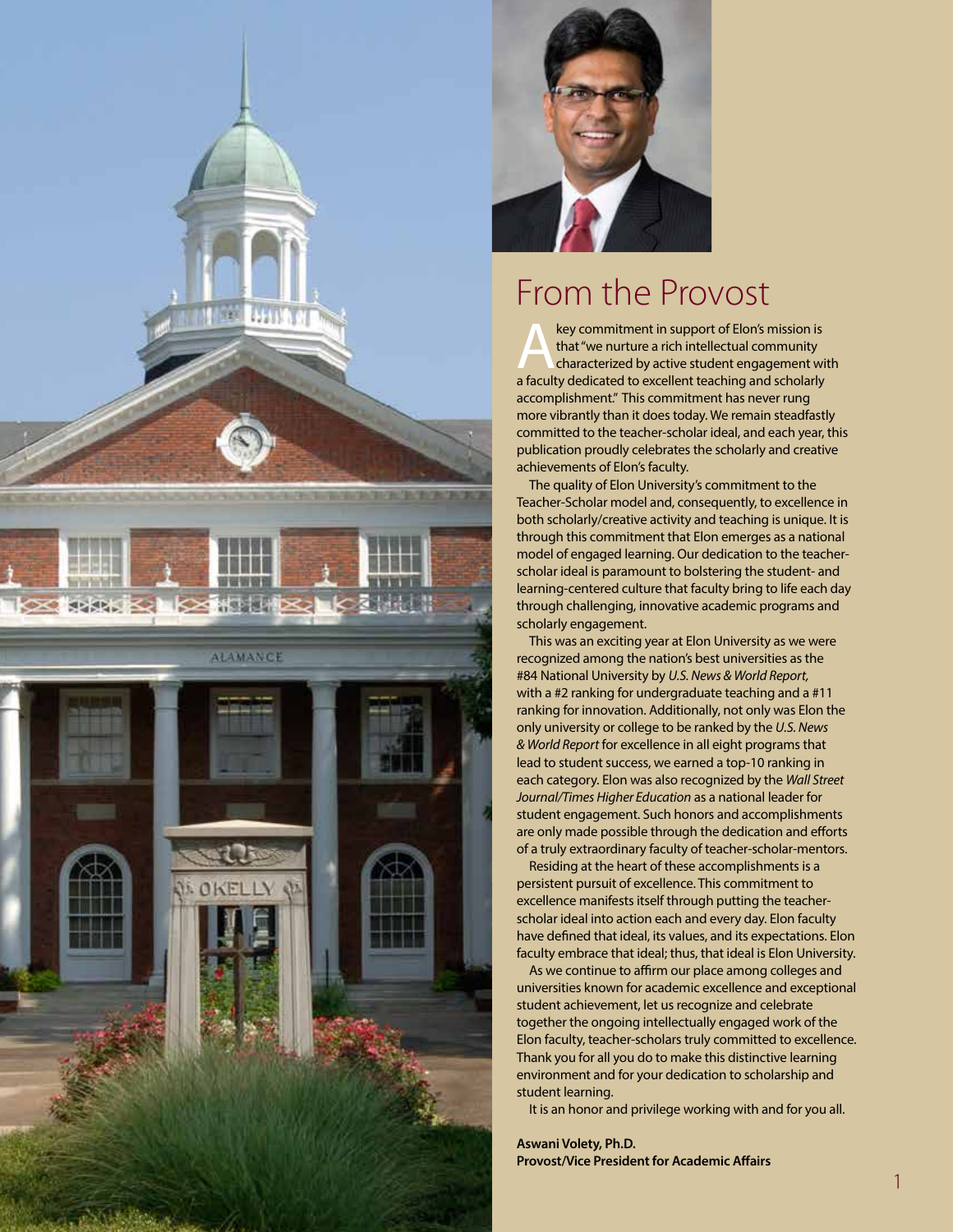

anna Quitney Anderson is regarded as an influential and tor wrote.

anna Quitney Anderson is re<br>
exemplary teacher who mak<br>
whether in the classroom or<br>
Internet forums around the v<br>
the Imagining the Internet Center. exemplary teacher who makes student learning come alive, whether in the classroom or preparing students to cover Internet forums around the world each year as director of

She has received many national recognitions during her career, including being named Journalism Teacher of the Year by the News Division of the Association for Education in Journalism and Mass Communication in 2008. In 2010 and 2011, Anderson was the university's nominee for U.S. Professor of the Year by the Carnegie Foundation for the Advancement of Teaching, and she has received the Excellence in Teaching Award from Elon's School of Communications.

Anderson joined the faculty ranks at Elon in 1999 following two decades as a journalist in Minnesota and North Dakota. At Elon, she has progressed professionally and was promoted to full professor in 2014. Through the years, Anderson has taught a wide variety of courses in the School of Communications and Elon Core Curriculum, including an opening course for first-year students in the school, "Communications in a Global Age." One nominator wrote that "having a full professor with her pedagogical abilities teaching a first-year course is what makes Elon special."

Within the last three years, her courses have included Media Writing, Reporting for the Public Good, and Future of the Internet, along with independent courses such as Global Documentary Journalism, Near-Real-Time Reporting, Research into Internet Issues, and Internet Hall of Fame Project. "Professor Anderson helps students understand the importance of communications across

platforms, across populations and across the world," one nomina-

**Teaching**

**Daniels-Danieley** 

**Janna Quitney Anderson**

**Award for Excellence in** 

Professor of communications and director of the Imagining the Internet Center

As director of Elon's Imagining the Internet Center, she has organized and led student teams covering the annual Internet Governance Forums since 2006, traveling to Greece, Brazil, Egypt, Lithuania, Kenya, Mexico, Switzerland, France, and Germany. One alumna involved in the 2006 IGF coverage in Greece described the experience as "a truly rare undergraduate opportunity."

Closer to home, she organized the FutureWeb conference in 2010 in Raleigh featuring Internet pioneers Vint Cerf and Tim Berners-Lee and involved her students in 22 events over three days, including sessions aimed at educating high school students about Internet issues such as privacy and intellectual property. One alumnus wrote in his nomination that Anderson "lives up to the definition of both impact and excellence in teaching," and takes a personal interest in their professional lives after they leave Elon.

She's been an advocate for new media and innovation on campus, with one nominator remembering how she encouraged students years ago to use Flip cameras to capture audio and video in the field to support their writing assignments, a practice that then was just being adopted by professional newsrooms. She's been a valuable mentor, working with more than a dozen students who have presented research at the National Conferences on Undergraduate Research.

"Helping students become better journalists, global citizens and individuals, watching us go out and make a difference in the world — that is the embodiment of Janna," one nominator wrote.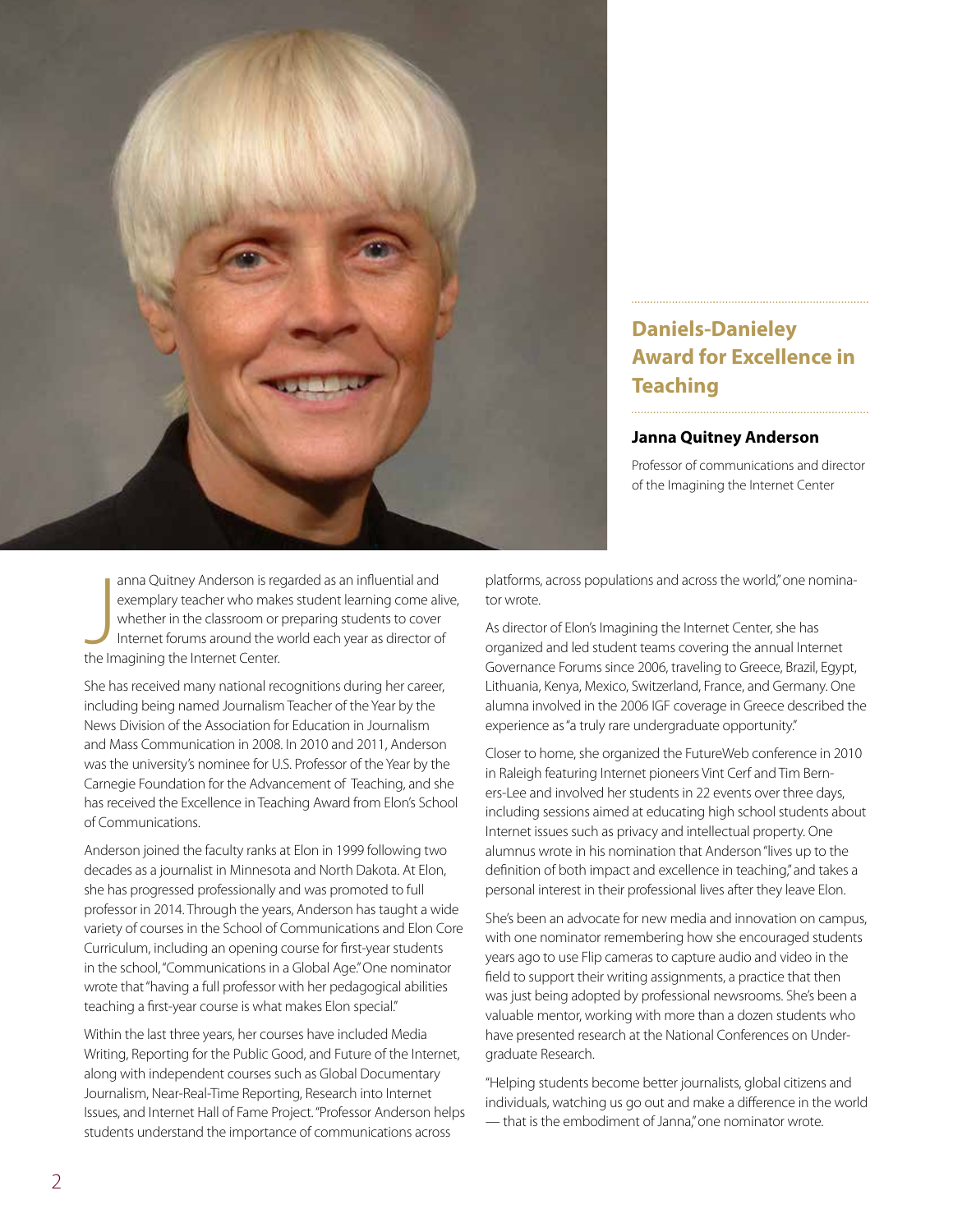## **Distinguished Scholar Award**

### **Jeffrey Carpenter**

Associate professor of education and director of the Teaching Fellows Program

effrey Carpenter's reserview of collaboration and teaching<br>
learning and teaching<br>
media can be used for<br>
higher education contexts. effrey Carpenter's research and scholarship examines the role of collaboration and collaborative technologies in learning and teaching, particularly in the ways that social media can be used for educational purposes in K-12 and

Carpenter joined the faculty in the School of Education in 2010 as an assistant professor and was promoted to associate professor in 2016. The past nine years have been marked by high levels of scholarly productivity, with his work widely read and cited and other researchers actively seeking out collaborations with him. Carpenter credits the environment and his colleagues at Elon with helping him develop into the scholar he is today.

Since coming to Elon, Carpenter has given more than 110 research presentations, many of which were delivered at top-tier national and international conferences such as the American Educational Research Association Annual Meeting, the American Association of Colleges of Teacher Education Annual Conference, and the International Society for Technology in Educational Annual Conference. Since 2010, he has published 40 articles, including 26 during the past three calendar years, along with three book chapters and 14 papers in conference proceedings. One colleague noted that "quite simply, his scholarly output rivals many top teacher education scholars. I have marveled at his productivity and even sought his suggestions to understand how he maintains the intensity of productivity in his scholarship."

Among his journal articles, 25 have focused on the use of social media as an educational and professional development tool, with three of his publications already having been cited more

than 100 times and all of his publications cited 369 total times in 2018, according to Google Scholar. Carpenter writes and presents for both scholarly and practitioner audiences so that he can have an impact in the world of teacher education and K-12 education. His practitioner-oriented articles have been featured in publications widely read by K-12 educators including Educational Leadership, Phi Delta Kappan and Education Week.

"The array of research that Jeff has compiled in the past decade is undoubtedly significant," one nominator wrote. "His study on Twitter in education, for example, is considered seminal, and he is viewed as one of the leading experts on the ways K-12 teachers use social media for professional development."

In his research, Carpenter has noted that technologies such as social media provide new ways for educators and students to collaborate with a wide assortment of people, but that such technological tools also come with constraints. Carpenter has also made collaboration a key component of his approach to research, having co-authored peer-review research publications with 17 researchers from other universities.

A nominator from another university noted that "his ability to juggle multiple research projects, while teaching, participating in service work, leading grant projects and doing administrative work for the Elon University Teaching Fellows program makes me wonder if he ever actually sleeps. He is a true role model in the field of education whom I wholeheartedly believe should be recognized for his outstanding efforts in scholarship."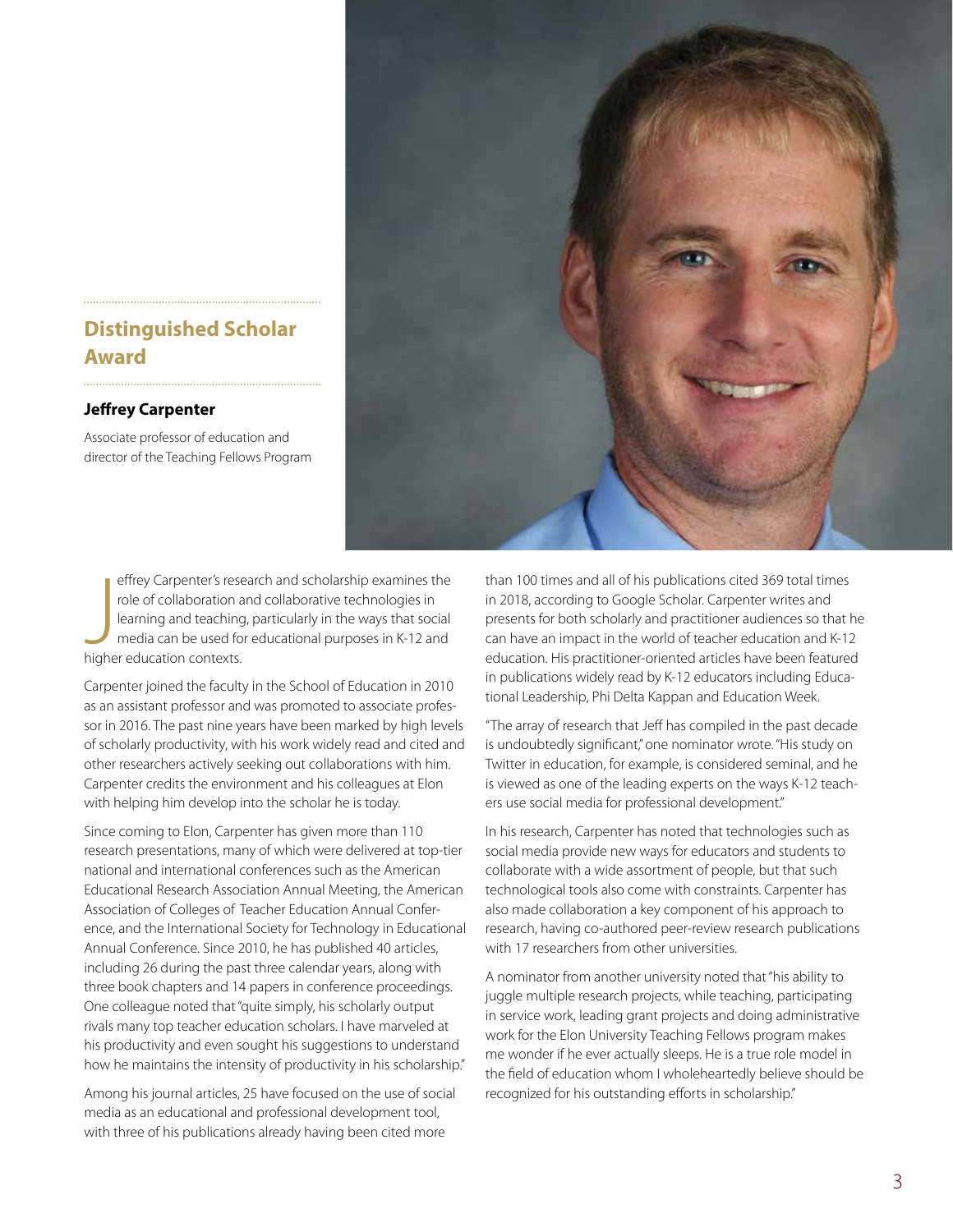

## **Periclean Award for Civic Engagement and Social Responsibility**

**The Rev. Jan Fuller** University chaplain

the Rev. Jan Fulle<br>
engagement an<br>
university chapl.<br>
ed her commitn<br>
that embraces all faiths. he Rev. Jan Fuller has been the embodiment of civic engagement and social responsibility in her role as university chaplain, through which she has demonstrated her commitment to creating an inclusive community

Fuller came to Elon in 2011 after 24 years as chaplain at her alma mater, Hollins University in Roanoke, Virginia. Prior to her work at Hollins, Fuller served as the Baptist chaplain at Yale University from 1982 to 1987, and as an adjunct professor of higher education ministries at the Yale Divinity School from 1983 to 1987. She is a long-standing member of the National Association of College and University Chaplains, and currently serves as the organization's president.

At Elon, she is credited with taking a leading role in launching and developing the university's multifaith program. The creation of a fully multifaith approach to religious and spiritual life on campus was challenging, one nominator notes, but "Jan has done this exceptionally well, helping us all appreciate that religious diversity and multifaith engagement are essential to our university's commitment to diversity, inclusion and global citizenship."

With Fuller's guidance, Elon has expanded the staff at the Truitt Center for Religious and Spiritual Life to include Jewish, Catholic, Muslim and Protestant chaplains, as well as a multifaith coordinator. A colleague notes that she is one to always think outside the box. "Social responsibility is the very essence of Jan's work every day as she constantly searches for ways to connect students, fac-

ulty and staff, whether through the religious, spiritual or nonreligious understanding she fosters with Truitt Center programming, or through her connections in the greater community outside of Elon," the colleague said.

Several nominators noted her work to build resources for the Muslim community on campus and with the Muslim community off campus. As one nominator explained, she worked with others at Elon and in the area to welcome and support the first mosque in neighboring Burlington and foster close relationships between the new mosque and the university. "The Burlington mosque has become a true community center in our area," the nominator wrote.

On campus, Fuller has created learning experiences that help foster social and civic engagement. One nominator explains that Fuller "is an educator committed to holistic student development and challenges all of us to consider what it means to live your best life, aligned with your values, contributing in meaningful ways to serving the greater good."

In his nomination letter, an alumnus credits Fuller as the reason he stayed at Elon due to the care she has for students and the encouragement and counsel she provides. She's engaged with students and supports them in ways outside her official role as chaplain, he notes. "Every time in her office felt more like walking into a home, as she would take the time and really invest in the projects I was working on and my personal growth at Elon University," the alumnus wrote.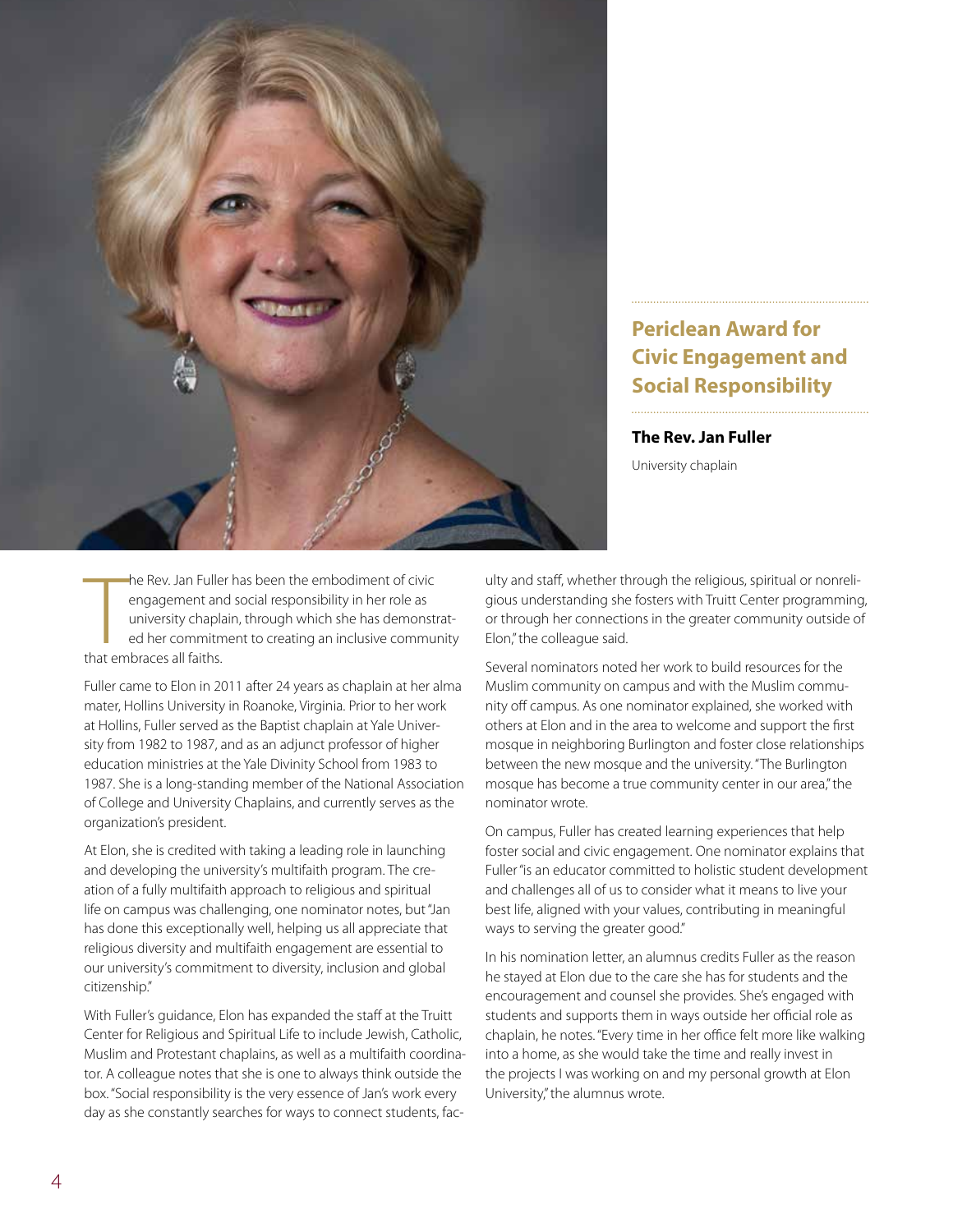## **Ward Family Excellence in Mentoring Award**

### **Amy Allocco**

Associate professor of religious studies and director of the Multifaith Scholars Program

long with being renowne<br>arship in the religious track<br>is regarded as a passionat<br>students into her own sch<br>ing them as they pursue their own. long with being renowned for her expertise and scholarship in the religious traditions of India, Amy Allocco is regarded as a passionate mentor who welcomes her students into her own scholarly pursuits while support-

Allocco joined Elon's Department of Religious Studies in 2009, and since then has been named the 2012 recipient of Elon College, the College of Arts and Science's Excellence in Teaching Award and has held the university's Distinguished Emerging Scholar professorship in religious studies. She was named the founding director of the Multifaith Scholars Program in 2017 and teaches courses in the religions of South Asia, particularly Hinduism, as well as Hindu goddesses, ethnography and gender in Islam.

In their nomination letters, her former students extolled her approach to mentorship, which held them to high standards while providing them the resources and support they needed to surpass those standards. "Her syllabi days are no joke and from the start she conveys to her students the quality of work she expects," one alumna notes. "I have realized that she holds these expectations because she sees me as a future colleague, and has worked to show me all that I am capable of."

Allocco has served as faculty-in-residence at the Isabella Cannon International Pavilion and as faculty-in-residence in the Global Pavilion, a role that saw her organize speakers, films and meals while facilitating discussions about issues relating to politics, religion, race and other forms of diversity.

Two Elon colleagues explain in their nomination of Allocco that she is "one of the university's most prolific and dedicated mentors" in large part because of "her ability and willingness to invite her students into her intellectual worlds." Given her area of study and research, which requires students to enter cultures and observe practices far removed from their past experiences, this is no easy practice, but one at which the nominator says Allocco excels.

Her students have regularly presented at Elon's Spring Undergraduate Research Forum, the National Conferences on Undergraduate Research, the South Eastern Commission for the Study of Religion and South Eastern Women's Studies Association. Allocco works to prepare her students for these presentations, as well as encouraging them to make scholarly connections with other attendees.

Allocco's commitment to her students is exhibited in the personal connections she makes with them as a mentor, and as a friend. "Dr. Allocco takes the time to learn about her students on a personal level, tapping into the fact that we are all humans, not just scholars conducting research," one student wrote in her nomination.

One nominator noted that though she graduated from Elon years ago, she still talks to Allocco nearly every week — to share funny stories and life updates, and to get opinions about projects they are working on. "I've spoken with many other mentees of Dr. Allocco's and they all share the same sentiment — without Dr. Allocco, we would not be where we are today," she wrote.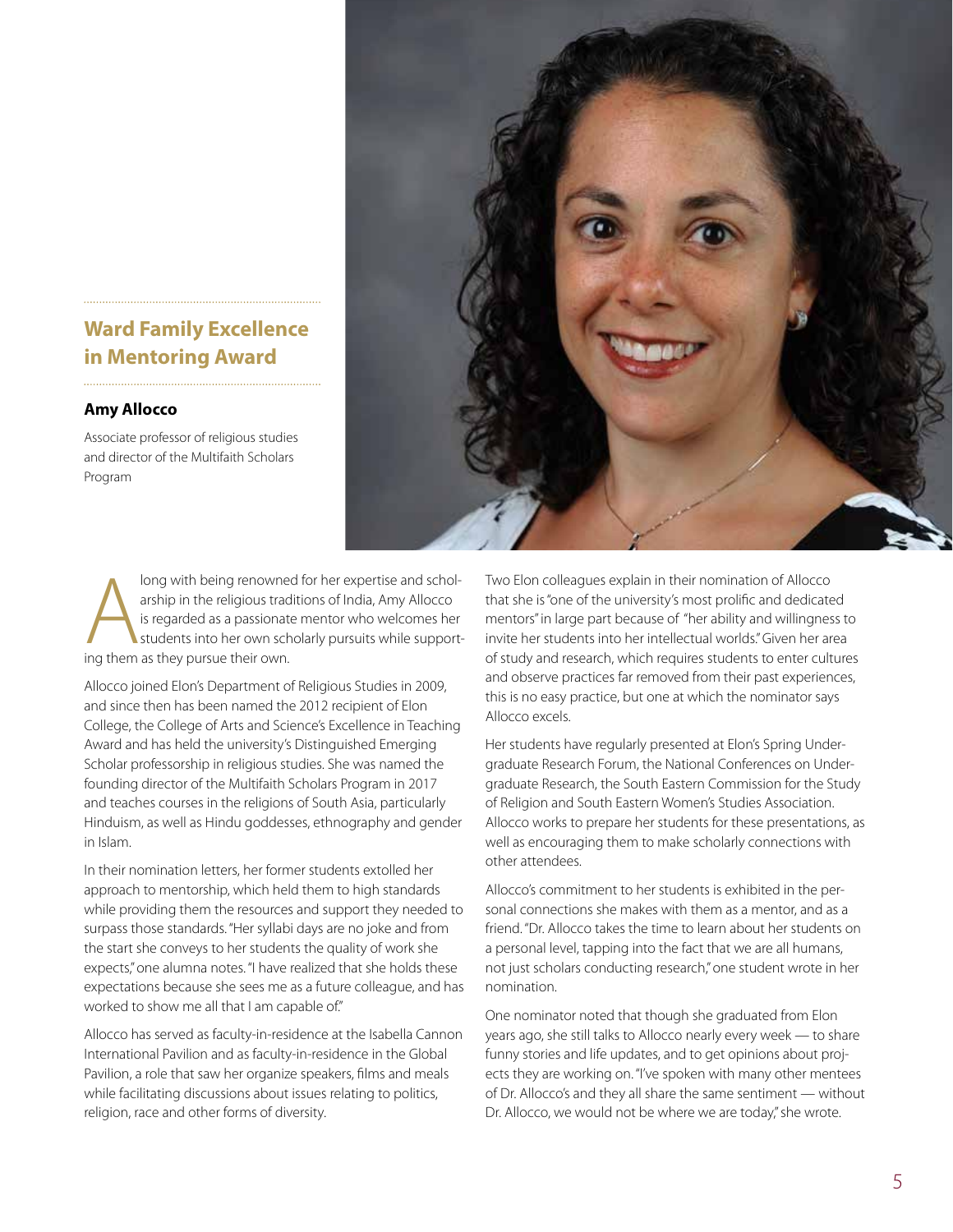## Publications

| <b>Books</b>                                                                                    |                                                                                                                                |  |
|-------------------------------------------------------------------------------------------------|--------------------------------------------------------------------------------------------------------------------------------|--|
| <b>Lynne Bisko</b>                                                                              | Associate Librarian, Belk Library                                                                                              |  |
|                                                                                                 | Personal Librarians: Building Relationships for Student Success, with H. Buchansky, B. C. Gray, and E. G. Reese, Libraries     |  |
| Unlimited, Santa Barbara, CA, 2019.                                                             |                                                                                                                                |  |
| <b>Rozana Carducci</b>                                                                          | Associate Professor, Education and Wellness                                                                                    |  |
|                                                                                                 | Contested Issues in Troubled Times: Student Affairs Dialogues on Equity, Civility, and Safety, with P. Magolda and M. Baxter   |  |
| Magolda, Stylus, Sterling, VA, 2019.                                                            |                                                                                                                                |  |
| <b>Jennifer J. Carroll</b>                                                                      | Assistant Professor, Sociology and Anthropology                                                                                |  |
| Narkomania: Drugs, HIV, and Citizenship in Ukraine, Cornell University Press, Ithaca, NY, 2019. |                                                                                                                                |  |
| Vanessa L. Drew-Branch                                                                          | Assistant Professor, Human Service Studies                                                                                     |  |
| Gerken, L. Conner, P.A. Scharagrodsky, M. Riedel, and B. Guy-Sheftall, Lexington Books, 2019.   | Antagonizing White Feminism: Intersectionality's Critique of Women's Studies and the Academy, with P. Chatterjee, T.W.         |  |
| <b>Steven I. Friedland</b>                                                                      | Professor, Law                                                                                                                 |  |
|                                                                                                 | Evidence Law and Practice, 7th Ed., with P. Bergman and D. Benham, Lexis Pub. Co., Carolina Academic Press, 2019.              |  |
| Press, 2019.                                                                                    | Teachers Manual for Evidence Law and Practice, 7th Ed., with P. Bergman and D. Benham, Lexis Pub. Co., Carolina Academic       |  |
| Press, 2019.                                                                                    | Criminal Law: A Context and Practice Casebook, 2nd Ed., with C. Carpenter, K. Chavis, and C. Arcabascio, Carolina Academic     |  |
| Carolina Academic Press, 2019.                                                                  | Teacher's Manual for Criminal Law: A Context and Practice Casebook, 2nd Ed., with C. Carpenter, K. Chavis, and C. Arcabascio,  |  |
| and R. Rosen, Wolters Kluwer, N.Y., 2019.                                                       | 2019 Supplement to Constitutional Law: Cases, Materials & Problems, 3rd Ed., with R. Weaver, C. Hancock, B. Fair, J. Knechtle, |  |
| R. Weaver and D. Fairgrieve, Carolina Academic Press, 2019.                                     | Administrative Law, Administrative Structures, and Administrative Decisionmaking: Comparative Perspectives, Volume IX, with    |  |
| and G. Gil, Carolina Academic Press, 2019.                                                      | Twenty-First Century Remedies: Comparative Perspectives, The Global Papers Series, Volume X, with R. Weaver, L. Tranchant,     |  |
| Raynouard & D. Fairgrieve, Carolina Academic Press, 2019.                                       | Free Speech, Privacy and Media: Comparative Papers, The Global Series Volume XI, with R. Weaver, M. Cole, A. Koltay, A.        |  |
| <b>Henry D. Gabriel</b>                                                                         | Professor, Law                                                                                                                 |  |
| Products, release 91, 2019.                                                                     | Bender's Uniform Commercial Code Service: Sales and Bulk Transfers, Vol 3 & 3A, with W.H. Henning, 612, Matthew Bender Elite   |  |
| David S. Levine                                                                                 | Associate Professor, Law                                                                                                       |  |
|                                                                                                 | Information Law, Governance, and Cybersecurity, with S. Sandeen, West Academic Publishing, St. Paul, MN, 2019.                 |  |
| Rebecca L. Neiduski                                                                             | Professor, Health Sciences                                                                                                     |  |
| Pediatric Hand Therapy, with J. Abzug and S. Kozin, Elsevier, St. Louis, MO, 2019.              |                                                                                                                                |  |
| <b>Laura Roselle</b>                                                                            | Professor, Political Science                                                                                                   |  |
|                                                                                                 | Research and Writing in Comparative Politics, 3rd ed., with J. Shelton and S. Spray, Routledge, New York, NY, 2019.            |  |
| <b>Joel T. Shelton</b>                                                                          | Assistant Professor, Political Science and Policy Studies                                                                      |  |
|                                                                                                 | Research and Writing in International Relations, 3rd ed., with L. Roselle and S. Spray, Routledge, New York, NY, 2019.         |  |
| Amanda F. C. Sturgill                                                                           | Associate Professor, Journalism                                                                                                |  |
| Stout, Religion in Cyberspace, Praeger, Santa Barbara, CA, 2019.                                | Religion Online: How Digital Technology is Changing the Way We Worship and Pray, Volume 1, with A. Grant, C-H Chen and D.      |  |
| Stout, Faith Groups and Digital Media. Praeger, Santa Barbara, CA, 2019.                        | Religion Online: How Digital Technology is Changing the Way We Worship and Pray, Volume 2, with A. Grant, C-H Chen and D.      |  |

## 6 2019 Publications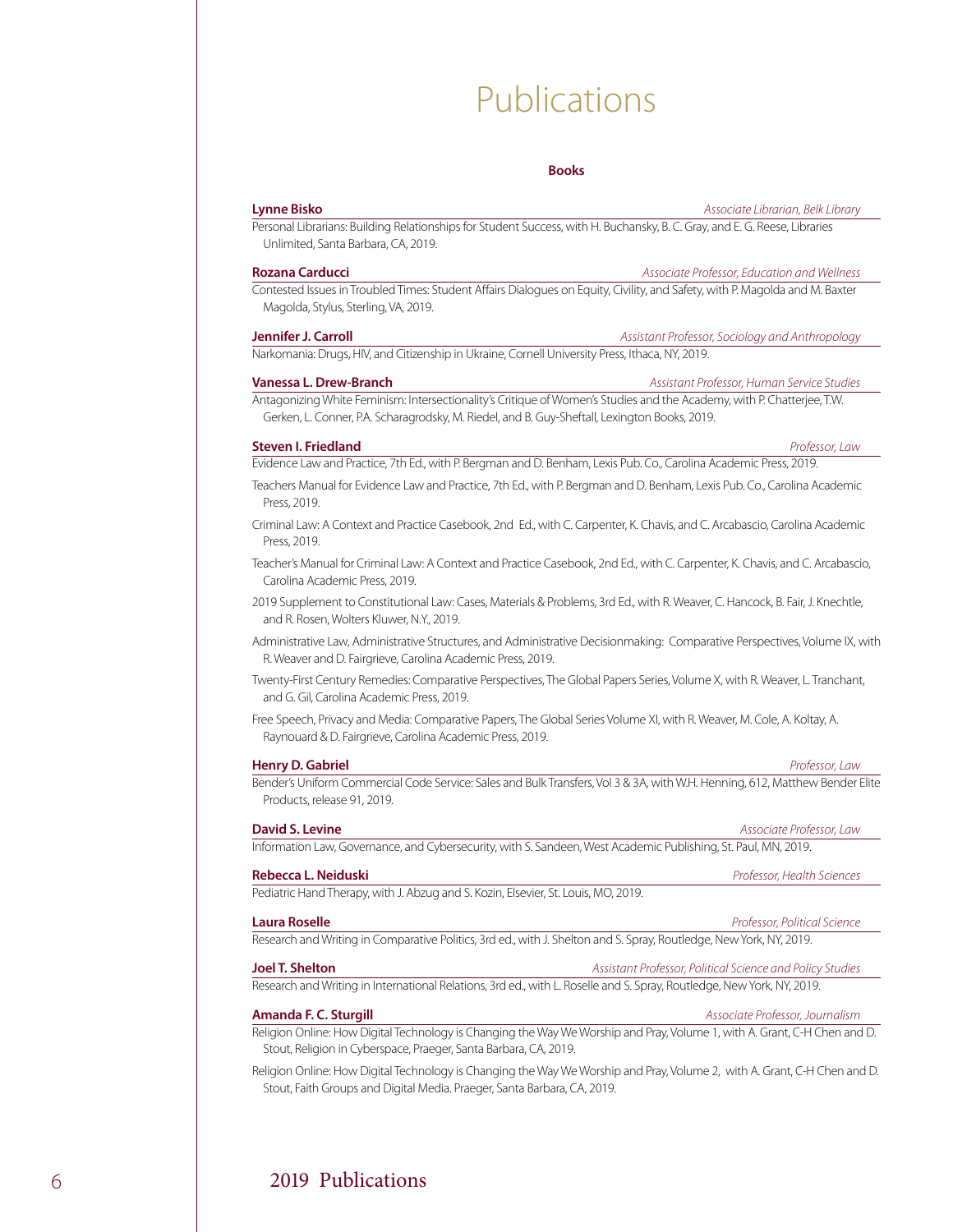### **Articles & Book Chapters**

### **Adam L. Aiken** *Assistant Professor, Finance*

"Do Politicians "Put Their Money Where Their Mouth Is?" Ideology and Portfolio Choice", with J. Ellis and M. Kang, Management Science, (May 2019).

### **Meredith Allison** *Professor, Psychology*

"Pre-Empting Understanding Problems in L1/L2 conversations: Evidence of Effectiveness from Simulated Emergency Calls", with J. Svennevig, J. Gerwing, and B.U. Jensen, Applied Linguistics, 40 (2019): 205-227.

**Amy L. Allocco** *Associate Professor, Religious Studies* 

"Nurtured and Challenged: Feminist Mentoring and Memory at Colgate and Beyond", in Women and Religion, Philosophy and Feminism: The Colgate Heritage in Honor of Professors Marilyn Thie and Wanda Warren Berry, C. Vecsey (ed.), Hamilton, NY: Colgate University Press, (2019): 7-21.

### **Janna Q. Anderson** *Professor, Journalism*

"The Next 50 Years of Digital Life: Fifty Years After the First Computer Network Was Connected Most Experts Say Digital Future Will Be Mostly Positive, But Urge Better Cooperation Toward Security, Basic Rights, and Economic Fairness", with K. Stansberry and L. Rainie, Pew Internet and Technology Project of the Pew Research Center, (October 2019).

**Bill Andrews** *Professor, Physical Therapy Education* 

"Reliability and Normative Values of the Wheelchair Propulsion Test: A Preliminary Investigation", with S. Vallabhajosula, C. Ramsey, M. Lane, and M. Smith, NeuroRehabilitation, 45 (2019): 229-237.

"Rehabilitation Without Other Interventions is Efficacious for a Patient with Nocturnal Lower Limb Cramps", with R. Pine, Physiotherapy Theory & Practice 35 (2019): 190-197.

**Chad Awtrey** *Associate Professor, Mathematics and Statistics*

"Automorphisms of 2-adic fields of degree twice an odd number", with B. Brady, JP Journal of Algebra, Number Theory and Applications, 44(2), (2019): 201-210.

"Totally ramified degree-p extensions over the unramified quadratic p-adic field", with A. Pritchard, International Journal of Algebra, 13(7), (2019): 297-306.

"On Galois p-adic fields of p-power degree", with P. Komlofske, C. Reese, and J. Williams, JP Journal of Algebra, Number Theory and Applications, 41(2), (2019): 275-287.

### **Stephanie L. Baker** *Assistant Professor, Public Health Studies*

"The Role of Patient-Physician Relationship on Health Related Quality of Life and Pain in Cancer Patients", with C.A. Samuel, O. Mbah, J. Schaal, E. Eng, K. Black, K. Ellis, F. Guerrab, L. Jordan, A. Lightfoot, L. Robertson, C. Yongue, and S. Cykert, Supportive Care in Cancer, (October 2019): 1-12.

### **Steven A. Bednar** *Associate Professor, Economics*

"Workplace Support and Diversity in the Market for Public School Teachers", with D. Gicheva, Education Finance and Policy, 14(2), (Spring 2019): 272-292.

**Cynthia C. Bennett** *Assistant Professor, Physician Assistant Studies*

"Naming the Dead: What information do Physical Therapy and Physician Assistant Anatomy Faculty Share with Students?", with J.M. Cope, M.C. Precht, and M.C. Hannah, Anatomical Sciences Educator, (November 2019): 636-644.

### **Luke Bierman** *Professor, Law*

"Audacious is not a Four Letter Word: Is Bold Enough for Legal Education?", 50 Toledo Law Review, (Winter 2019): 247-254.

**Julia N. Bleakney** *Assistant Professor, English*

"Models of Ongoing Tutor Education: Results of a National Survey", in What We Teach Writing Tutors, K.G. Johnson and T. Roggenbuck (eds.), A WLN Digital Edited Collection. (January 2019): Ch. 4.

"'I Was Kind of Angry': Understanding Resistance to Feedback in Two Tutor Education Courses", with M. Mattison and J. Ryan. Praxis: A Writing Center Journal, 17(1), (2019): 22-37.

### **Vanessa Bravo** *Associate Professor, Strategic Communications*

"Mexico`s public diplomacy efforts to engage its diaspora across the border: Case study of the programs, messages and strategies employed by the Mexican Embassy in the United States", with M. De Moya, Rising Powers Quarterly 3(3), (2019): 173-196.

"Diversity in News Organizations", with N. Clark, in The International Encyclopedia of Journalism Studies, T.P. Vos, F. Hanusch, A. Sehl, D. Dimitrakopoulou, and M. Geertsema-Sligh (eds.), New Jersey: Wiley-Blackwell/ICA, (2019).

### Publications 2019 7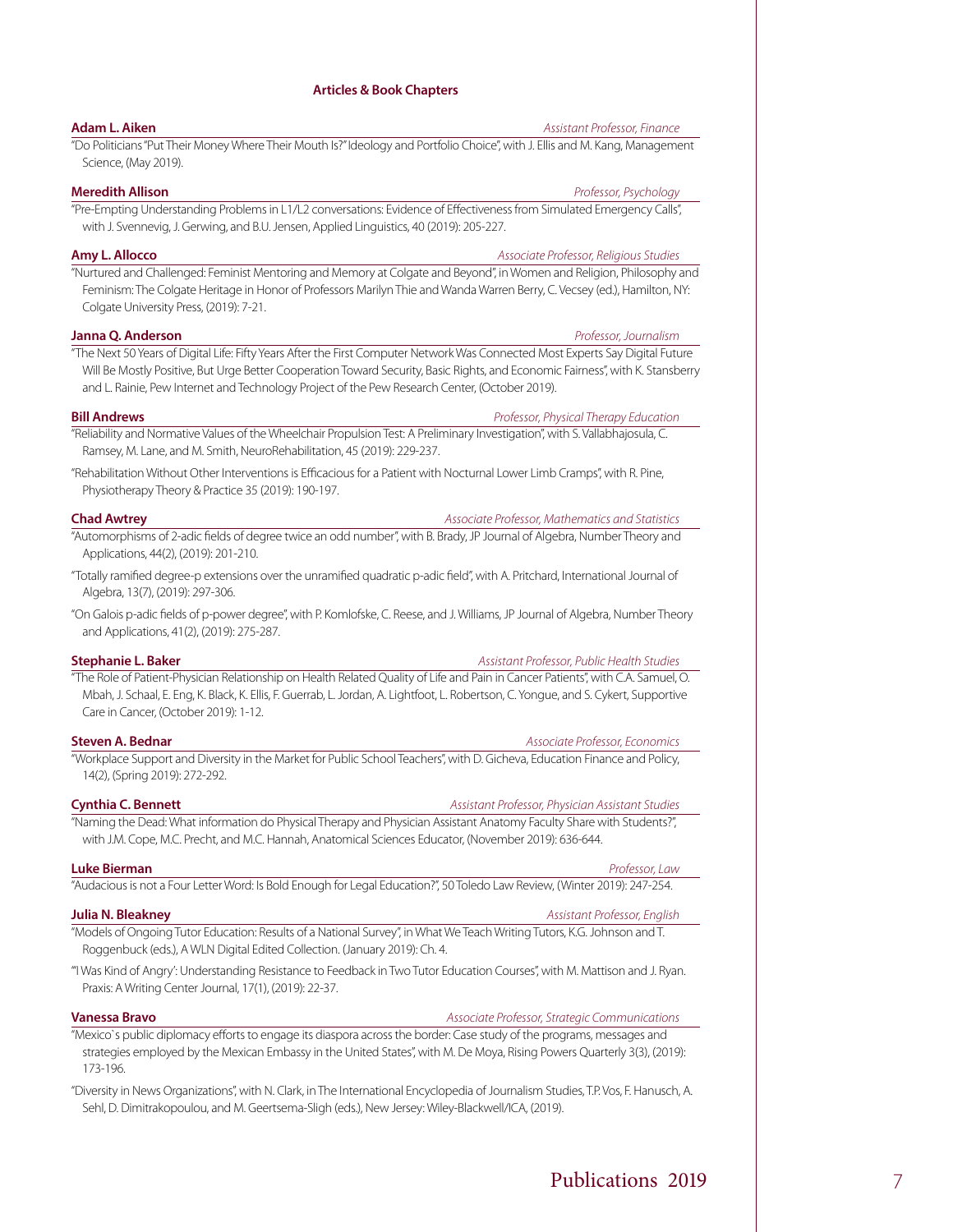"Toward Intervocality: Linklater, the Body, and Contemporary Feminist Thought", with C. Hamel, Voice and Speech Review 13, (2019): 130-151.

"The Impossibility and Necessity of Resistance Against Misogyny: Filling the Jails", Soziopolis, (March 30, 2019).

**Jessica D. J. Carew** *Assistant Professor, Political Science and Policy Studies*

"White House, Black Mother: Michelle Obama and the Politics of Motherhood as First Lady", with G.Y. Ayee, T.N. Means, A.M. Reyes-Barrientéz, and N.A. Sediqe, Politics & Gender, 15(3), (September 2019): 460-483.

"Can We All Get Along?: The Arc of Paula D. McClain's Career Shows That We Can", with G.Y. Ayee, N.M. Carter, V.M. DeFrancesco Soto, M.L. Lyle, T.N. Means, S.C. Nunnally, E. Pérez, and C. Watts Smith, PS: Political Science & Politics 52(4), (October 2019): 787-793.

### **Michael I. Carignan** *Associate Professor, History and Geography*

"Understanding How Program Factors Affect Intercultural Learning in Study Abroad: the Benefits of Mix-Methods Analysis", with A. Parras, A. Brenner, J. Hardy, J. Malmgren, and M. Rathburn, Frontiers: International Journal of Study Abroad, 31(1), (April, 2019): 22-45.

### **Jeffrey P. Carpenter** *Associate Professor, Education and Wellness*

"Spam and educators' Twitter use: Methodological challenges and considerations", with K.B. Staudt Willet, M. Koehler, and S. Greenhalgh, TechTrends, (December 2019).

"A conceptual framework of teacher motivation for social media use", with A. Hashim, Teachers College Record, 121 (2019).

- "'There's no referee on social media': Challenges in educator professional social media use", with S. Harvey, Teaching and Teacher Education, 86 (2019).
- "TPACK leadership diagnostic tool: Adoption and implementation by teacher education leaders", with J. Clausen, E. Finsness, A. Borthwick, K. Graziano, and M. Herring, Journal of Digital Learning in Teacher Education, 35 (2019): 54-72.
- "Teacher identity and crossing the professional-personal divide on Twitter", with R. Kimmons, C.R. Short, K. Clements, and M.E. Staples, Teaching and Teacher Education, 81 (2019): 1-12.
- "Educators on the Front Page of the Internet: Education-Related Subreddits as Learning Spaces", with K.B. Staudt Willet, in Research highlights in technology and teacher education, D.C. Gibson and M. Ochoa (eds.), Waynesville, NC: AACE, (2019).

**Chrystal D. Carpenter** *Assistant Librarian, Belk Library*

"Getting Started with Digital Collections: Scaling to Fit Your Organization", Technical Services Quarterly, 36 (February 2019): 105-106.

### **Jennifer J. Carroll** *Assistant Professor, Sociology and Anthropology*

- "Building Effective Public Health and Public Safety Collaborations to Prevent Opioid Overdose at the Local, State, and Federal Levels", with R.K. Noonan and J. Wolff, in A Public Health Guide to Ending the Opioid Epidemic, J.C. Butler and M.R. Fraser (eds.), Oxford University Press, (2019).
- "Urban Individuals of Color are Impacted by Fentanyl-Contaminated Heroin", with B. Rhodes, B. Costenbader, L. Wilson, R. Hershow, W. Zule, C. Golin, and L. Brinkley-Rubinstein, International Journal of Drug Policy 73, (November 2019): 1-6.
- "HIV Physicians and Chronic Opioid Therapy: It's Time to Raise the Bar", with J. Colasanti, M.C. Lira, C. del Rio, and J. Samet, AIDS & Behavior 23(4), (April 2019): 1057-1061.

### **Pablo G. Celis-Castillo** *Assistant Professor, World Languages and Cultures*

"Hacer ajeno lo propio: subjetividad y reconciliación en 'La voluntad del molle'", Transmodernity: Journal of Peripheral Cultural Production of the Luso-Hispanic World, 9 (Fall 2019): 85-108.

**Olivia J. Choplin** *Associate Professor, World Languages and Cultures* "Remembering and Forgetting the Duvaliers: Grappling with Haitian Memory in the Works of Marie-Célie Agnant and Dany Laferrière", Journal of Haitian Studies, 25 (Spring 2019): 154-177.

### **Justin G. Clar** *Assistant Professor, Chemistry*

- "Release and Transformation of ZnO Nanoparticles used in Outdoor Surface Coatings for UV Protection", with W.E. Platten III, E. Baumann, A. Remsen, S. Harmon, K. Rodgers, K. Bradham, T. Thomas, and T.P. Luxton, Science of the Total Environment, Vol 670, (June 2019): 78-86.
- "Transformation and Release of Nanoparticle Additives & Byproducts from Commercially Available Surface Coatings on Pressure Treated Lumber", with W.E. Platten III, E. Baumann, A. Remsen, S. Harmon, K. Rodgers, K. Bradham, T. Thomas, and T.P. Luxton, Science of the Total Environment, Vol 694, (December 2019).

### **Geoffrey D. Claussen** *Associate Professor, Religious Studies*

"The Exodus and Some Possibilities of Jewish Political Thought", with E.A. Filler, in T&T Clark Handbook of Political Theology, R.R. Rodriguez (ed.), T&T Clark, (2019), 301–316.

### 8 2019 Publications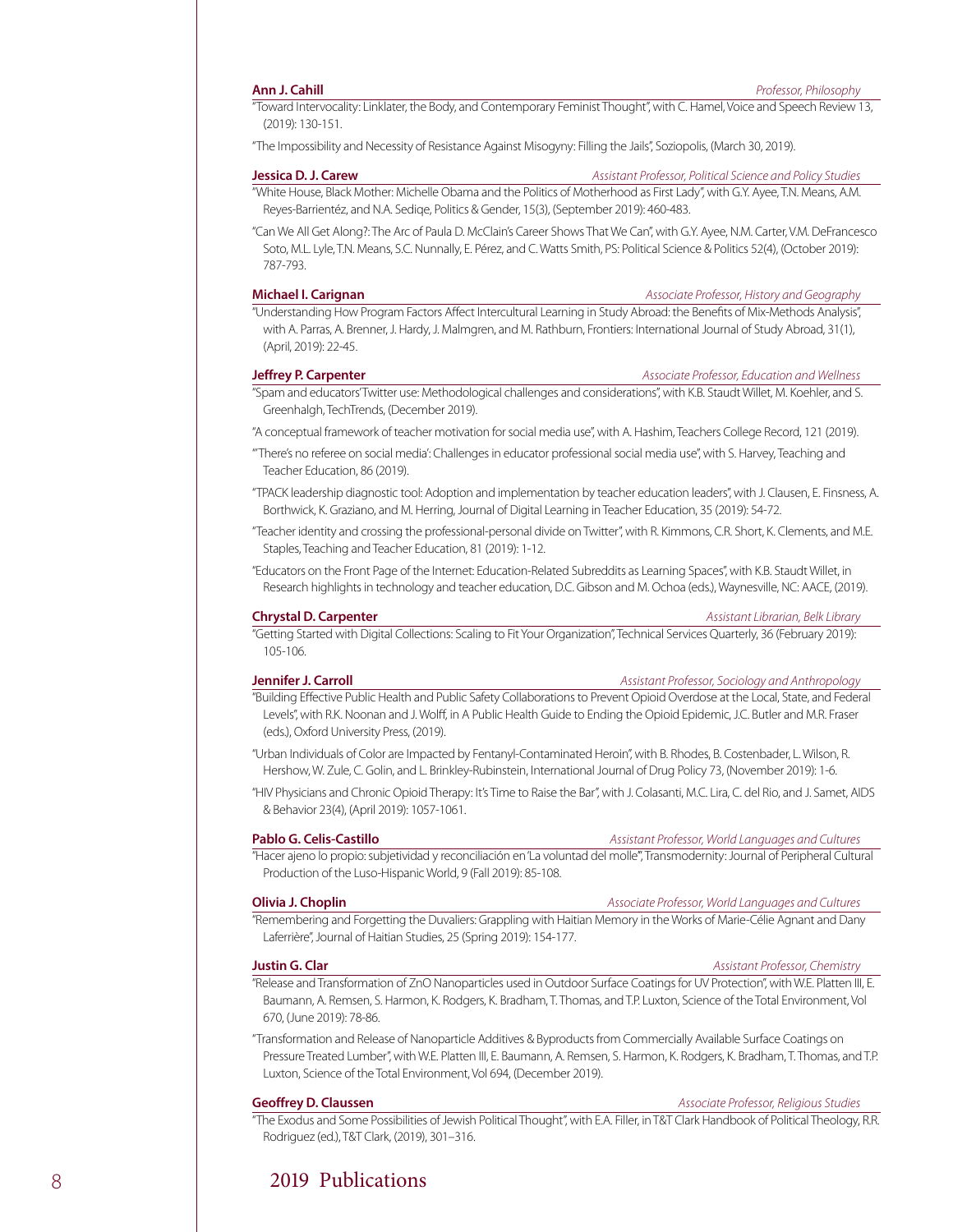"'I Will Be With Them': God at the Burning Bush as an Ideal of Compassion for all Creatures", in Ehyeh Asher Ehyeh, D. Birnbaum and M.S. Cohen (eds.), New York: New Paradigm Matrix Publishing, (2019), pp. 241–264.

"Musar and Jewish Veganism", in Jewish Veganism and Vegetarianism: Studies and New Directions, J. Labendz and S. Yanklowitz (eds.), SUNY Press, (April 2019): 195–216.

**John L. Cook** *Legal Method and Communication Fellow*

"Is It Constitutional to Legislate a Minimum Five-Year Term of Reimprisonment Based Upon Specific Acts Committed By a Defendant While on Supervised Release Without a Jury Finding Such Acts Occurred Beyond a Reasonable Doubt?", Preview of United States v. Haymond, 46 Preview of United States Supreme Court Cases 17, (2019).

**Janet M. Cope** *Professor, Physical Therapy Education*

"Naming the Dead: What information do Physical Therapy and Physician Assistant anatomy faculty share with students?", with M.C. Precht, M.K. Hannah, and C. Bennett, Anatomical Sciences Education, (January 2019): 1-9.

### **Jayoti Das** *Professor, Economics*

"Women in Government, Environment, and Corruption", with C. DiRienzo, Environmental Development, 30 (2019): pp. 103- 113.

### **Steve DeLoach** *Professor, Economics*

"Unemployment duration and the personalities of young adults workers", with R. Sansale and M. Kurt, Journal of Behavioral and Experiment Economics, 79(1), (2019): 1-12.

### **Cassandra E. DiRienzo** *Professor, Economics*

"Culture, Corruption, and Women in Government", International Journal of Cross Cultural Management, 19(3) (2019): 315-332.

"Women in Government, Environment, and Corruption", with J. Das, Environmental Development, 30 (2019): 103-113.

"The Effect of Women in Government on Country-Level Peace", Global Change, Peace & Security, 31(2), (2019): 1-18.

### **Jonathan C. Dooley** *Associate Professor, Education*

"Introduction: Special issue on civic and political engagement", with K.M. Soria, Journal of Student Affairs Research and Practice, (56)5, (2019): 475-476.

"Navigating roles: Administrator, educator, and advocate", in Maybe I should…Case studies on ethics for student affairs professionals, M. Benjamin and J. Jessup-Anger (eds.), Lexington Books, New York, NY, (2019): 197-201.

### **Catherine R. Dunham** *Professor, Law*

"Federal Circuit" in Survey of Federal Class Action Law: A Circuit-By-Circuit Analysis, E.J. Cabraser (ed.), ABA Publishing, Chicago, Illinois, (2019): 273-87.

**Carrie P. Eaves** *Assistant Professor, Political Science and Policy Studies*

"The Southern Voice: The Political Consequences of a Southern Accent", with J. Husser and K. Fernandez, Midsouth Political Science Review, 20, (September 2019): 31-57.

**L. Kimberly Epting** *Associate Professor, Psychology*

"Buzzwords: Identifying the language of gender and mental health status", with J. Burchett, North American Journal of Psychology, 21(3) (2019): 661-674.

"Tempest in a teapot: Relabeling radical behaviorism will not rescue the science or practice of behavior analysis", with T.S. Critchfield, Journal of Behaviorology, 22, (2019): 19-22.

### **Thomas R. Erdmann** *Professor, Music*

"Cindy Bradley: Making Her Dreams Come True", International Trumpet Guild Journal, 44(1), (October 2019): 45-53, 58.

"Terell Stafford - Leading By Example", International Trumpet Guild Journal, 43(4), (June 2019): 14-23.

"Living Musical History - Louise Baranger", International Trumpet Guild Journal, 43(3), (March 2019): 16-25.

"Jim Rotondi: Living The Good Life", International Trumpet Guild Journal, 43(2), (January 2019): 26-36.

### **Brandon K. Essary** *Associate Professor, World Languages and Cultures*

"Revisioning the Global Middle Ages: Immersive Environments for Teaching Medieval Languages and Culture", with L. Ramey, D. Neville, S. Amer, J. deHaan, M. Durand, and R. Howland, Digital Philology 8.1, (Spring 2019): 86-104.

"Dante's Inferno, Video Games, and Pop Pedagogy", Parole rubate, 20, (Fall 2019): 59-82.

"From Poem to PlayStation 3: Teaching Dante with Video Games", in Approaches to Teaching Dante, Kleinhenz and Kristina Olson (eds.), New York: MLA, (2019): 192-99.

**Elizabeth S. Evans** *Assistant Professor, Physical Therapy Education*

"Examination of clinical and laboratory measures of static and dynamic balance in breast cancer survivors", with C.J. Ketcham, J.C. Hibberd, M.E. Cullen, J.G. Basiliere, and D.L. Murphy, Physiotherapy Theory & Practice, 19, (November 2019): 1-11.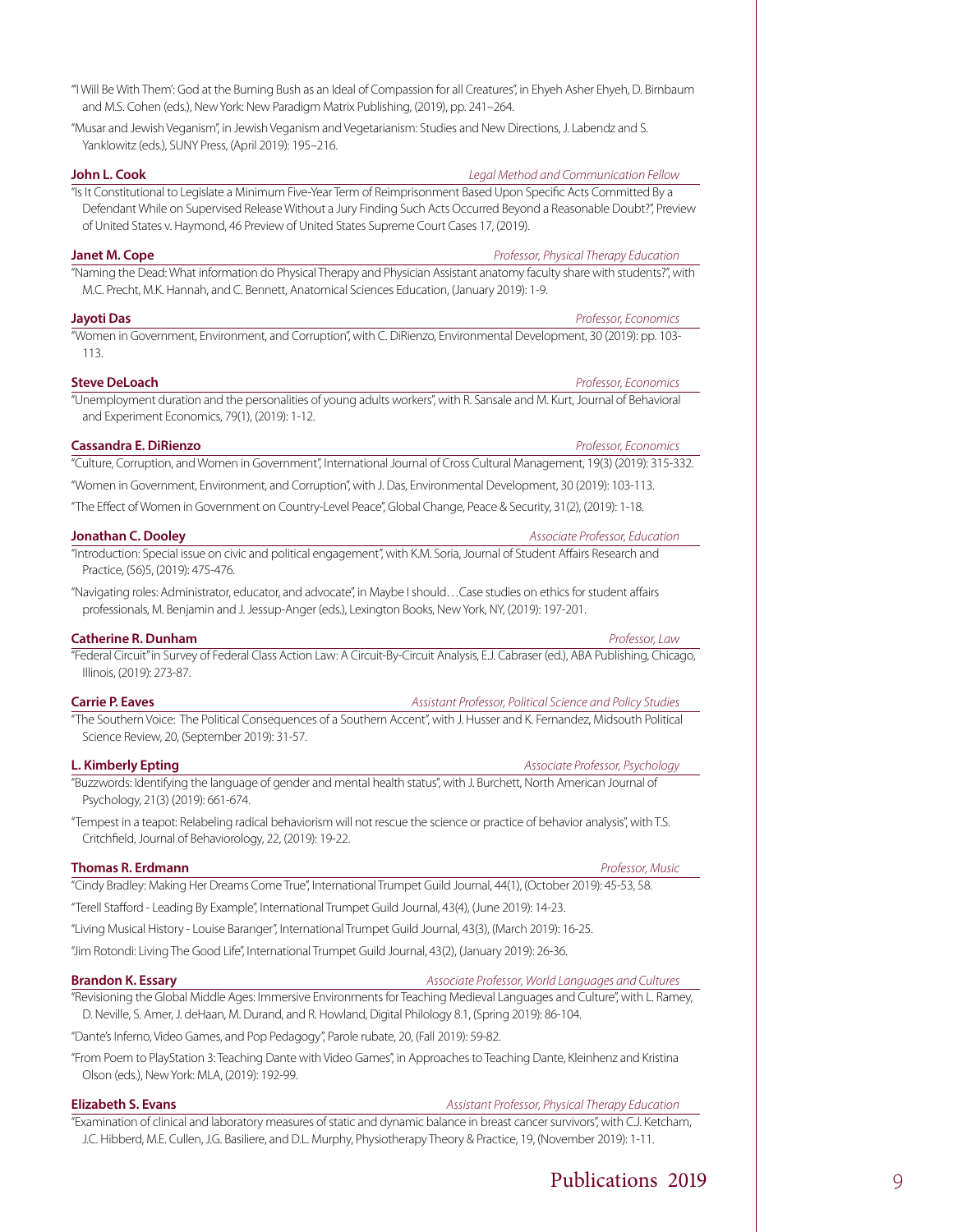- "Photothermal and Magnetically Controlled Reconfiguration of Polymer Composites for Soft Robotics", with J.A.C. Liu, J.H. Gillen, S.R. Mishra, and J.B. Tracy, Sciences Advances, 5(8), (August 2019).
- "Magnetically Aligned Nanorods in Alginate Capsules (MANiACs): Soft Matter Tumbling Robots for Manipulation and Drug Delivery", with L.O. Mair, Micromachines, 10(4), (March 2019): 230.
- "Magnetically Actuated Dynamic Iridescence Inspired by the Neon Tetra", with Z. Luo, and C.H. Chang, ACS Nano, 13 (March 2019): 4657-4666.

**Cynthia D. Fair** *Professor, Public Health Studies*

- "A qualitative cross-cultural analysis of NICU care culture and infant feeding in Finland and the U.S", with S. Holdren and L. Lehtonen, BMC Pregnancy and Childbirth, 19, 345, (2019).
- "Outsiders, insiders, and intermediaries: Village Health Teams' negotiation of roles to provide high quality sexual, reproductive and HIV care in Nakaseke, Uganda", with S. Perry, S. Burrowes, S. Holcombe, and R. Kalyesubula, BMC Health Services Research, 19, 563, (2019).
- "Provider perceptions of differences in the sexual and reproductive health needs of adolescents with perinatally-acquired and behaviorally-acquired HIV: A mixed methods study", with J. Albright and O. Varney, AIDS Patient Care & STDs, 33, (2019).

**Peter Felten** *Professor, History and Geography* 

- "Reimagining the Place of Students in Academic Development", with S. Abbot, J. Kirkwood, A. Long, T. Lubicz-Nawrocka, L. Mercer-Mapstone, and R. Verwoord, International Journal for Academic Development, 24(2), (2019): 192-203.
- "Legitimating Reflecting Writing in SoTL: 'Disfunctional Illusions of Rigor' Revisited", with A. Cook-Sather and S. Abbot, Teaching & Learning Inquiry, 7(2), (2019): 14-27.
- "Multi-Institutional SoTL: A Case Study of Practices and Outcomes", with J. Moore and T. Peeples, in Conducting and Applying the Scholarship of Teaching and Learning beyond the Individual Classroom Level, J. Friberg and K. McKinney (eds.), Indiana University Press, (2019): 149-161.
- "Developing Learning Partnerships: Navigating Troublesome and Transformational Relationships", with K. Meinking, S. Tennant, and K. Westover, in Building Teaching and Learning Communities: Creating Shared Meaning and Purpose, C. Gibson and S. Mader (eds.), Association of College and Research Libraries/American Library Association, (2019): 69-79.
- "Enhancing Outcomes and Reducing Inhibitors to the Engagement of Students and Staff in Learning and Teaching Partnerships: Implications for Academic Development", with K. Matthews, L. Mercer-Mapstone, S. Dvorakova, A. Acai, A. Cook-Sather, M. Healey, R. Healey, and E. Marquis, International Journal for Academic Development, 24(3), (2019): 246-259.
- "Identity, Intersectionality, and Educational Development", with D. Little and D. Green, in Educational Development and Identity: New Directions for Teaching and Learning, L. Bernhagen and E. Gravett (eds.), Jossey-Bass, (2019): 11-23.
- "SoTL Difference: The Value of Incorporating SoTL into Librarian Professional Development", with M. MacMillan and J. Ruelle, in The Grounded Instructional Librarian: Participating in the Scholarship of Teaching and Learning, M. Mallon (ed.), Association of College and Research Libraries/American Library Association, (2019): 245-256.
- "Student Engagement in the United States: From Customers to Partners?", in Student Engagement and Quality Assurance in Higher Education: International Collaborations for the Enhancement of Learning, M. Tanaka (ed.), Routledge, (2019): 46-56.

### **Eric M. Fink** *Associate Professor, Law*

""Just When I Thought I was Out …":Post-Employment Repayment Obligations" with S. Lichten, 25 Washington & Lee Journal of Civil Rights & Social Justice, 51, (2019).

### **Victoria Fischer Faw** *Professor, Music*

"The Eyes Have It", American Music Teacher, June/July, (19), (2019).

### **CJ E. Fleming** *Assistant Professor, Psychology*

- "Help-seeking for mental health concerns: The role of partner influence", with E.C. Muscari, Couple and Family Psychology: Research and Practice, 8(4), (2019): 181-196.
- "Anxiety management on campus: An evaluation of a mobile health intervention", with A.M. Paul, Journal of Technology in Behavioral Science, 4(1), (2019): 58-61.
- "Residual symptoms following empirically supported treatment for PTSD", with S. Larsen and P.A. Resnick, Psychological Trauma: Theory, Research, Practice, and Policy, 11(2), (2019): 207-215.

- "Impact of a Carbohydrate Mouth Rinse on Quadriceps Muscle Function and Corticomotor Excitability", with S.P. Bailey, J. Hibberd, D. La Forge, M. Mitchell, B. Roelands, and G.K. Harris, International Journal of Sports Physiology and Performance, 14(7), (July 2019): 927-933.
- "Evaluation of Cognitive Performance and Neurophysiological Function during Repeated Immersion in Cold Water", with D.M. Jones, S.P. Bailey, K. De Pauw, B. Roelands, M.J. Buono, R. Meeusen, Brain Research, 1718, (2019): 1-9.

### 10 2019 Publications

### **Stephen E. Folger** *Professor, Physical Therapy Education*

**Benjamin A. Evans** *Associate Professor, Physics*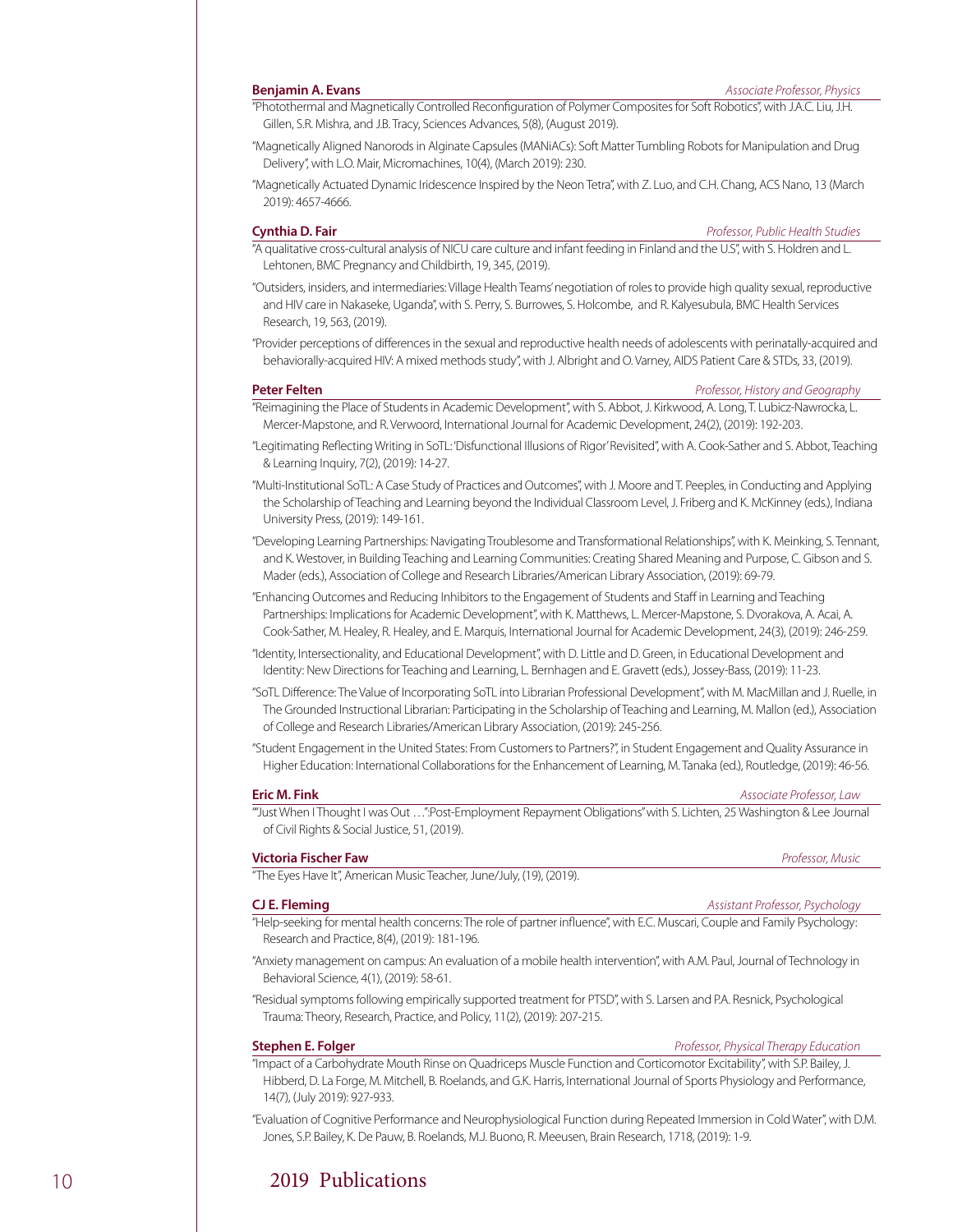**Steven I. Friedland** *Professor, Law*

"Fire and Ice: Reframing Emotion and Cognition in the Law", Wake Forest L. Review, (2019): 54-1001

"Re-Chunking the Federal Rules of Evidence", Evidence Commentary, Criminal Law Bulletin, Contributing Editor, (Winter 2019- 2020): 55-69.

### **Preston B. Fuller** *Assistant Professor, Journalism*

"Words, Wounds, and Relationships: Why Social Ties Matter for Free Speech in High-Conflict Protests", Journalism and Communication Monographs, 21(3), (August 2019): 168-258.

### **Stephen A. Futrell** *Associate Professor, Music*

"Golden Boy", Freddie Mercury, Mike Moran, Time Rice, Editor/arranger, musical score, Limited edition/publication through Hal Leonard Corporation for Louisiana Music Educators Association All State Mixed Choir, (Fall, 2019).

"Program Notes", Voices - The Chapel Hill Chorus 2019-2020 Season Program, Voices - The Chapel Hill Chorus, NC, (Fall/Spring 2019-2020).

"Vocal Jazz Hot 10: Focus on Steve Zegree", The Carolina Caroler, NC ACDA newsletter, 20(2), (Summer, 2019).

### **Henry D. Gabriel** *Professor, Law*

"Choice of Law of Soft Law Instruments in International Commercial Law: The Example of the UNIDROIT Principles of International Commercial Contracts", Proceedings of the Conference on Recent Developments in Private International Law, Moldova State University Press, (2019).

"The UNICTRAL Model Law on Electronic Transferable Records", Uniform Law Review 261, (2019).

"The Use of Soft Law in the Creation of Legal Norms in International Commercial Law: How Successful Has It Been?", 40 Mich. Journal of International Law 413, (2019).

### **T. Kenn Gaither** *Professor, Strategic Communications*

"Corporate social advocacy as public interest communication: Exploring perceptions of corporate involvement in controversial social-political issues", with L. Austin and B. Miller Gaither, Journal of Public Interest Communication, 3(2), (December 2019): 3-31.

"An Arab perspective on social media: How banks in Kuwait use instagram for public relations", with A. Al-Kandari, M. Mubarak, A. A. Dashtia, and A.R. Alsaberd, Public Relations Review, 45, (September 2019).

"Articulating national Identity in postcolonial democracies: Defining relations and interests through competing publics", with P. Curtin, Public Interest Communication: Critical Debates and Global Contexts. London: Routledge UK, (2019): 113-132.

**Barbara M. Gaither** *Professor, Strategic Communications*

"Corporate social advocacy as public interest communication: Exploring perceptions of corporate involvement in controversial social-political issues", with L. Austin and T. K. Gaither, Journal of Public Interest Communication, 3(2) (December 2019): 3-31.

"Redefining fit: Examining CSR company-issue fit in stigmatized industries", with L. Austin, Journal of Brand Management, 26, (2019): 9–20.

### **Prachi B. Gala** *Assistant Professor, Marketing and International Business*

"Seeking pleasure or avoiding pain: Influence of CEO regulatory focus on firms' advertising, R&D, and marketing controversies", with S. Kashmiri and C.D. Nicol, Journal of Business Research, 105, (2019): 227-242.

"The divergent effects of organizational identification on salesperson and customer outcomes in a friend-selling context", with L.L. Beeler, N.N. Chaker, and A.R. Zablah, Journal of Personal Selling & Sales Management, (2019): 1-19.

### **David E. Gammon** *Professor, Biology*

"Mockingbirds imitate frogs and toads across North America", with A.M. Corsiglia, Behavioral Processes, 169, (2019): 103982.

### **Lawrence L. Garber, Jr.** *Associate Professor, Marketing*

"Indian Millennials' Perceptions of Organic Foods and the Growth of the Indian Organic Food Industry", with N. Das, E.M. Hyatt and L. Nafees, in Handbook of Eating and Drinking, H. Meiselman (ed.), New York City: Springer Publishing, (October 2019).

**Raj A. Ghoshal** *Assistant Professor, Sociology and Anthropology*

"Call Your Representatives: Connecting Classroom Learning to Real-World Policy Action", Teaching Sociology, 47 (February 2019): 51-58.

**Jonathan S. Goodwin** *Assistant Professor, Physical Therapy Education*

"Somatosensory function influences aberrant gait biomechanics following anterior cruciate ligament reconstruction", with J.T. Blackburn, B.G. Pietrosimone, J.T. Spang, and C.D. Johnston, Journal of Orthopaedic Research, (October 2019).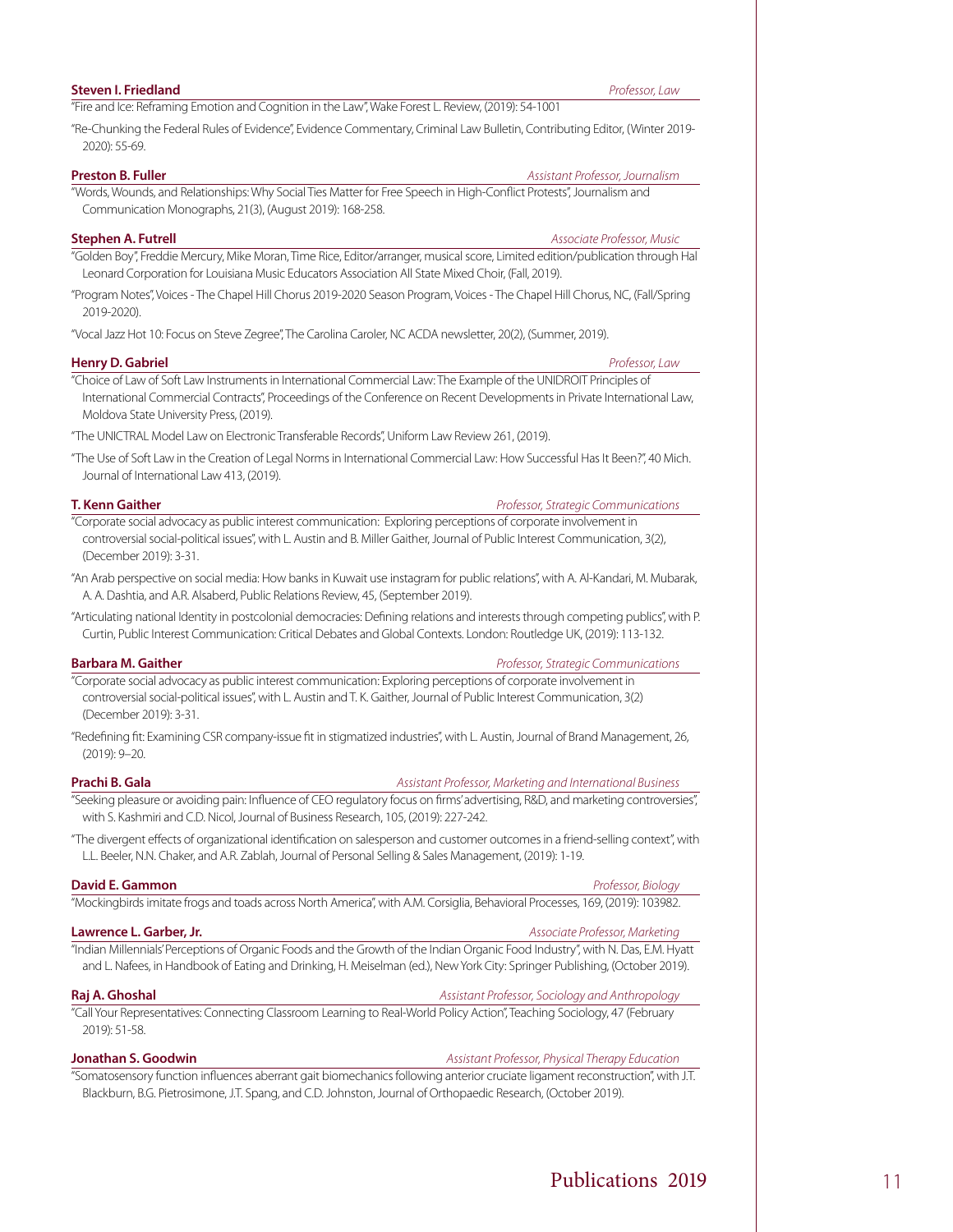"Effects of a Knee Valgus Unloader Brace on Medial Femoral Articular Cartilage Deformation Following Walking in Varus-Aligned Individuals", with S.J. Pfeiffer, J.A. Valentine, D.B. Nissman, J.T. Blackburn, and B. Pietrosimone, The Knee, (July 21, 2019).

"Co-activation during gait following anterior cruciate ligament reconstruction", with J.T. Blackburn, B.G. Pietrosimone, C.D. Johnston, and J.T. Spang, Clinical Biomechanics, 67, (2019): 153-159.

"Gait biomechanics in individuals with patellar tendon and hamstring tendon anterior cruciate ligament reconstruction grafts", C.D. Johnston, J.T. Spang, B.G. Pietrosimone, and J.T. Blackburn, Journal of Biomechanics, 82 (January 3 2019): 103-108.

### **Barbara L. Gordon** *Associate Professor, English*

Students' Perception of Difference in Traditional vs. Multimodal Assignments: A Call for Closer Consideration", with S. Alpert and C. Leupold, Journal of Teaching Writing, 34, (2019): 43-79.

### **Andrew N. Greenland** *Assistant Professor, Economics*

"Import Competition and Internal Migration", with J. Lopresti and P. McHenry, Review of Economics and Statistics, 101, (March 2019): 44-59.

"Exports, Investment and Policy Uncertainty", with M. Ion and J. Lopresti, Canadian Journal of Economics, 52 (3), (August 2019).

### **Lauren E. Guilmette** *Assistant Professor, Philosophy*

"Teresa Brennan, William James, and the Energetic Demands of Ethics", Journal of Speculative Philosophy, 33(4), (2019).

- "The Age of Paranoia: Teresa Brennan's Posthumous Insights for the Present", differences—A Journal of Feminist Cultural Studies, 30(2), (Fall 2019): 93-114.
- "Queer Orientations", 50 Concepts for a Critical Phenomenology, Weiss, Murphy, and Salamon (eds.), Northwestern University Press, (October 2019): 275-282.

"Affective responses from different modalities of resistance exercise: Timing matters!", with D. Cavarretta and W.R. Bixby, Frontiers in Sports and Active Living, 1, (2019): 1-5.

"Salient practices of award-winning undergraduate research mentors – balancing freedom and control to achieve excellence", with H. Walkington, K.A. Stewart, E. Ackley, and J.O. Shanahan, Studies in Higher Education, (2019).

- "Nutrition knowledge of division I student-athletes at a private four-year institution", with H.L. Colleran, S. Alghuraybi, T. Fuller, R. Claro da Silva, and S.A. Ibrahim, Archives Food and Nutrition, 1, (2019): 1-9.
- "Baseline neurocognitive performance and symptoms in those with Attention Deficit Hyperactivity Disorders and history of concussion with previous loss of consciousness", with S. Kaye, M.H. Sundman, E. Williams, K. Patel, and C.J. Ketcham, Frontiers in Neurology, 10, (2019).

"Neurocognitive performance, concussion history, and balance performance during a distraction dual-task in collegiate student-athletes", with C.J. Ketcham, G. Cochrane, L. Brown, S. Vallabhajosula, and K. Patel, Athletic Training and Sports Health Care, 11, (2019): 90-96.

"History of concussion leads to sleep disturbances, symptoms and negative quality of life in collegiate student-athletes", with A.L. Blake, C.L. McVicar, M. Retino, and C.J. Ketcham, Sleep Health, 5, (2019): 72-77.

### **Jennifer A. Hamel** *Assistant Professor, Biology*

"Maternal vibrational signals reduce the risk of attracting eavesdropping predators", with R.B. Cocroft, Frontiers in Ecology and Evolution, 7, (2019):204.

### **Mary C. Hannah** *Assistant Professor, Physical Therapy Education*

"Naming the Dead: What information do Physical Therapy and Physician Assistant Anatomy Faculty Share with Students?" with J.M Cope, M.C. Precht, and C.C. Bennet, Anatomical Sciences Ed, (2019): 1-9.

"Sedentary Behaviors in Children and Adolescents: What is the Influence on Bone Strength?" with S.L. Belcher and R.D. Lewis, in Nutritional Influences on Bone Health, C.M. Weaver (ed.), Springer Nature Switzerland AG, (2019): 95-108.

- "Celiac disease and bone health in children and adolescents: a systematic review and meta-analysis", with M.V. Fedewa, J.L. Bentley, J.M. Kindler, M.R. Esco, and H.V. MacDonald, Journal of Clinical Densitometry, (2019).
- "Sex-specific muscular pathways mediate the effect of habitual loading on cortical bone in young adults", with C.M. Sokolowski, M. Vishwanathan, M.D. Schmidt, R.D. Lewis, and E.M. Evans, Journal of Bone and Mineral Research, (2019).
- "The relationship between animal and plant protein intake and overall diet quality in young adults", with C.M. Sokolowski, M. Vishwanathan, and E.M. Evans, Clinical Nutrition, (2019).

### **Kevin S. Hoffmann** *Assistant Professor, Performing Arts*

"Engaging Obstacles", in Objectives, Obstacles, and Tactics in Practice: Perspectives On Activating The Actor, V.C. Pye and H.H. Bucs (eds.), Routledge, (2019): 71-82.

### 12 2019 Publications

### **Eric E. Hall** *Professor, Exercise Science*

### **Simon Higgins** *Assistant Professor, Exercise Science*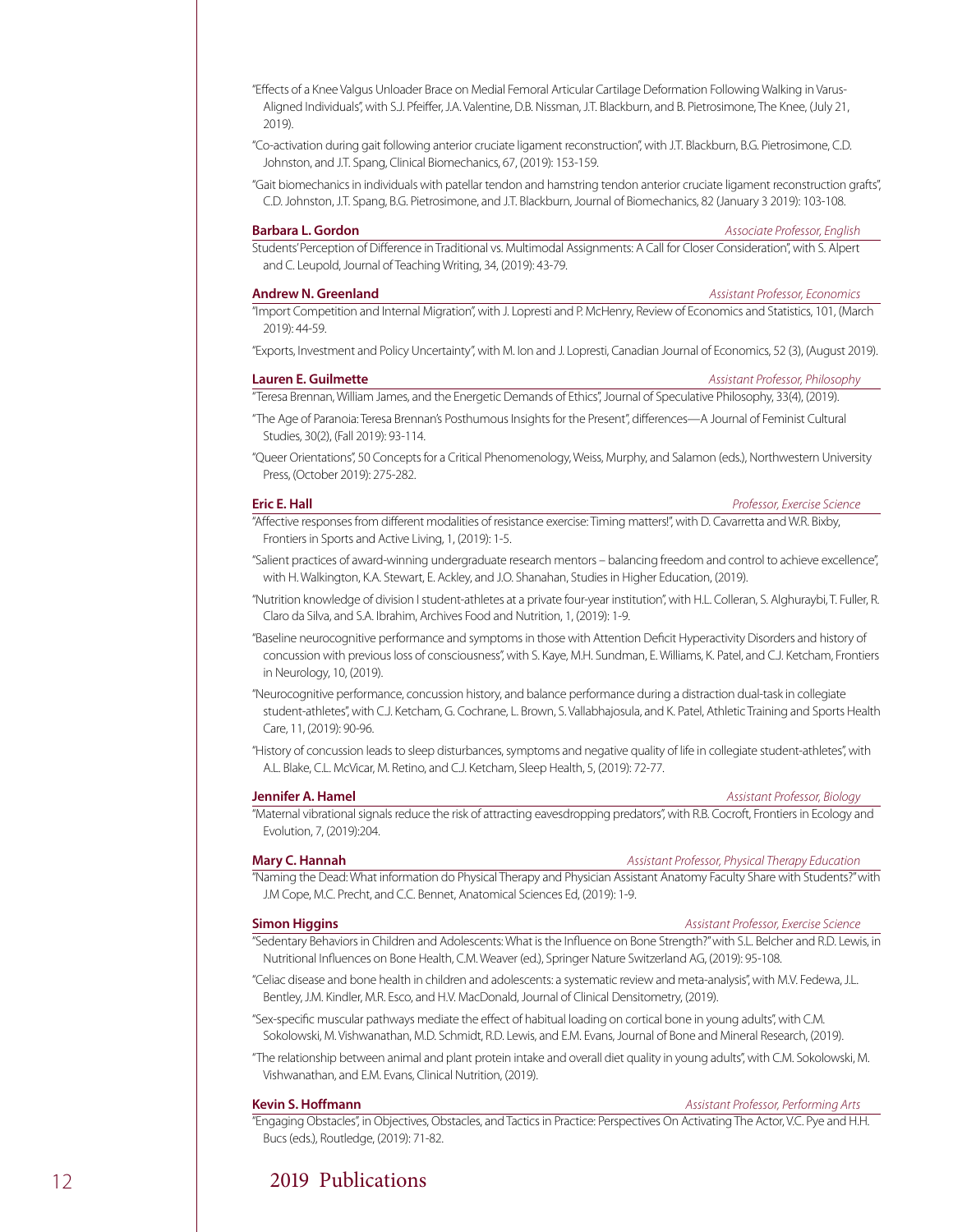"On the Edge of Apocalypse", A special issues of CrossCurrents, with T. Mould, (June 2019).

- "SBL (Society of Biblical Literature) and the Promise of Queer Happiness", in Women and the Society of Biblical Literature, N. Tilford (ed.), Society of Biblical Literature, Atlanta, GA, (2019): 193-200.
- "Gender in John's Apocalypse", in The Oxford Handbook of New Testament, Gender, and Sexuality, B. Dunning (ed.), Oxford University Press, New York, NY, (2019): 349-369.
- "Interpreting Queer or Interpreting Queerly?" in Bodies on the Verge: Queering Pauline Epistles, J. Marchal (ed.), Society of Biblical Literature, Atlanta, GA, (2019): 311-322.
- "Lesbian Interpretation of the Bible, Christian", in Encyclopedia of the Bible and its Reception, Volume 16, C. Helmer, S.L. McKenzie, T.C. Römer, J. Schröter, B.D. Walfish, and E. Ziolkowski (eds.), De Gruyter, Berlin, Germany, (2019).

**Jason A. Husser** *Associate Professor, Political Science and Policy Studies*

"The Southern Voice: Political Consequences of a Regional Accent" with C. Eaves and K. Fernandez, Midsouth Political Science Review, 20, (2019): 31-57.

**Mussa S. Idris** *Assistant Professor, Sociology and Anthropology* 

"Solidarity and social networks: The invisible backbone of the opportunity structure that Ethiopian and Eritrean communities in Washington D.C. used to transform Adams Morgan and U Street", Journal of Immigrant and Refugee Studies, (October 22, 2019): 1-17.

"A micro-enterprise initiative among newly resettled refugees in a city of the U.S. South: Challenges, best practices and lessons learned", Annals of Anthropological Practice, 43(2), (November 1, 2019): 39-52.

### **Megan L. Isaac** *Associate Professor, English*

"Mary Doria Russell" in Aliens in Popular Culture, F. Mendelsohn and M.M. Levy (eds.), Greenwood Press, (2019): 221-223.

**Charity Johansson** *Professor, Physical Therapy Education*

"Therapists in the Making", in Transformative Learning in Professional Learning Contexts: Building Resilient Professional Identities, T.J. Carter, C.J. Boden-McGill, and K.B. Peno (eds.), Information Age Publishing, (May 2019): 23-46.

### **Margarita Kaprielyan** *Assistant Professor, Finance*

 "Mutual fund trading around mergers and fund performance", with M. Hossain and C. Danso. International Journal of Managerial Finance, (June 2019).

**Douglas A. Kass** *Assistant Professor, Cinema and Television Arts**Assistant Professor, Cinema and Television Arts* 

"Data Driving Decisions" United Nations AIDS Outreach (UNAIDS), Public Service Announcement, Writer/Director/Producer, (2019).

**Elena D. Kennedy** *Assistant Professor, Management and Entrepreneurship*

"A total eclipse of the heart: compensation strategy in entrprenurial nonprofits" with A. Ghosh-Moulick, K. Alexiou, and D. Parris, Journal of Business Venturing, (2019).

"Forging ahead or grasping at straws? Legal structure change in social enterprises and its outcomes", with N. Haigh, Journal of Social Entrepreneurship, 10(1): (2019): 30-54.

### **Baris Kesgin** *Assistant Professor, Political Science*

"Turkey's Erdogan: Leadership Styles and Foreign Policy Audiences", Turkish Studies, 21(1), (February 2019): 56-82.

"Uncharacteristic Foreign Policy Behavior: Sharon's Decision to Withdraw from Gaza", International Area Studies Review, 22(1), (January 2019): 76-92.

"Leaders' Impact on Foreign Policy Making Processes" in Foreign Policy Analysis, Murat Erdogan (ed.), Eskisehir: Anadolu University Press, (2019): 106-20.

### **Caroline J. Ketcham** *Professor, Exercise Science*

"Examination of clinical and laboratory measures of static and dynamic balance in breast cancer survivors", with E.S. Evans, J.C. Hibberd, M.E. Cullen, J.G. Basliliere, and D.L. Murphy, Physiotherapy Theory and Practice, (November 2019): 1-11.

"History of concussion leads to sleep disturbances, symptoms and negative quality of life in collegiate student-athletes", with A. Blake, C.L. McVicar, M. Retino, and E.E. Hall, Sleep Health: Journal of the National Sleep Foundation, 5(1), (2019): 72-77.

"Turn characteristics during gait differ with and without a cognitive demand among collegiate athletes", with L.A. Brown, E.E. Hall, K. Patel, T.A. Buckley, D.A. Howell, and S. Vallabjajosula, Journal of Sports Rehabilitation, 12, (2019): 1-20.

"Baseline neurocognitive performance and symptoms in those with Attention Deficit Hyperactivity Disorders and history of concussion with previous loss of consciousness", with A. Kaye, M.H. Sundman, E.E. Hall, E. Williams, and K. Patel, Frontiers Neurology, 10(396), (2019): 1-10.

### **Lynn R. Huber** *Professor, Religious Studies*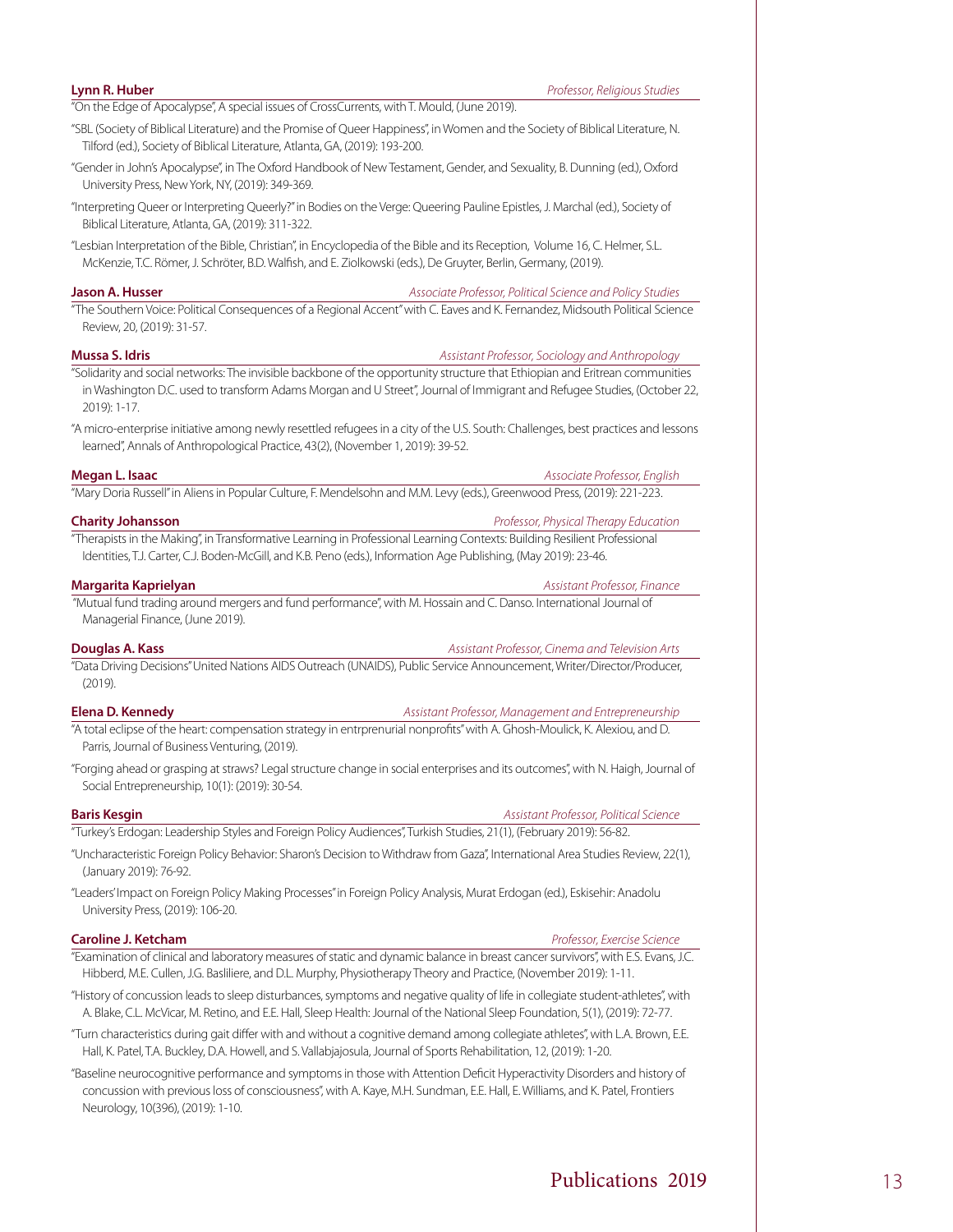"Neurocognitive performance, concussion history and balance performance during a distraction dual-task in collegiate student-athletes", with G.D. Cochrane, L. Brown, S. Vallabhajosula, K. Patel, and E.E. Hall, Athletic Training and Sport Health Care, 11(2), (2019): 90-96

### **Young Do Kim** *Assistant Professor, Sport Management*

"Rural Community Well-Being through Minor League Sport", with M.J. Magnusen, A. Weaver, and M. Kim, Sport, Business and Management: An International Journal, 9(4): 328-343.

"China and the Asian Infrastructure Investment Bank: If You Build It, They Will Come (Or, A River Runs Through It)", The Raisina Files, (2019): 10-17.

"New Partnerships and Partners Should Know and Understand Certain Tax Provisions", with L.G. Knight, Journal of Taxation, (July 2019): 18-22.

"Successfully Defending Against The Imposition Of Tax Penalties and Interest", with L.G. Knight, Practical Tax Strategies, (October 2019): 15-20.

"Straddles: Risk Management Technique With Unfavorable Tax Rules", with L.G. Knight, Journal of Taxation, (October 2019): 15-18

"What Is The Approach Taken Toward Abusive Transactions?" TAXES (CCH), with K.A. Knight and L.G. Knight, (November 2019): 39-46.

### **Mary Knight-McKenna** *Associate Professor, Education and Wellness*

"Fostering partnerships with families: Academic service-learning in the Little Village", with H.L. Hollingsworth and N. Ammerman, Journal of Early Childhood Teacher Education, 40(2), (May 2019): 57-73.

### **Ketevan Kupatadze** *Senior Lecturer, World Languages and Cultures*

"Opportunities Presented by the Forced Occupation of Liminal Space: Under-Represented Faculty Experiences and Perspectives", International Journal for Students as Partners, 3(1), (May 2019).

**Mark R. Kurt** *Associate Professor, Economics*

"Unemployment Duration and The Personalities of Young Adults Workers", with R. Sansale and S.B. DeLoach. Journal of Behavioral and Experimental Economics, 79(1), (2019): 1-12.

### **Derek Lackaff** *Associate Professor, Communication Design*

"Educating for global civic participation and a career: German Studies in the 21st Century", with S. Windham, J. Papay Decato, E. Gatti, A. Hatcher, K. Lange, and A. Sinn, in Redesigning Liberal Education: Innovative Design for a Twenty-First-Century Undergraduate Education, W. Moner, P. Motley, and R. Pope-Ruark (eds.), Johns Hopkins University Press, (2019).

### **Kristin Lange** *Assistant Professor, World Languages and Cultures*

"Teaching Discourse in Action: Realizing Multiple Literacies through Game-enhanced Pedagogies", with C. Warner and D. Richardson; Journal of Gaming & Virtual Worlds, 11(1), (March 2019): 9-28.

"Supply Chain Power and Real Earnings Management: Stock Market Perceptions, Financial Performance Effects, and Implications for Suppliers", with W. Wempe and M. Swink, Journal of Supply Chain Management, 55(1), (2019): 48-70.

"5 powerful data integration approaches for strategic PR campaigns", with M.B. West, PR News, 75(8), (August 2019): 12-13.

"Blackbeard's Sunken Prize: The 300-Year Voyage of Queen Anne's Revenge", by M.U. Wilde-Ramsing and L.F. Carnes-McNaughton, Book Review, North Carolina Libraries, 77(1), (2019): 47.

### "North Carolina Lighthouses: The Stories Behind the Beacons from Cape Fear to Currituck Beach", by C. Shelton-Roberts and B. Roberts, Book Review, North Carolina Libraries, 77(1), (2019): 52-53.

### **Sue Liemer** *Professor, Law*

"Writing Across the Curriculum", American Bar Association Sourcebook on Legal Writing Programs, 3d ed., (2019.)

### **Deandra J. Little** *Professor, English*

"What do students actually pay attention to and remember from a syllabus?: An eye-tracking study of visually rich and textbased syllabi", with A.A. Overman and Q. Xu, Scholarship of Teaching and Learning in Psychology, (August 2019).

**Danny Lanier** *Associate Professor, Accounting*

**Julie C. Lellis** *Associate Professor, Strategic Communications*



### **Jason A. Kirk** *Associate Professor, Political Science and Policy Studies*

**Ray A. Knight** *Professor, Accounting*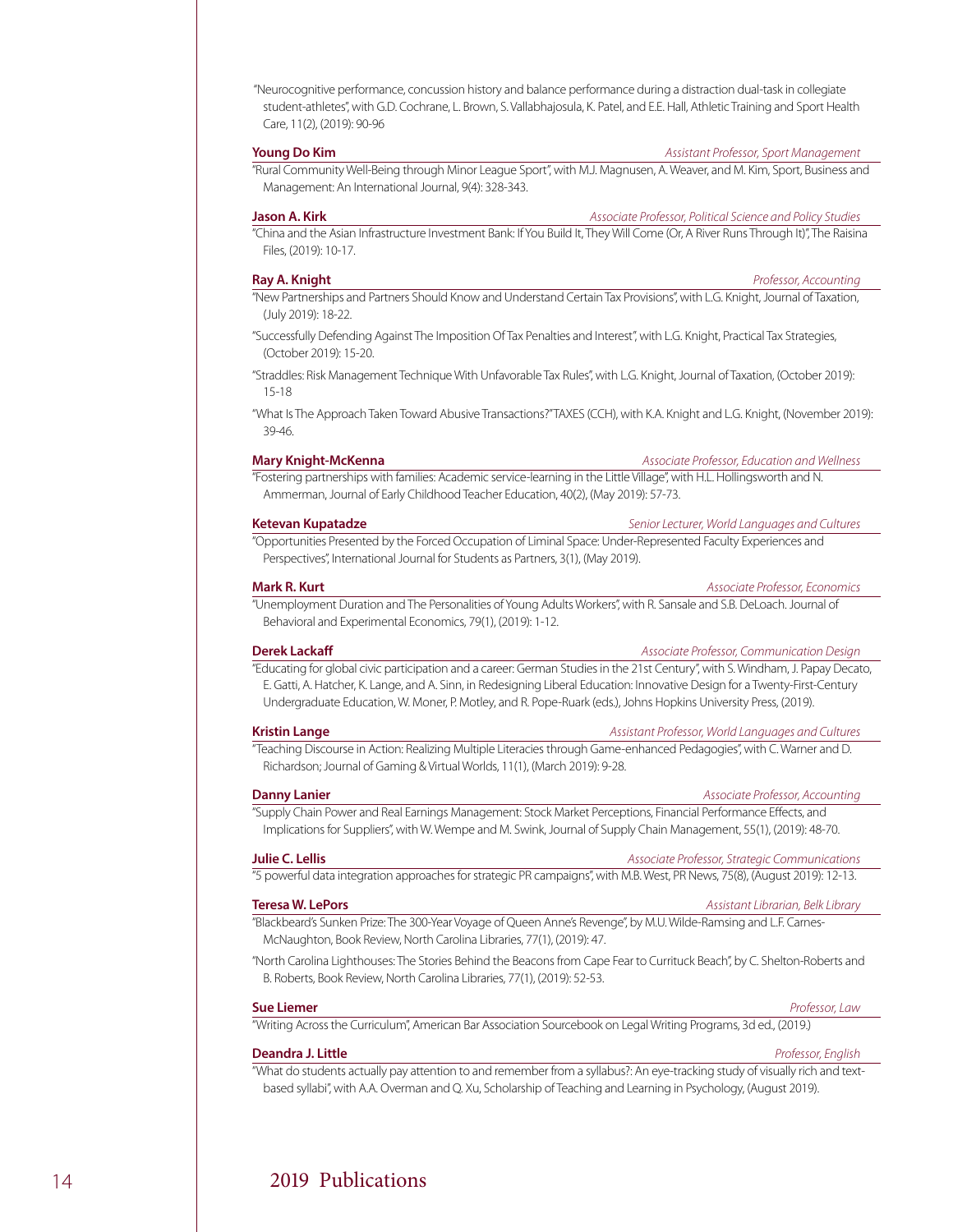"Identity, intersectionality, and educational development", with P. Felten and D.A. Green, in Educational Development: Diversity and Identity, a volume of the New Directions for Teaching and Learning series, L. Bernhagen and E. Gravett (eds.), 159, (2019): 11-23.

"Designing transparent assignments in interdisciplinary contexts", with A.A. Overman, in Transparent Design in Higher Education Teaching and Leadership, M. Winkelmas, S. Tapp & A. Boye (eds.), Stylus, (2019).

"Finding a fulcrum: Positioning ourselves to leverage change", with L.L. Grupp, To Improve the Academy, 38(1), (February 2019): 95-110.

**Buffie Longmire-Avital** *Associate Professor, Psychology*

"'I asked for the papers': How emerging adult Black women request sexual health information", Journal of Black Sexuality and Relationships, 6, (Summer 2019): 29 -40.

### **Shaun Lynch** *Assistant Professor, Physician Assistant Studies* "Diabetes and the Commercial Motor Vehicle Driver", Clinician Reviews, 29(2), (February 2019):15-17e.

## **Brian D. Lyons** *Associate Professor, Management*

"Normalizing mistreatment? Investigating Dark Triad, LMX, and abuse", with R.H. Moorman and B.K. Mercado, Leadership & Organization Development Journal, 40, (2019): 369-380.

**Takudzwa A. Madzima** *Assistant Professor, Exercise Science*

"Comparison of Forward and Backward Gait Characteristics Between Those With And Without a History of Breast Cancer", with S.V. Vallabhajosula and C.D. Deaterly, Gait & Posture, 74, (2019): 162-168.

- "Comparison of the Effects of a Liquid Breakfast Meal with Varying Doses of Plant-based Soy Protein on Appetite Profile, Energy Metabolism and intake", with S. Nepocatych, C.E. Melson, and G. Balilionis, Appetite, 141, (2019): 104322.
- "Differences in Body Composition Affect Weight Control Practices and Body Image Satisfaction in College Students", with M.H. Richardson and S. Nepocatych, Physical Activity and Health, 3(1), (2019): 1–10.
- "The Effects of Whey and Soy Liquid Breakfast on Appetite Response, Energy Metabolism and Subsequent Energy intake", with C.E. Melson and S. Nepocatych, Nutrition, 61, (2019): 179-186.

### **Mark R. Mallon** *Assistant Professor, Management and Entrepreneurship*

"Beyond tokenism: How strategic leaders influence more meaningful gender diversity on boards of directors", with O. Guldiken, S. Fainshmidt, and W.Q. Judge, Strategic Management Journal, 40(12), (2019): 2024-2046.

"When do Dynamic Capabilities Lead to Competitive Advantage? The Importance of Strategic Fit", with S. Fainshmidt, L. Wenger, and A. Pezeshkan, Journal of Management Studies, 56(4), (2019): 758-787.

### **David (Sandy) J. Marshall** *Assistant Professor, History and Geography**Assistant Professor, History and Geography*

"Why are 'we' called 'them'?: Digital storytelling and the contested terrain of dialogue in post-conflict societies", with L. Staeheli and V. Čelebičić, Environment and Planning D: Society and Space, (2019): 1-19.

"The state of Palestinian youth–commentary to Habashi", Fennia-International Journal of Geography, 197(1), (2019): 151-154.

**Kristen L. Mazur** *Assistant Professor, Mathematics and Statistics*

"An Equivariant Tensor Product on Mackey Functors", with M. Hill, Journal of Pure and Applied Algebra, 223 (December 2019): 5310-5345.

**Sean R. McMahon** *Associate Professor, Management and Entrepreneurship*

"Lean data: How small insights drive big data innovation", Organizational Dynamics, 48(1), (2019), 56-62.

**Brittany K. Mercado** *Assistant Professor, Management and Entrepreneurship*

"Normalizing mistreatment? Investigating Dark Triad, LMX, and Abuse", with B.D. Lyons and R.H. Moorman, Leadership and Organization Development Journal, 40(3), (2019): 369-380.

### **Jessica A. Merricks** *Assistant Professor, Biology*

"City Planners at Work: 4th graders research an ideal location for their garden", with D. Lankford, Science and Children, 56(5), (January 2019): 56-63.

### **Carmen C. Monico** *Commence <b>Carmen C. Monico Assistant Professor, Human Service Studies*

"Group and Child–Family Migration from Central America to the United States: Forced Child–Family Separation, Reunification, and Pseudo Adoption in the Era of Globalization", with J. Méndez-Sandoval, Genealogy, 3(4), 68, (2019).

"International Aid, Relief, and Humanitarian Assistance", with K. Rotabi and T. Abu Sarhan, Encyclopedia of Social Work, (April 2019).

"Forced Child-Family Separations on the Southwestern U.S. Border Under the "Zero-Tolerance" Policy: Preventing Human Rights Violations and Child Abduction Into Adoption (Part 1)", with K.S. Rotabi and J.S. Lee, Journal of Human Rights and Social Work, 4, (2019): 164–179.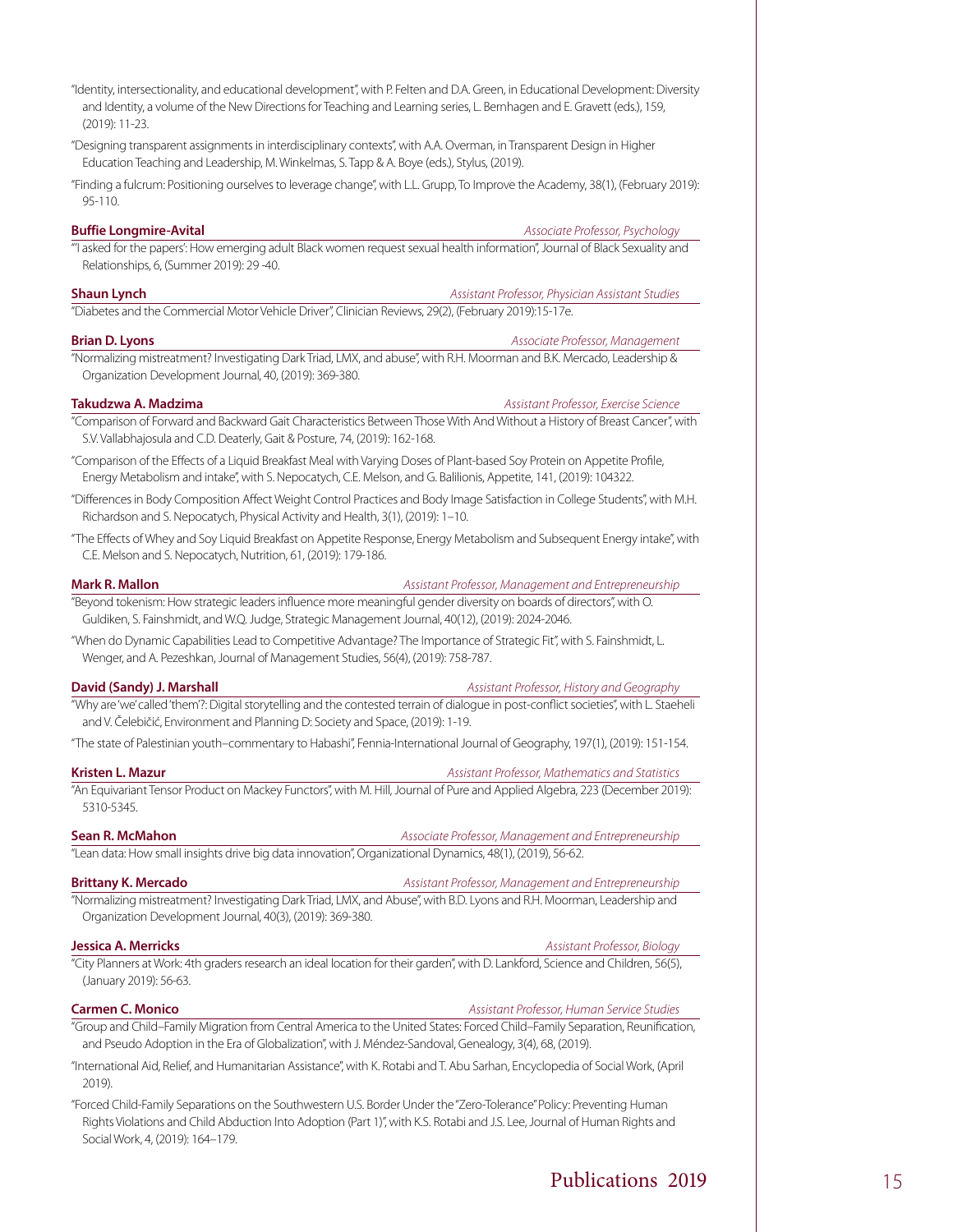"Forced Child-Family Separations in the Southwestern U.S. Border Under the "Zero-Tolerance" Policy: The Adverse Impact on Well-Being of Migrant Children (Part 2)", with K.S. Rotabi, J.S. Lee, and Y.M. Vissing, Journal of Human Rights and Social Work, 4, (2019): 180–191.

### **Robert H. Moorman** *Professor, Management and Entrepreneurship*

"Normalizing mistreatment? Investigating Dark Triad, LMX, and abuse", with B.D. Lyons and B.K. Mercado, Leadership & Organization Development Journal, 40(3), (2019): 369-380.

"Implications for selection", with B.D. Lyons, A. Alonso, and A. Miller, in The Cambridge Handbook of the changing nature of work, B. J. Hoffman, M. K. Shoss, and L. A. Wegman (eds.), Cambridge University Press, Cambridge, UK, (2019).

### **Phillip M. Motley** *Associate Professor, Communication Design*

"Collaborative writing: Intercultural and interdisciplinary partnerships as a means of identity formation", with A. Divan, V. Lopes, L. Ludwig, K. Matthews, and A. Tomljenovic-Berube, in Critical Collaboration Communities: Academic Writing Partnerships, Groups, and Retreats, N. Simmons and A. Singh (Eds.), Leiden: Brill Sense, (2019).

"Creative innovation takes a (team teaching) family", with R. Pope-Ruark and W. Moner, Teaching and Learning Inquiry, 7(1), (2019): 120-135.

### **Melissa Murfin** *Associate Professor, Physician Assistant Studies*

"PAEA End of Rotation Exams accurately identify students at risk of PANCE failure: a multi-centered study using scaled scores", with R. Baginski, S.R. Buchs, J.M. Coombs, D. Duffy, B. Garbas, T. Honda, A. Moloney-Johns, Z. Mazur, M. Statler, and T. Thurnes, J Physician Assist Education, (2019): 1–7.

"Using pharmacogenetics in primary care", JAAPA. 2019, 32(8), (2019): 17-21.

"Specialty Certification and Clinical Flexibility", with E.D. Peterson, S.S. Hussaini, B.J. Smith, M. Polansky, A.M. Klingler, P.R. Peterson, J. Mast, and K.A. Wright, JAAPA, 32(3), (2019): 43-48.

### **Rebecca L. Neiduski** *Professor, Health Sciences*

"Flexor tendon rehabilitation in the 21st century: A systematic review", with R. Powell, Journal of Hand Therapy, 32(2019): 165- 74.

"Tendon injuries and trigger digits", Pediatric Hand Therapy, (2019): 273-285.

"Pediatric Hand Burn Therapy", with C. Levis and D. Waltho, Pediatric Hand Therapy, (2019): 321-331.

**Jane O'Boyle** *Assistant Professor, Strategic Communications*

"#MeToo is Different for College Students: Media Framing of Campus Sexual Assault, Its Causes and Proposed Solutions", with Jo-Yun Queenie Li, Newspaper Research Journal, 40 (May 2019): 431-450.

- "Who Is Responsible for Delhi Air Pollution? Indian Newspapers' Framing of Causes and Solutions", with N. Bhalla and D. Haun, International Journal of Communication, 13 (January 2019): 41-64.
- "Twitter diplomacy between India and the U.S.: Agenda-building analysis of tweets during Presidential state visits", Global Media and Communication, 15 (January 2019): 121-134.
- "Regional Media Framing of the Confederate Flag Debate in South Carolina", with C. Frear and Se-Hill Kim, Newspaper Research Journal, 40 (April 2019): 83-105.

"Prevalence of Media Analytics Content in Accredited Colleges and Universities", with A. Sturgill, in The Golden Age of Data: Media Analytics in Study & Practice, D. Grady (ed.), Routledge, (December 2019).

**Sara L. Ochs** *Legal Method and Communication Fellow*

"In Need of Prosecution: The Role of Personal Jurisdiction in the Khmer Rouge Tribunal", 55 Stanford Journal of International Law 117, (2019).

### **Amy Overman** *Professor, Psychology*

- "Strategies for group-level mentoring of undergraduates: Creating a laboratory environment that supports publications and funding." Frontiers in Psychology, 10 (February 2019): 323.
- "What do students actually pay attention to and remember from a syllabus?: An eye-tracking study of visually rich and textbased syllabi." With D. Little and Q. Xu. Scholarship of Teaching and Learning in Psychology, (August 2019).

"Different types of associative encoding evoke differential processing in both younger and older adults: evidence from univariate and multivariate analyses." With N.A. Dennis, C.R. Gerver, K.E. McGraw, M.A. Rowley, and J.M. Salerno. Neuropsychologia, 135 (December 2019): 10724.

Learning Alliance, GALA 2018, Lecture Notes in Computer Science, 11385, Springer, Cham, (January 2019).

"Designing transparent assignments in interdisciplinary contexts." With D. Little, in Transparent Design in Higher Education Teaching and Leadership. M. Winkelmas, S. Tapp & A. Boye (eds.), Stylus, (2019).

### **Pratheep Kumar Paranthaman** *Assistant Professor, Computer Science*

"User Preferences for a Serious Game to Improve Driving", with F. Bellotti, R. Berta, G. R. Dange and A. De Gloria, Games and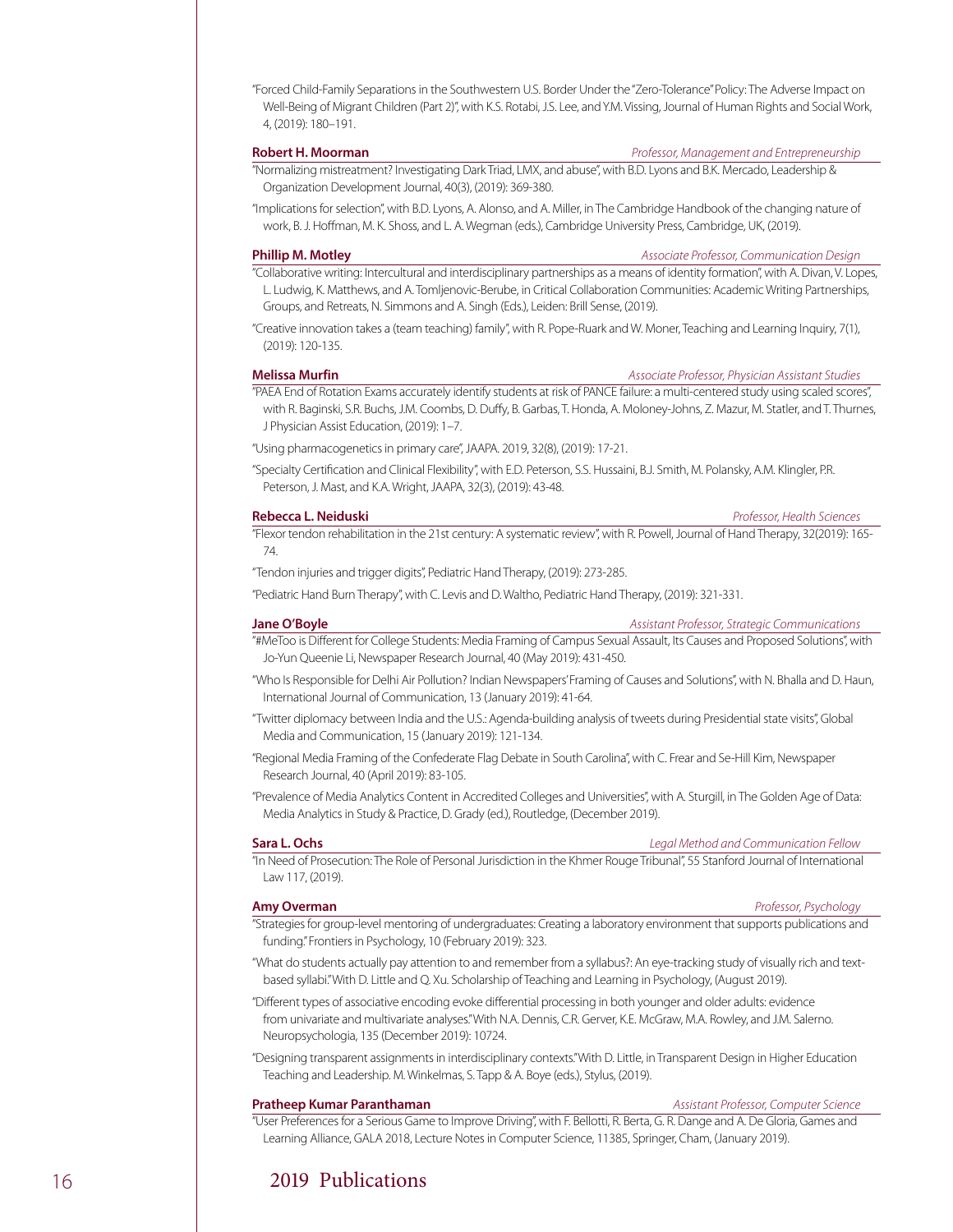"REAL: Reality-Enhanced AppLied-games", with F. Bellotti, R. Berta, G. R. Dange and A. De Gloria, IEEE Transactions on Games, (September 2019).

"ARAPID: Towards Integrating Crowdsourced Playtesting into the Game Development Environment", with S. Cooper, CHI PLAY '19: Proceedings of the Annual Symposium on Computer-Human Interaction in Play, (October 2019): 121–133.

**Rodney L. Parks** *Assistant Professor, Registrar*

"7 things you should know about the comprehensive learner record", with J.E. Shendy, J. Grann, M. Leuba, and T. Green, Educause, (January 23, 2019).

"The emerging role of the registrar in enrollment management", with A. Taylor, College and University, 94(2), (2019): 25-30.

"Comprehensive learner profiles: Helping faculty improve pedagogy in the classroom", Educause Review, (June 6, 2019).

"Credential Engine: Use case scenarios for registrars", with A. Taylor, College and University, 94(2), (2019): 51-54.

"Critical languages and college choice", with H. Schulz & A. Taylor, College and University, 94 (3), (2019): 57-62.

"Transfer articulation: re-envisioning a common registrar tool", with A. Taylor and C. Hayes, AACRAO Connect, (2019).

**Robert T. Perdue** *Assistant Professor, Sociology and Anthropology**Assistant Professor, Sociology and Anthropology* 

"Gateway or Cul de Sac? Using Big Data to Assess Legal Recreational Marijuana and Changes in the Use of 'Hard' Drugs", Sociation, 18(2), (2019): 20-28.

"Making Criminals, Making Ends Meet: Constructing Criminality in Franklin County, Virginia", in Modern Moonshine: The Revival of White Whiskey in the Twenty-First Century, C. Lippard and B. Stewart (eds.), West Virginia University Press, Morgantown, WV, (2019): 85-106.

**Aaron T. Piepmeier** *Assistant Professor, Exercise Science*

"A preliminary investigation of acute exercise intensity on memory and BDNF isoform concentrations", with J.L. Etnier, L. Wideman, N. Berry, Z. Kincaid, and M.A. Weaver, The European Journal of Sport Science, (September, 2019): 1-12.

### **Federico Pous** *Assistant Professor, World Languages and Cultures*

"Los legados de Antígona. Violencia y política en Ni una menos, Argentina", in Criminal Papers: Women and Violence in Crime Fiction, E. Losada, M. Lama López and L. Resano (eds.), Universitat de Barcelona Editorial, Barcelona, Spain, (December 2019).

**Chris T. Richardson** *Associate Professor, Physics*

"Addressing the [O III] / Hβ Offset in the Dwarf Galaxies of the RESOLVE Survey", with M. S. Polimera, S.J. Kannappan, A.J. Moffett, A.S. Bittner, Monthly Notices of the Royal Astronomical Society, 486 (3), (July 2019): 3541–3549.

**Laura Roselle** *Professor, Political Science*

"Using Narratives to Shape Chinese and Russian Behavior – A Future of Global Competition and Conflict Virtual Think Tank Report", Strategic Multilayer Assessment Future of Great Power Competition & Conflict project, (October 2019).

**Joan D. Ruelle** *Associate Professor, Belk Library*

"SoTL Difference: The Value of Incorporating SoTL into Librarian Professional Development", with P. Felten and M. MacMillan, The Grounded Instruction Librarian: Participating in the Scholarship of Teaching and Learning, (2019): 245-256.

**Hwayeon Ryu** *Assistant Professor, Mathematics and Statistics*

"Geometric Analysis of Synchronization in Neuronal Networks with Global Inhibition and Coupling Delays", with S.A. Campbell, Philosophical Transactions of the Royal Society A, 337, (July 2019): 2153.

**Elisha C. Savchak-Trogdon** *Assistant Professor, Political Science and Policy Studies*

"Understanding the Determinants of Opinion Language Borrowing in State Courts", with J. Bowie, in Research Handbook on Law and Courts, S.M. Sterett and L.D. Walker (eds.), Northampton, MA, Edward Elgar, (2019): 267-279.

**Susanne E. Shawyer** *Assistant Professor, Performing Arts*

"Emancipated Spect-actors: Boal, Rancière, and the Twenty-first Century Spectator", Performance Matters, 5(2), (2019): 41-54.

"Emancipated Spectators in the Theatre History Classroom", Research in Drama Education: The Journal of Applied Theatre and Performance, 24(3), (2019): 420-425.

**Joel T. Shelton** *Assistant Professor, Political Science and Policy Studies*  "The Public Purpose of Political Economy", with S.G. Nelson, New Political Science, 41(3), (2019): 400-422.

**Brandon J. Sheridan** *Assistant Professor, Economics*

"Takeoffs and Trade Margins: A Quantile Regression Approach" with R. Bista and E. Figueiredo, Empirical Economics, (2019): 1-20.

"Heterogeneous Time Zone Effects and Exports" with R. Bista and E. Figueiredo, Economics Bulletin, 39(2), (2019): 1039-1046.

Publications 2019 17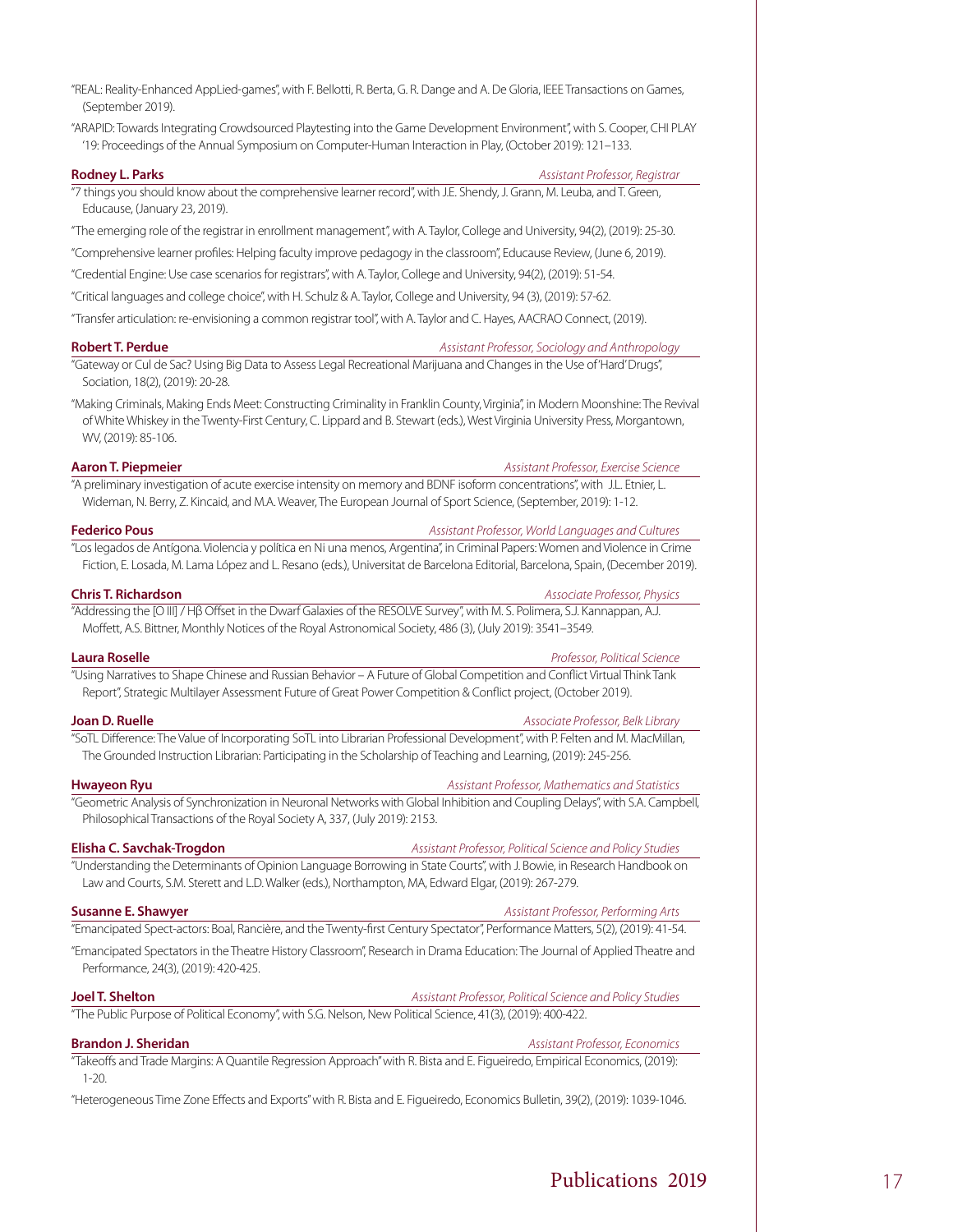**Kim Shively** *Assistant Professor, Performing Arts*

"Transformational Tactics" in Objectives, Obstacles and Tactics: A New Volume on Acting, H. Buchs and V. Clayman Pye (eds.), Routledge, New York, (December 2019).

### **Barjinder Singh** *Assistant Professor, Management and Entrepreneurship*

- "Coworker influence on employee performance: A conservation of resources perspective", with T.T. Selvarajan and S. Solansky, Journal of Managerial Psychology, 34 (8), (2019): 587-600.
- "High-quality relationships as antecedents of OCB: Roles of identity freedom and gender", with T.T. Selvarajan & O. Chapa, Equality, Diversity, and Inclusion: An International Journal, 38 (8), (2019): 793-813.

"Work-Family Conflict and Counterproductive Work Behaviors: Moderating Role of Regulatory Focus and Mediating Role of Affect", with T.T. Selvarajan, P.A. Cloninger, and K. Misra, Organization Management Journal, 16, (2019): 42-54.

**Andrea A. Sinn** *Assistant Professor, History and Geography*

"Holokaustu navzdory: Obnova židovských obcí v Německu po roce 1945" ["Redefining Home: Jews and the Politics of Rebuilding Jewish Life in Post-War Germany"] (in Czech), in Židé nebo Němci? Německy mluvící Židé v poválečné střední Evropě [Jews or Germans? German-speaking Jews in post-war Central Europe], Vol. VI: Židé – dějiny – paměť [Jews–History– Memory], Kateřina Čapková and David Rechter, eds. (Prague: NLN - Nakladatelství Lidové noviny, 2019), 80–93.

"Despite the Holocaust: Rebuilding Jewish Life in Germany after 1945", The Leo Baeck Institute Year Book 64, 1, (2019): 143–158.

**Scott R. Spurlock** *Assistant Professor, Computer Science* 

"Multimodal 3D Human Pose Estimation from a Single Image" with R. Souvenir, IEEE International Conference on 3D Vision, (September 2019): 663-670.

**Megan Squire** *Professor, Computer Science*

- " Network, Text, and Image Analysis of Anti-Muslim Groups on Facebook", Journal of Web Science, 7(1), (2019).
- "Understanding Gray Networks Using Social Media Trace Data", Proceedings of the 11th International Conference on Social Informatics, (2019): 202-217.
- "Which way to the wheat field? Women of the radical right on Facebook", Proceedings of the 52nd Hawaii International Conference on System Sciences (HICSS-52), (2019): 2244-2253.
- "Women of the Radical Right on Facebook", in Tracking the Rise of the Radical Right Globally. W. Allchorn (ed.), Ibidem-Verlag, (2019): 385-391.

**Kathleen S. Stansberry** *Assistant Professor, Strategic Communication*

- "The Next 50 Years of Digital Life: Fifty Years After the First Computer Network Was Connected Most Experts Say Digital Future Will Be Mostly Positive, But Urge Better Cooperation Toward Security, Basic Rights, and Economic Fairness", with J. Anderson and L. Rainie, Pew Internet and Technology Project of the Pew Research Center, (October 28, 2019).
- "Measurement in Public Relations", in Communication Research Measures III, E. Graham and J. Mazer (eds.), Routledge, New York, NY, (November, 2019): 108-119.
- "Crisis Responsibility Scale", in Communication Research Measures III, E. Graham and J. Mazer (Eds.), Routledge, New York, NY, (November, 2019): 225-230.
- "Organization-Public Dialogic Communication Scale", in Communication Research Measures III, E. Graham and J. Mazer (eds.), Routledge, New York, NY, (November, 2019): 321-328.
- "Public Relations Value Assessment Scale", in Communication Research Measures III, E. Graham and J. Mazer (eds.), Routledge, New York, NY, (November, 2019): 388-393.
- "Equipping the Media Analytics Toolbox: A Study of the Skills Required for Entry and Mid-Level Media Analytics Jobs", with M. Mackenzie, in The Golden Age of Data Media Analytics in Study & Practice, D. Grady (ed.), Routledge, New York, NY, (December 2019): 56-69.
- "Media Research in Transition: Applying Micro-level Audience Data to Macro-level Decision-making", in The Golden Age of Data Media Analytics in Study & Practice, D. Grady (ed.), Routledge, New York, NY, (December 2019): 125-134.

### **Amanda F. C. Sturgill** *Associate Professor, Journalism*

- "Prevalence of Media Analytics Content in Colleges and Universities", with J. O'Boyle, in The Golden Age of Data: Media Analytics in Study and Practice, D. Grady (ed.), Routledge, Abingdon, U.K., (2019).
- "Learning About Audiences In-Depth: Complementing Analytics with Other Research", in The Golden Age of Data: Media Analytics in Study and Practice, D. Grady (ed.), Routledge, Abingdon, U.K., (2019).
- "Artificial Intelligence: Its Future Uses in Religious Compassion", in Religion Online: How Digital Technology is Changing the Way We Worship and Pray, Volume 1: Religion in Cyberspace, A. Grant, A. Sturgill, C-H Chen, and D. Stout, (eds.), Praeger, Santa Barbara, CA, (2019): 57-68.

### 18 2019 Publications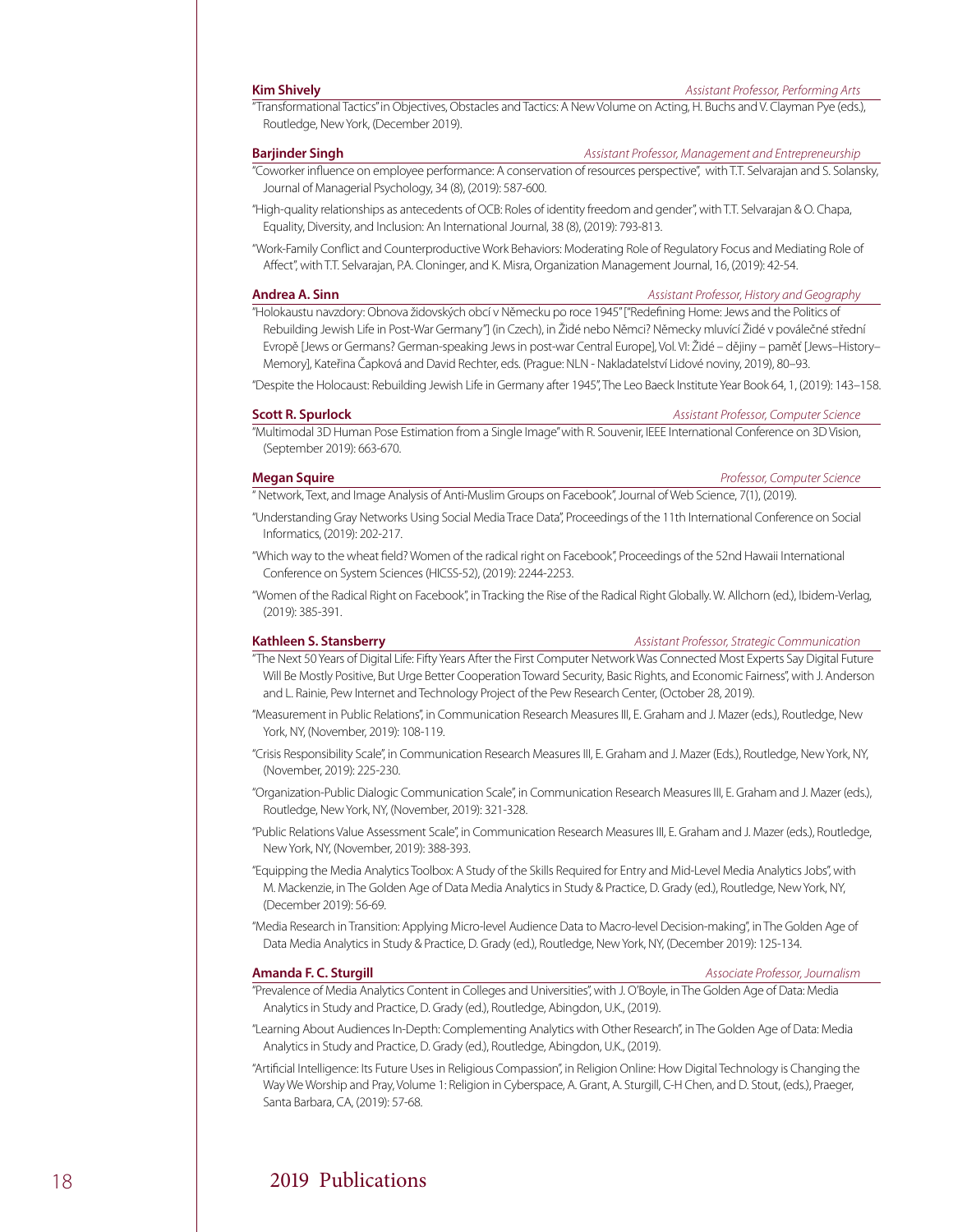"Introduction: Faith Groups and Digital Media: A Landscape of Adoption, Adaptation, and Disruption", with A. Grant, in Religion Online: How Digital Technology is Changing the Way We Worship and Pray. Volume 2: Faith Groups and Digital Media, A. Grant, A. Sturgill, C-H Chen, and D. Stout, (eds.), Praeger, Santa Barbara, CA, (2019): 1-9.

"Mainline Protestantism and the Internet", in Religion Online: How Digital Technology is Changing the Way We Worship and Pray. Volume 2: Faith Groups and Digital Media, A. Grant, A. Sturgill, C-H Chen, and D. Stout, (eds.), Praeger, Santa Barbara, CA, (2019): 28-38.

"New Age and New Religious Movements and the Internet", in Religion Online: How Digital Technology is Changing the Way We Worship and Pray. Volume 2: Faith Groups and Digital Media, A. Grant, A. Sturgill, C-H Chen, and D. Stout, (eds.), Praeger, Santa Barbara, CA, (2019): 267-276.

"Learning to lead: Factors in Leadership Development for Students in Co-Curricular Organizations", with B. Hannam, H. Vincent and K. Furnas, Teaching Journalism and Mass Communications, 19(2), (2019).

### **Shannon A. Tennant** *Associate Librarian, Belk Library*

"Report of the ALCTS Technical Services Managers of Academic Libraries Interest Group Meeting", Technical Services Quarterly, 36, (October 2019): 410-412.

"Developing Learning Partnerships: Navigating Troublesome and Transformational Relationships", with P. Felten, K. Meinking, and K. Westover, Building Teaching and Learning Communities: Creating Shared Meaning and Purpose, Association of College and Research Libraries, Chicago, IL, (2019).

**Sabrina L. Thurman** *Assistant Professor, Psychology*

"Changes in posture and interactive behaviors as infants progress from sitting to walking: A longitudinal study", with D. Corbetta, Frontiers in Psychology, 10, (April 2019): 822.

**Carri R. Tolmie** *Assistant Professor, Marketing and International Business*

"Formal and Informal Institutional Pressures on Corporate Social Responsibility: A Cross-Country Analysis", with K. Lehnert and H. Zhao, Corporate Social Responsibility and Environmental Management, (2019): 1-17.

**Kaye C. Usry** *Assistant Professor, Political Science and Policy Studies*

"The Political Consequences of Combat: Post Traumatic Stress and Political Alienation Among Vietnam Veterans", Political Psychology, 40 (October 2019): 1001-1018.

**Srikant Vallabhajosula** *Associate Professor, Physical Therapy Education* 

"Comparison of Forward and Backward Gait Characteristics Between Those With And Without a History of Breast Cancer" with C. Deaterly and T. Madzima, Gait & Posture, 74, (October 2019): 162-168.

- "Reliability and normative values of the Wheelchair Propulsion Test: A preliminary investigation" with W. Andrews, C. Ramsey, M. Smith, M. Lane, NeuroRehabilitation, 45(2), (2019): 229-237.
- "Functional Rehabilitation of a Person with Transfemoral Amputation Through Guided Motor Imagery: A Case Study" with R. Matalon and J. Freund, Physiotherapy Theory and Practice, (May 31, 2019): 1-10.

"Turn characteristics during gait differ with and without a cognitive demand among collegiate athletes" with L.A. Brown, E. E. Hall, C.J. Ketcham, K. Patel, T.A. Buckley, and D. R. Howell, Journal of Sport Rehabilitation, (March 2019): 1-20.

**Matthew Valle** *Professor, Management and Entrepreneurship*

"Understanding the effects of political environments on unethical behavior in organizations", with K.M. Kacmar and S. Zivnuska, Journal of Business Ethics, 156 (1), (2019): 173-188.

"Abusive supervision, leader-member exchange, and moral disengagement: A moderated-mediation model of organizational deviance", with K.M. Kacmar, S. Zivnuska, and T. Harting, The Journal of Social Psychology, 159 (3), (2019): 299-312.

"Promoting polyarchy and professionalism in officer character and leadership development", with D. Levy, Journal of Character & Leadership Development, 6 (1), (2019): 125-134.

"The interactive effects of role overload and resilience on family-work enrichment and associated outcomes", with K.M. Kacmar, M.A. Andrews, C.J. Tillman, and C. Cliftion, Proceedings of the 2019 Conference of the Southern Management Association, Norfolk, Virginia, (2019).

**Maureen Vandermaas-Peeler** *Professor, Psychology* "Bridging known and new: Inquiry and intersubjectivity in parent-child interactions", with L. Westerberg and H. Fleishman,

Learning, Culture, and Social Interactions, 21, (2019): 124-135.

"Parents' beliefs about children's play and nature experiences in Danish and U.S. contexts", with C. Dean, M.S. Biehl and A. Mellman, Journal of Adventure Education and Outdoor Learning, 19(1), (2019): 43-55.

### **Lauren F. Walker** *Assistant Professor, Exercise Science*

"Youth Sport: Unique Developmental Needs of Youth Athletes for Preventing Dropout", with D. Gould, APA Handbook for Sport and Exercise Psychology, American Psychological Association, Washington D.C., (2019).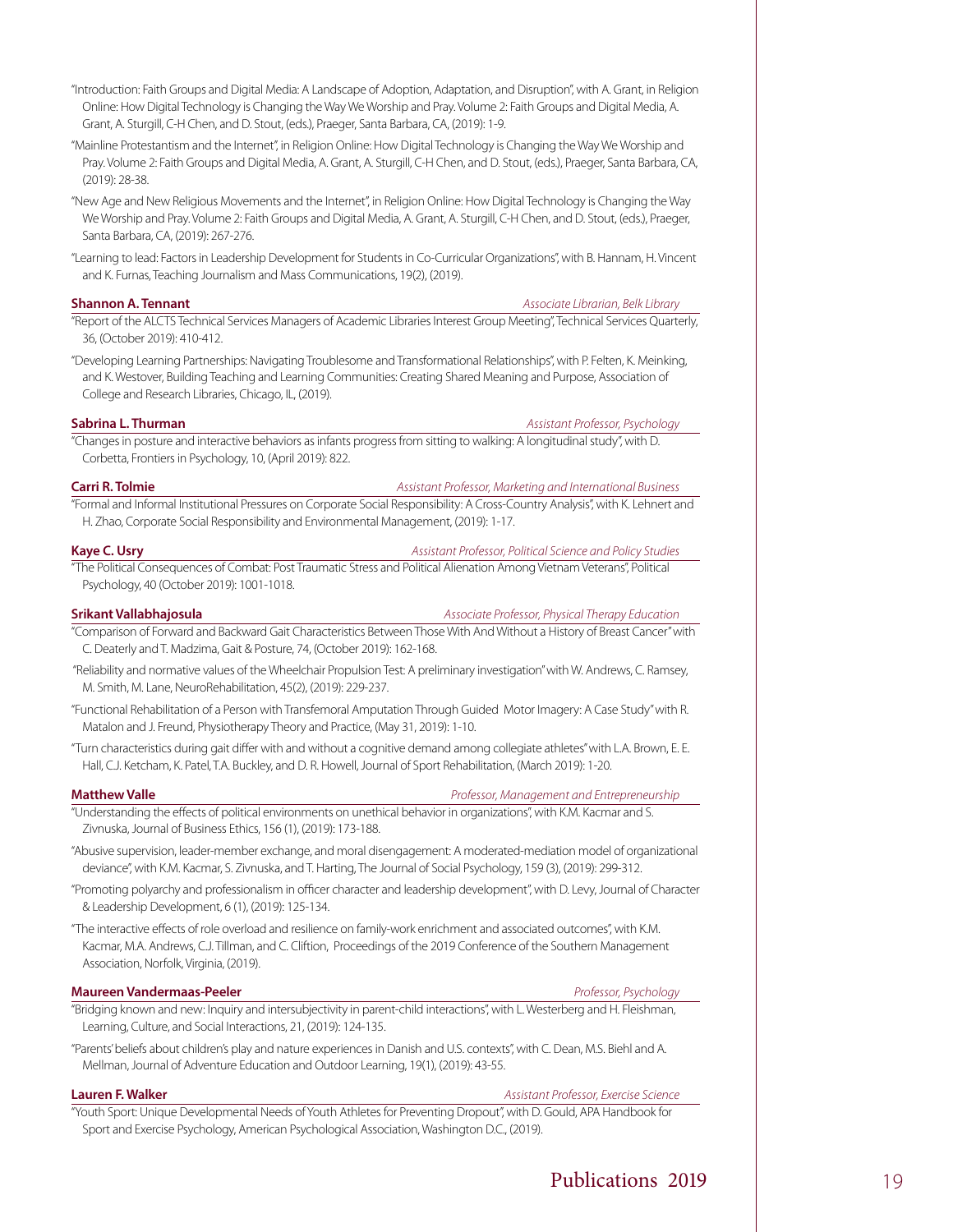"Disparity in mortality from non-cancer causes among adolescents and young adults with cancer", with C. Anderson, J.L. Lund, W.A. Wood, A.F. Olshan, and H.B. Nichols, Cancer Epidemiology, Biomarkers & Prevention, 28, (2019): 1417-1426.

- "Noncancer mortality among adolescents and young adults with cancer", with C. Anderson, J.L. Lund, W.A. Wood, A.F. Olshan, and H.B. Nichols, Cancer, 125, (2019): 2107-2114.
- "Peer reviewed evaluation of registered end-points of randomized trials (the PRE-REPORT study): protocol for a steppedwedge, cluster-randomized trial", with C.W. Jones, A.C. Adams, S. Schroter, B.S. Misemer, D.L. Schriger, and T.F. Platts-Mills, BMJ Open, Jun 1;9(5):e028694.

"Comparison of self-reported female condom failure and biomarker-confirmed semen exposure", with T.L. Walsh, M.C. Snead, B.J. St. Claire, J.L. Scwhartz, C.K. Mauck, R.G. Frezieres, and D.L. Blithe, Contraception, 100, (2019): 406-412.

### **Pamela D. Winfield** *Associate Professor, Religious Studies*

"Introduction", with S. Davis, CrossCurrents Journal, 69(4), (Dec 2019): 347-350.

- "Interview with Dr. Robert Orsi", with S. Davis, CrossCurrents Journal, 69(4), (Dec 2019): 462-467.
- "Philosophy of the Mandala" in The Dao Companion to Japanese Buddhist Philosophy, Gereon Kopf (ed.), Springer Publishers, Dordecht, Netherlands, (2019): 235-253.

"Shinnyo-en and the Formulation of a New Esoteric Iconography", Material Religion: The Journal of Objects, Art, and Belief, 15 (1), (April 2019): 27-53.

### **Matthew W. Wittstein** *Assistant Professor, Exercise Science*

"Brain activity during unilateral physical and imagined isometric contractions" with J.A. Martinez, S.F. Folger, and S.P. Bailey, Frontiers in Human Neuroscience, 13, (2019): 413

### **Scott D. Wolter** *Associate Professor, Physics*

"Emergence and distinction of classes in XRD data via machine learning", with C. Royse, J.A. Greenberg, and K. Roe, Proc. SPIE 10999, Anomaly Detection and Imaging with X-Rays (ADIX) IV, 109990D, (May 14, 2019).

**Karen A. Yokley** *Associate Professor, Mathematics and Statistics* **<b>***Associate Professor, Mathematics and Statistics* 

"Simulations on a Mathematical Model of Dengue Fever with a Focus on Mobility", with K. Reagan and C. Arangala, The North Carolina Journal of Mathematics and Statistics, 5, (2019): 1-16.

"A Computational Investigation of the Ventilation Structure and Maximum Rate of Metabolism for a Physiologically Based Pharmacokinetic (PBPK) Model of Inhaled Xylene", with J. Ascraft and N.S. Luke, BIOMATH, 8, (2019): 1-13.

**Shannon D. Zenner** *Assistant Professor, Communication Design*

"It Costs a Lot of Money to Look This Cheap: A Survey to Understand Preference for Differing Levels of Design Quality in Advertising". Visual Communication Quarterly, 26(1), (2019): 22-31.

2019 Publications

### **Mark A Weaver** *Assistant Professor, Mathematics and Statistics* **<b>***Assistant Professor, Mathematics and Statistics*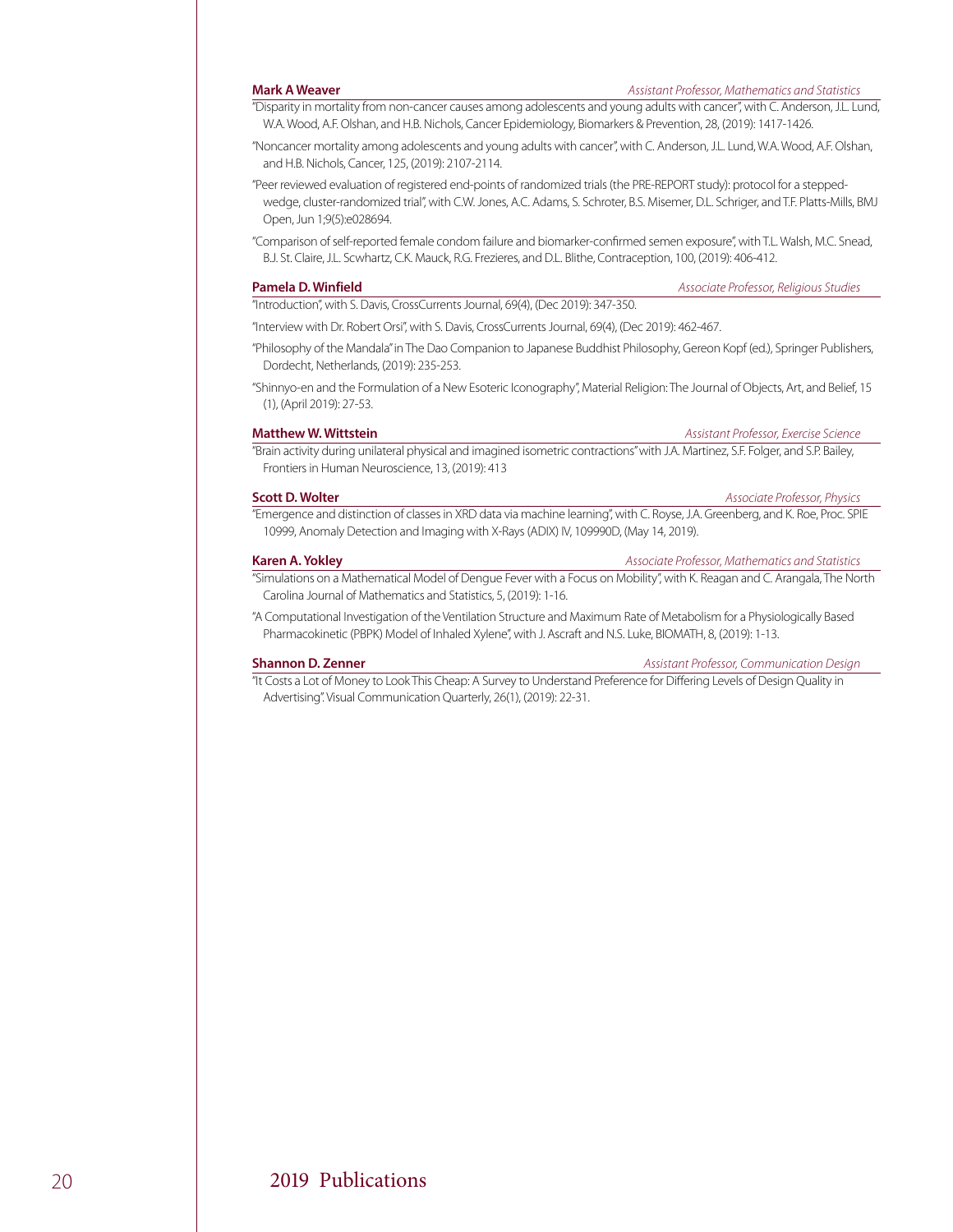## Presentations

**Adam L. Aiken** *Assistant Professor, Finance*

- "Let's Talk Sooner Rather Than Later: The Strategic Communication Decisions of Activist Blockholders", FMA Europe, Glasgow, Scotland, June 12-14, 2019.
- "Let's Talk Sooner Rather Than Later: The Strategic Communication Decisions of Activist Blockholders", Southern Finance Association Meetings, Orlando, FL, November 21-23, 2019.
- "Side-by-Side Management of Mutual Funds and Actively Managed Exchange Traded Funds", FMA, New Orleans, LA, October 24-26, 2019.

### **Meredith Allison** *Professor, Psychology*

- "Alibi Believability: Does the Timing of an Alibi's Disclosure Matter?", with S. Jung, American Psychology-Law Society, Portland, OR, March, 2019.
- "What Faculty Want Students to Know as They Begin their First Undergraduate Research Experience", Council on Undergraduate Research's Undergraduate Research Programs Division, Columbus, OH, June, 2019.

### **Amy L. Allocco** *Allocco**Associate Professor, Religious Studies**Associate Professor, Religious Studies*

- "Shifting Technologies of Reflection: Gendered Realities, Everyday Religion and Lessons for Feminist Mentoring," The Annual Conference on South Asia, Madison, WI, October 17-19, 2019.
- "Gathering the Ganges: Transferring Power in Tamil Ritual Contexts," Eighth South and Southeast Asian Association for the Study of Culture and Religion Conference, Dhaka, Bangladesh, June 13-16, 2019.
- "Goddess in Life, Goddess in Death: Aspiration, Gendered Expectations, and Narrative Multiplicity in Urban South India," South Asia Institute, Heidelberg University, June 6, 2019.

"Ritual Relationships with the Dead in South Indian Hinduism," University of Helsinki, Finland, May 8, 2019.

"Making the Dead Visible in the City: Urbanization and Hindu Ritual," Plenary Address, "Multipli'City of Spaces: Religion, Culture, and Urbanity in India" conference, University of Madras, Chennai, India, February 21-22, 2019.

"Dealing with the Dead in Tamil Ritual: Desire, Dialogue, and Deception," University of Oslo, Norway, February 14, 2019.

"Response: Power, Gender, Place," pan American Academy of Religion Annual Meeting, San Diego, CA, November 23-26, 2019.

**Kyle A. Altmann** *Associate Professor, Physics*

"Tiered Homework Assignments in Introductory Physics", American Association of Physics Teachers, NC Section, Durham, NC, November 16, 2019.

**Bill Anderson** *Associate Professor, Strategic Communications*

"The first public relations measurement?: How social reformers measured their communication materials in the 1920s," International History of Public Relations Conference, Bournemouth, UK, June 26-28, 2019.

### **Janna Q. Anderson** *Professor, Journalism*

"The Future of Artificial Intelligence and Digital Life", People's Internet Conference, Copenhagen, Denmark, December 6, 2019.

"Documentary Coverage: The 2019 Global Internet Governance Forum", Berlin, Germany, November 25-28, 2019.

- "Imagining the Next 50 Years of Digital Life", UN-facilitated Global Internet Governance Forum, Berlin, Germany, November 25, 2019.
- "Looking Back to Go Forward: 50 Years of the Internet", Web Summit 2019, Lisbon, Portugal, November 5, 2019.
- "Documentary Coverage: The 2017 Internet Hall of Fame Induction and Inductee Interviews", San Jose, Costa Rica, September 27, 2019.
- "Code-Dependent: Future of Algorithms", National Association of Corporate Directors Conference, Washington, DC, September 24, 2019.
- "The Future of Digital Life", U.S. State Department International Visitors Program, Washington, DC, September 11, 2019.
- "Documentary Coverage: The Tenth Internet Governance Forum-USA", Washington, DC, July 25, 2019.
- "Navigating a Post-Factual World", Consumer Federation of America Assembly, Washington, DC, May 9, 2019.
- "Trust, Facts, and Democracy", Computers in Libraries Conference, Arlington, VA, March 28, 2019.
- "The Global Expansion of Digital Life: Future of Well-Being and the Future of AI", Internet Society Leadership Forum, Washington, DC, March 7, 2019.
- "Trust in the Digital Future", National Academies of Sciences' Government University Industry Research Roundtable on Authenticity, Integrity and Security in a Digital World, Washington, DC, February 20, 2019.
- "The Future of Jobs and Job Training", Missions Publiques Autonomous Vehicles Six-Nations Deliberative Dialogues Preparation Forum, Washington, DC, February 14, 2019.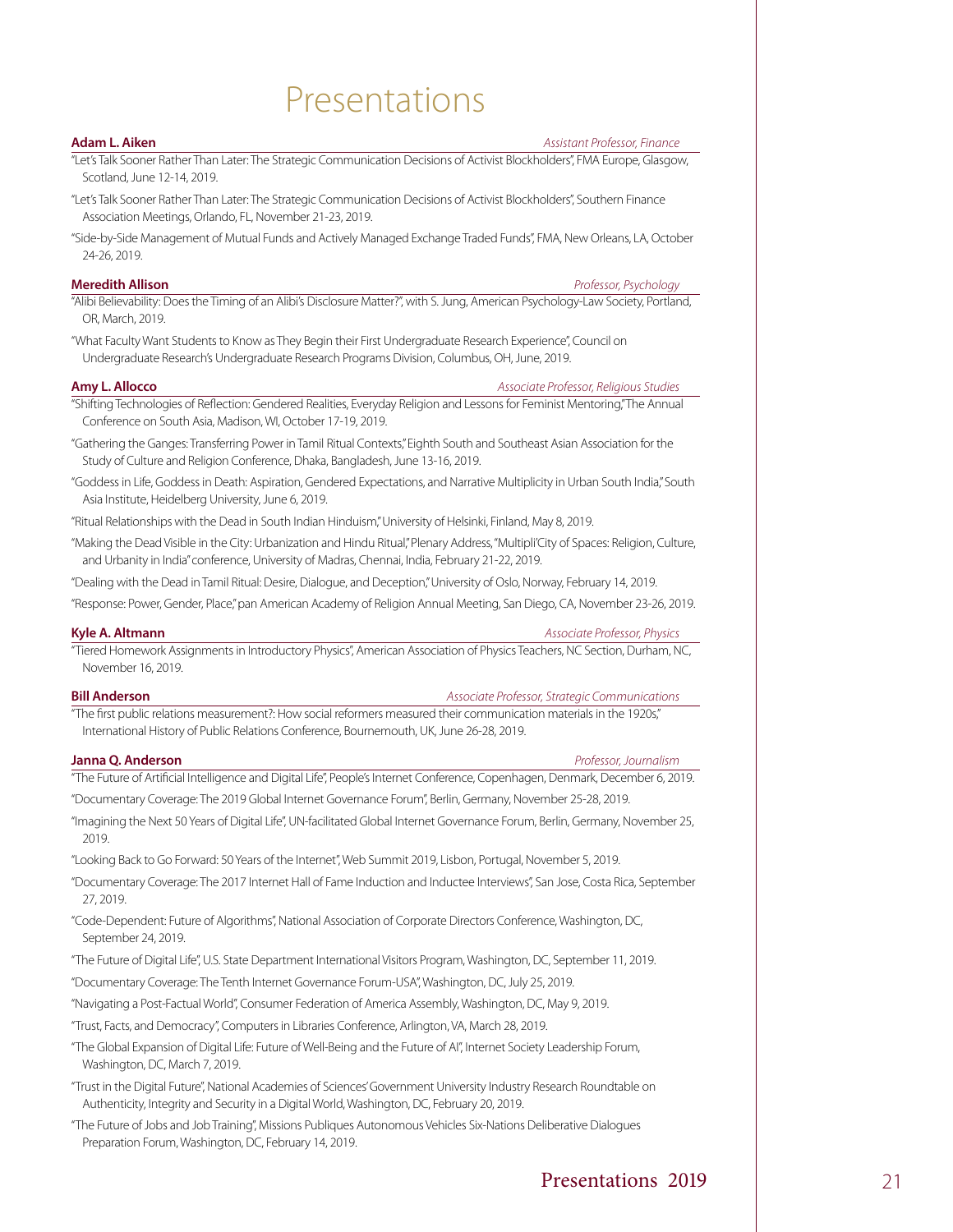"Techlash: The Reckoning for Big Tech", Netherlands Foreign and Economic Ministries Conference, Washington, DC, January 31, 2019.

### **Bill Andrews** *Professor, Physical Therapy Education*

"Comparing High Functioning Users Between Wheelchair Types and Speeds", Combined Sections Meeting of the American Physical Therapy Association, Washington, DC, January 25, 2019.

- "Normative Gait Speed Stratified by Age and Sex: An Updated Meta-Analysis", Combined Sections Meeting of the American Physical Therapy Association, Washington, DC, January 26, 2019.
- "Neurologic Physical Therapy from 10,000 Feet: Implications for Individual Practice", Fall Conference of the North Carolina Physical Therapy Association, Wilmington, NC, October 4, 2019.

### **Enrique Armijo** *Professor, Law*

"One-and-a-Half Cheers for Internet Speech Exceptionalism", C. Boyden Gray Center for the Study of the Administrative State, November 2019.

- "One-and-a-Half Cheers for Internet Speech Exceptionalism", Constitutional Law Colloquium, Loyola University Chicago School of Law, November 2019.
- "Fainthearted First Amendment Lochnerism", Yale Law School Information Society Project Freedom of Expression Scholars' Conference, April 2019.

### **Renay L. Aumiller** *Assistant Professor, Performing Arts*

"De-centering Power: Students as Partners in Dance Education", National Dance Educators Organization, Miami, FL, October 2019.

"Images for a Healthy Spine", Wake Forest Dance Medicine Conference, Wake Forest, NC, October 2019.

"De-centering Power: Students as Partners in Dance Education", Somatic Dance Educators Conference, Geneva, NY, July 2019.

- "If We Build It...Will They Come? How to Integrate Somatic Education into College Dance Curriculum", National Dance Educators Organization/International Somatic Movement Education and Therapy Association Conference, New York, NY, June 2019.
- "Advanced level Somatic-Based Modern Technique", Southeast American College Dance Association Conference, Atlanta, GA, March 2019.

"What is a Bad Dance?", North Carolina Dance Educators Organization, Raleigh, NC, February 2019.

**Chad Awtrey** *Associate Professor, Mathematics and Statistics*

"Symmetries of polynomial roots", Mathematics Colloquium Series, Randolph-Macon College, Ashland, VA, October 18, 2019. "Galois groups of even quartics and doubly even octic polynomials", MathFest, Cincinnati, OH, July 31-August 3, 2019.

"Cyclic Eisenstein polynomials of p-power degree", AMS/MAA Joint Mathematics Meetings, Baltimore, MD, January 16-19, 2019.

"Galois groups of doubly even octic polynomials", AMS/MAA Joint Mathematics Meetings, Baltimore, MD, January 16-19, 2019.

| Stephanie L. Baker |  |  |
|--------------------|--|--|
|                    |  |  |
|                    |  |  |

**Stephanie L. Baker** *Assistant Professor, Public Health Studies*

- "'I feel like I was a pioneer in a way, in my own family context, to show the beauty of birthing at home again', Out-of-Hospital Birthing Experiences among Black Women", For Science. For Action. For Health., American Public Health Association, Philadelphia, PA, November 2-6, 2019.
- "Understanding Social Media's Impact on Breastfeeding Black Millennials", For Science. For Action. For Health., American Public Health Association, Philadelphia, PA, November 2-6, 2019.
- "From CHA to CHIP: Using CBPR to Strengthen Local Community Health Assessments and Implementation Plans", For Science. For Action. For Health., American Public Health Association, Philadelphia, PA, November 2-6, 2019.
- "The Development of a Community Doula Program", North Carolina Public Health Association Conference, Greensboro, NC, September 2019.
- "Experiences of Home Birth and Birthing Center Births Among Black Women", with C. Miller, Black Communities Conference, Durham, NC, September 2019.
- "Community Based Participatory Research (CBPR): Shared Power, Equitable Partnerships, Sustained Change", with A. Meletzke, Pathways to Achieving Civic Engagement Conference, Greensboro, NC, February 2019.

### **Katherine Baker** *Assistant Professor, Education and Wellness*

"Teaching and Learning Math Outside", Math and Science Summit, Raleigh, NC, August 2019.

- "Teaching and Learning Math Outside", North Carolina State University Summer Garden Institute, Concord, NC, August 2019.
- "Towards a Heuristic: Teaching and Learning Outside", North American Association for Environmental Education 16th Annual Research Symposium, Lexington, KY, October 2019.

### 2019 Presentations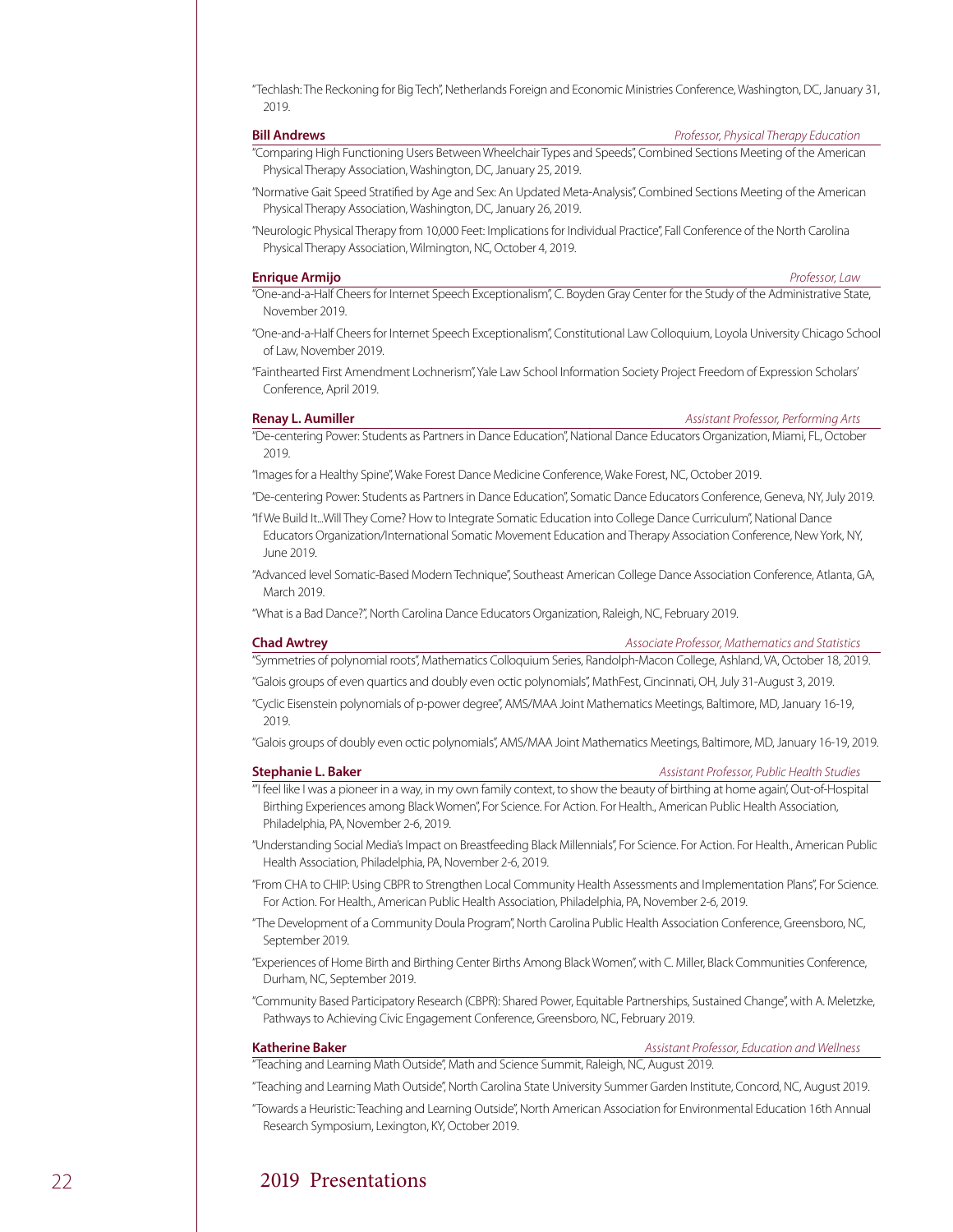- "Numbers and Nature: Exploring Math Outside", North Carolina Council of Teachers of Mathematics Annual Conference, Greensboro, NC, November 2019.
- "A Lesson Plan is Not Lesson Planning", North Carolina Council of Teachers of Mathematics Annual Conference, Greensboro, NC, November 2019.

**Cynthia C. Bennett** *Assistant Professor, Physician Assistant Studies*

- "Cultivating Empathy in the Anatomy Lab through Work with Anatomical Donors", 2019 Physician Assistant Educators Association Annual Education Forum, Washington DC, October 10-13, 2019.
- "It Takes a Village: Creating Cultural Competence in Transgender Health Care Curricula", 2019 Physician Assistant Educators Association Annual Education Forum, Washington DC, October 10-13, 2019.
- "Illustrative Anatomy: Teaching Dynamic Anatomy Using Anatomical Body Painting and Ultrasound", 2019 Physician Assistant Educators Association Annual Education Forum, Washington DC, October 10-13, 2019.
- "Illustrative Anatomy (Anatomical Body Painting + Ultrasound) as a Teaching Tool in Anatomy Education", World Congress on Ultrasound in Medical Education, University of California at Irvine, September 12-15, 2019.
- "Cultivating Empathy in the Anatomy Lab: A Pilot Study Observing the Trends in Emotional Expressions During the Human Anatomical Dissection Course Among First Year Physician Assistant and Physical Therapy Students", 2019 North Carolina Association of Physician Assistants Winter Conference, Durham NC, Feb 2019.
- "Training Students to Practice Transgender Medicine: The Application of Flow Theory and Standardized Patients in Medical Education", 2019 North Carolina Association of Physician Assistants Winter Conference, Durham NC, Feb 2019.

### **Luke Bierman** *Professor, Law*

"Attending Law School: Curricular Reform," AccessLex Institute Legal Education Research Symposium, November 2019.

"Innovations in Learning and Assessment," Live with Kellye and Ken monthly webcast, SEALS Annual Conference, July 2019.

**Lynne Bisko** *Associate Librarian, Belk Library*

"Personal Librarian Programs: Building Relationships for Student Success", ACRL Leadership Discussion Group Webinar, August 14, 2019.

"Right Now, in a Classroom Far, Far Away: Librarian Support for Students Studying Abroad", North Carolina Distance Learning Section, Sanford, NC, January 10, 2019.

### **Julia N. Bleakney** *Assistant Professor, English*

"Leadership in the Writing Center", International Writing Centers Association, Columbus, Ohio, October 2019.

"The Art of Mentoring", International Writing Centers Association, Columbus, Ohio, October 2019.

- "Writing Beyond the University: Future Directions for Writing Transfer Research and Practice", Council of Writing Program Administrators, Baltimore, MD, July 2019.
- "We're in this Together: Deep Collaboration with Library Building Partners", Librarians' Association of the University of North Carolina at Chapel Hill, Chapel Hill, NC, March 2019.

### **Randall H. Bowman** *Assistant Librarian, Belk Library Assistant Librarian, Belk Library*

"Archives and Exhibits: Things to Consider When Mounting An Exhibit in a Small Archive", Society of North Carolina Archivists Annual Meeting, Wilmington, NC, March 13-15, 2019.

### **Vanessa Bravo** *Associate Professor, Strategic Communications*

"State-diaspora relations in the cases of the governments of El Salvador, Costa Rica and Colombia, in comparison to Mexico", Diaspora Studies Series, Mexico D.F., October 10, 2019.

- "Leadership 101: Lessons learned, challenges addressed and things that make us go hmmm", Association for Education in Journalism and Mass Communication (AEJMC), Toronto, Canada, August 7-10, 2019.
- "Perpetual foreigners: Negotiating the framing of Puerto Rico and Puerto Ricans via Twitter after Hurricane Maria", Association for Education in Journalism and Mass Communication (AEJMC), Minorities and Communication Division, Toronto, Canada, August 7-10, 2019.
- "YouTube's content influence on college-aged Black women's decision to transition to natural hair", Association for Education in Journalism and Mass Communication (AEJMC), Minorities and Communication Division, Toronto, Canada, August 7-10, 2019.
- "A Foreign Problem or a Domestic Crisis? U.S. Media Framing of the Aftermath Hurricane Maria in Puerto Rico", International Studies Association (ISA), International Communication Division, Toronto, Canada, March 26-30, 2019.
- "Analyzing the experiences of Latinx students at a predominantly White institution in the U.S. South", International Studies Association (ISA), International Education Division, Toronto, Canada, March 26-30, 2019.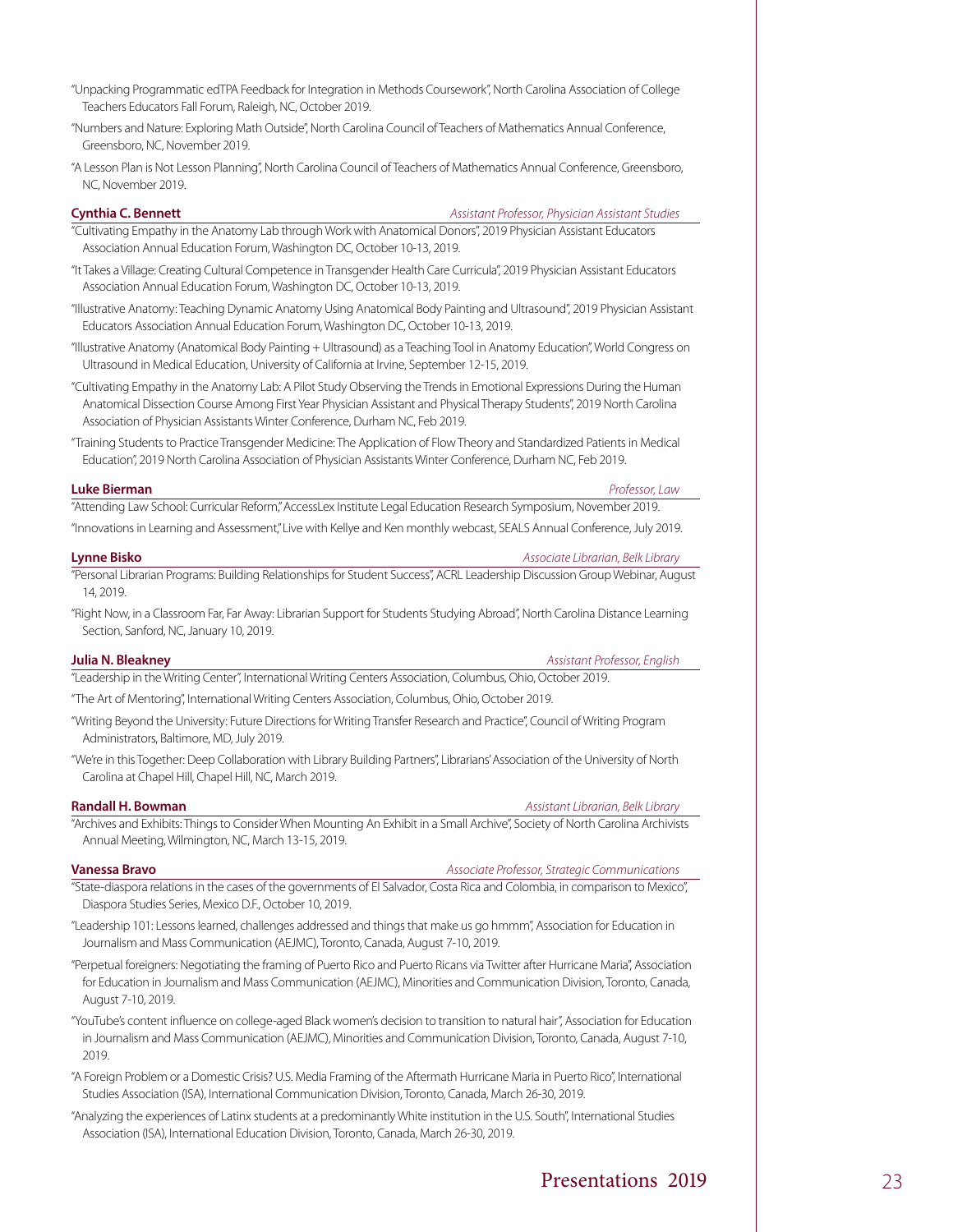"The intersection of Public Relations, diversity and inclusion: Implications for our field, from academia to the profession", Association for Education in Journalism and Mass Communication (AEJMC), February 5, 2019.

**David M. Buck** *Associate Professor, Psychology*

"Effects of individual differences and gender role nonconformity on transprejudice", Southeastern Psychological Association, Jacksonville, FL, March 2019.

**Ann J. Cahill** *Professor, Philosophy*

- "The Shimmering Moment of Disclosure: Vulnerability and Sharing Experiences of Sexual Violence", Hamburg Institute for Social Research, Hamburg, Germany, January 22, 2019.
- "The Harms of Rape: Experience, Agency, and the Body: Workshop with Ann Cahill", Hamburg Institute for Social Research, Hamburg, Germany, January 23, 2019.
- "Comments on Alcoff's Rape and Resistance", Pacific Division meeting of the American Philosophical Society, Vancouver, BC, April 17-20, 2019.
- "The Impossibility and Necessity of Resistance Against Misogyny: Filling the Jails", Pacific Division meeting of the American Philosophical Society, Vancouver, BC, April 17-20, 2019.
- "The Shimmering Moment of Disclosure: Vulnerability and Sharing Experiences of Sexual Violence", Rhodes University Philosophy Colloquium, Grahamstown, South Africa, August 1, 2019.
- "Title IX and Catharine MacKinnon: An Intellectual History, and a Cautionary Tale", Regulation of Sexual Violence Research Workshop, University of Alberta, September 26-27, 2019.
- "Disclosing an Experience of Sexual Assault: Ethics and the Role of the Confidant", Feminist Ethics and Social Theory Conference, Clearwater, FL, October 3-6, 2019.

**Rozana Carducci** *Associate Professor, Education and Wellness*

- "Contested issues in troubled times: Student affairs dialogues across difference," Southern Association of College Student Affairs Conference, Raleigh, NC, November 2019.
- "Critical whiteness studies within U.S. higher education research," International Congress of Qualitative Inquiry, Urbana, IL, May 2019.

"Contested issues in troubled times: Student affairs dialogues across difference," ACPA Annual Conference, Boston, MA, March 2019.

### **Michael I. Carignan** *Associate Professor, History and Geography*

"Early Impact: Global Mindedness and Intercultural Competence in a First-Year Study Abroad Course", National Collegiate Honors Council, New Orleans, LA, November 6-9, 2019.

### **Chrystal D. Carpenter** *Assistant Librarian, Belk Library*

"High Impact Practices and the Academic Library", 2019 Louisiana Virtual Academic Library Conference, Virtual, November 7, 2019.

### **Jeffrey P. Carpenter** *Associate Professor, Education and Wellness*

- "Teacher Identity and Crossing the Professional-Personal Divide on Twitter", 2019 American Educational Research Association Annual Meeting in Toronto, Canada, April 5-9, 2019.
- "'I am a more experienced teacher so rely on a PLN less': Continuity and Change in Educators' Professional Learning Networks", 2019 American Educational Research Association Annual Meeting in Toronto, Canada, April 5-9, 2019.
- "Exploring Twitter Hashtags as Professional Spaces for Educators", 2019 American Educational Research Association Annual Meeting in Toronto, Canada, April 5-9, 2019.
- "Edcamp and Repeat: Continuity and Change in Participant's Perceptions of Three Iterations of an Unconference", 2019 American Educational Research Association Annual Meeting in Toronto, Canada, April 5-9, 2019.
- "Spam, Spam, Spam, Spam: Methodological Considerations and Challenges for Studying Educators' Twitter Use", 2019 Society for Information Technology in Teacher Education Annual Conference in Las Vegas, NV, March 18-22, 2019.
- "Exploring Continuity and Change in Educators' Professional Learning Networks", 2019 Society for Information Technology in Teacher Education Annual Conference in Las Vegas, NV, March 18-22, 2019.
- "Educators on the Front Page of the Internet: Education-Related Subreddits as Learning Spaces", 2019 Society for Information Technology in Teacher Education Annual Conference in Las Vegas, NV, March 18-22, 2019.
- "What do Teacher Educators think of Teacher Education Technology Competencies?", 2019 Society for Information Technology in Teacher Education Annual Conference in Las Vegas, NV, March 18-22, 2019.
- "Exploring How and Why Educators Use Instagram", 2019 Society for Information Technology in Teacher Education Annual Conference in Las Vegas, NV, March 18-22, 2019.

### 24 2019 Presentations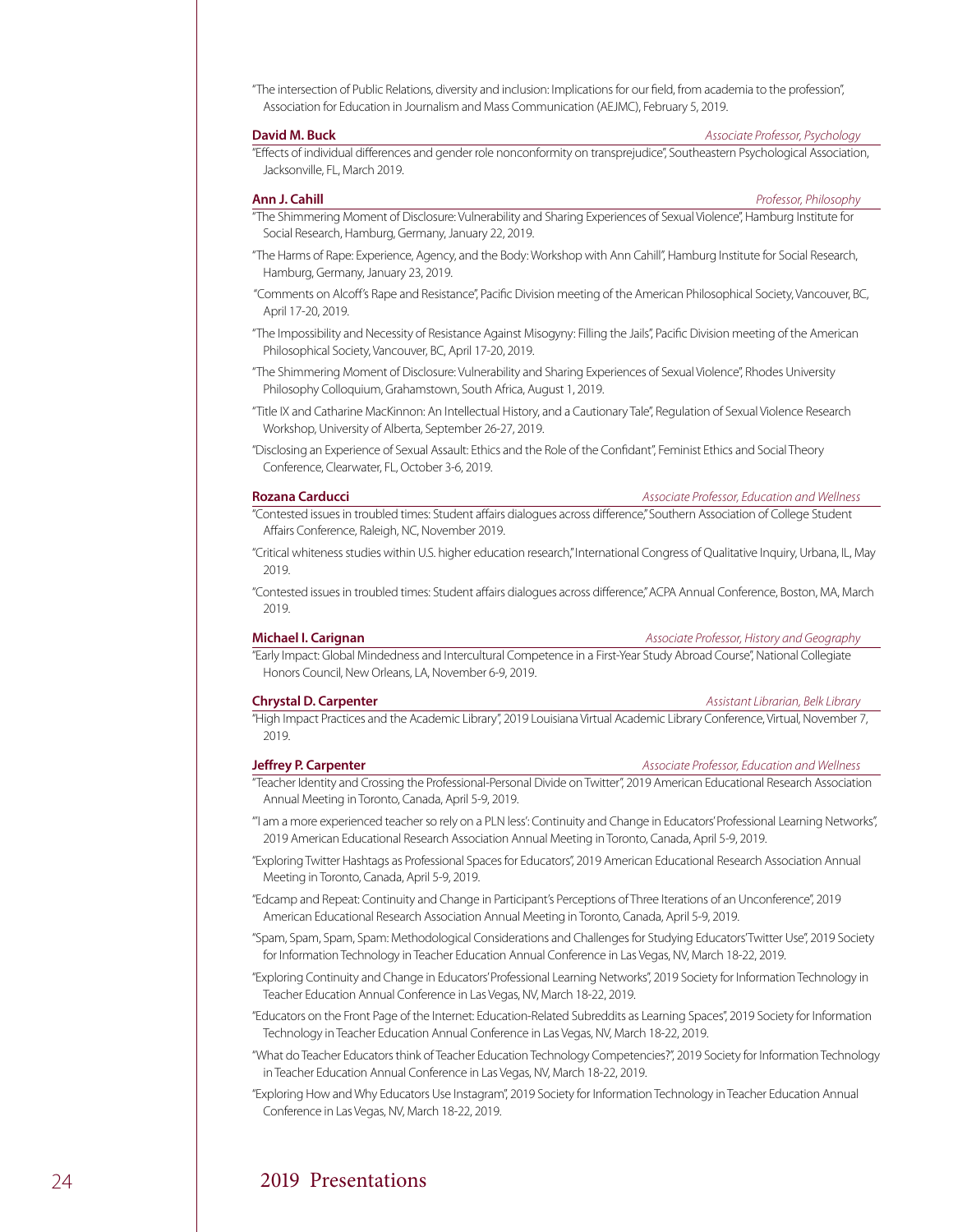- "Obstacles, Travails, and Barriers, Oh My! Educators' Perspectives on Challenges in Professional Social Media Use", 2019 Society for Information Technology in Teacher Education Annual Conference in Las Vegas, NV, March 18-22, 2019.
- "#SocialMediaEd: Perspectives on Teaching about and with Social Media in Higher Education", 2019 Society for Information Technology in Teacher Education Annual Conference in Las Vegas, NV, March 18-22, 2019.
- "Physical Education Professionals' Social Media Use", Association Internationale des Ecoles Superieures d'Education Physique 2019 International Conference in Garden City, NY, June 16-22, 2019.

**Jennifer J. Carroll** *Assistant Professor, Sociology and Anthropology*

- "The Future is Fractured: Insiders/Outsiders in the Theory Generation", Transformations Graduate Anthropology Conference, Detroit, MI, March 8, 2019.
- "Drug Overdoses Town Hall", 19th Annual Meeting of the National Association of City and County Health Officials, Orlando, FL, July 11, 2019.
- "'If you're Black and Using Drugs Then People Don't Want to Help You': Substance Use, Harm Reduction, and Default Whiteness on a College Campus", 118th Annual Meeting of the American Anthropological Association, Vancouver, BC, November 20- 24, 2019.
- "Targeting Effective Analgesia in Clinics for HIV (TEACH): a Randomized Controlled Trial (RCT) to Improve Satisfaction, Confidence, and Trust around Chronic Opioid Therapy in HIV Care", International AIDS Society Meeting, Mexico City, Mexico, 2019.
- "Safety and Liability Concerns and Naloxone Deployment in Response to an Opioid Overdose Among Patrol Officers", The College on Problems of Drug Dependence Annual Scientific Meeting, San Antonio, TX, June 15-19, 2019.
- "Fentanyl Use and Outcomes in a Methadone Treatment Program: 1-year Follow-Up", The 50th Annual Conference of the American Society for Addiction Medicine, Orlando, FL, April 4-7, 2019.
- "Evidence-Based Strategies for Preventing Opioid Overdose", 2019 National Rx & Drug Abuse and Heroin Summit, Atlanta, GA, April 24, 2019.
- "Narkomania: Drugs, HIV, and Citizenship in Ukraine", International Drug Policy Conference, St. Louis, MO, November 7, 2019.
- "Narkomania: Drugs, HIV, and Citizenship in Ukraine", Science and Technology Ethnography Working Group at New York University, New York, NY, October 31, 2019.
- "Narkomania: Drugs, HIV, and Citizenship in Ukraine", Medical Anthropology Program and the Institute for Slavic, East European, and Eurasian Studies at the University of California, Berkeley, Berkeley, CA, October 4, 2019.
- "Race, Health Equity, and the Opioid Epidemic: A Panel Discussion", Department of Social Medicine at the University of North Carolina Chapel Hill, Chapel Hill, NC, April 10, 2019.

### **Pablo G. Celis-Castillo** *Assistant Professor, World Languages and Cultures*

- "Ruins and Disillusionment in Nada queda sino nuestra ternura", 1st North Carolina Conference on Latin American Studies (NC/CLAS), University of North Carolina at Chapel Hill, February 22-23, 2019.
- "Verdades incómodas en La voluntad del molle (2006) de Karina Pacheco Medrano", XXXVII Annual Congress of the Latin American Studies Association, Boston, MA, May 24-27, 2019.
- "World Languages Departments and Ethical Global Citizenship", Association of American Colleges and Universities' (AAC&U) Network for Academic Renewal Conference: Global Citizenship for Campus, Community, and Careers, San Antonio, TX, October 17-19,2019.
- "The Impacts of an Intercultural Approach to Intermediate Spanish Course", 2019 Annual Convention of the American Council for the Teaching of Foreign Languages (ACTFL), Washington, DC, November 22-24, 2019.

**Olivia J. Choplin** *Associate Professor, World Languages and Cultures*

- "Quand la littérature québécoise s'enseigne dans le monde", Salon International du Livre de Québec, Quebec City, Canada, April 13, 2019.
- "Facilitating the Integration of Global Learning Experiences", American Association of Colleges and Universities Global Learning Summit, San Antonio, TX, October 17-19, 2019.
- "'Épouser la forme du contenant': Malleable Subjectivity in the Works of Kim Thúy", Association for Canadian Studies in the United States Biennial Conference, Montreal, Canada, November 13-16, 2019.

### **Amanda J. Chunco** *Associate Professor, Environmental Studies*

"Hybridization, Species Invasions, and Conservation: Genetic Admixture in the Anthropocene", International Biogeography Society, Quito, Ecuador, August 5-9, 2019.

### **Jeffrey W. Clark** *Professor, Mathematics and Statistics*

"How Technology Can Help Develop Student Writing Skills", International Conference on Technology in Collegiate Mathematics, Phoenix, AZ, March 15, 2019.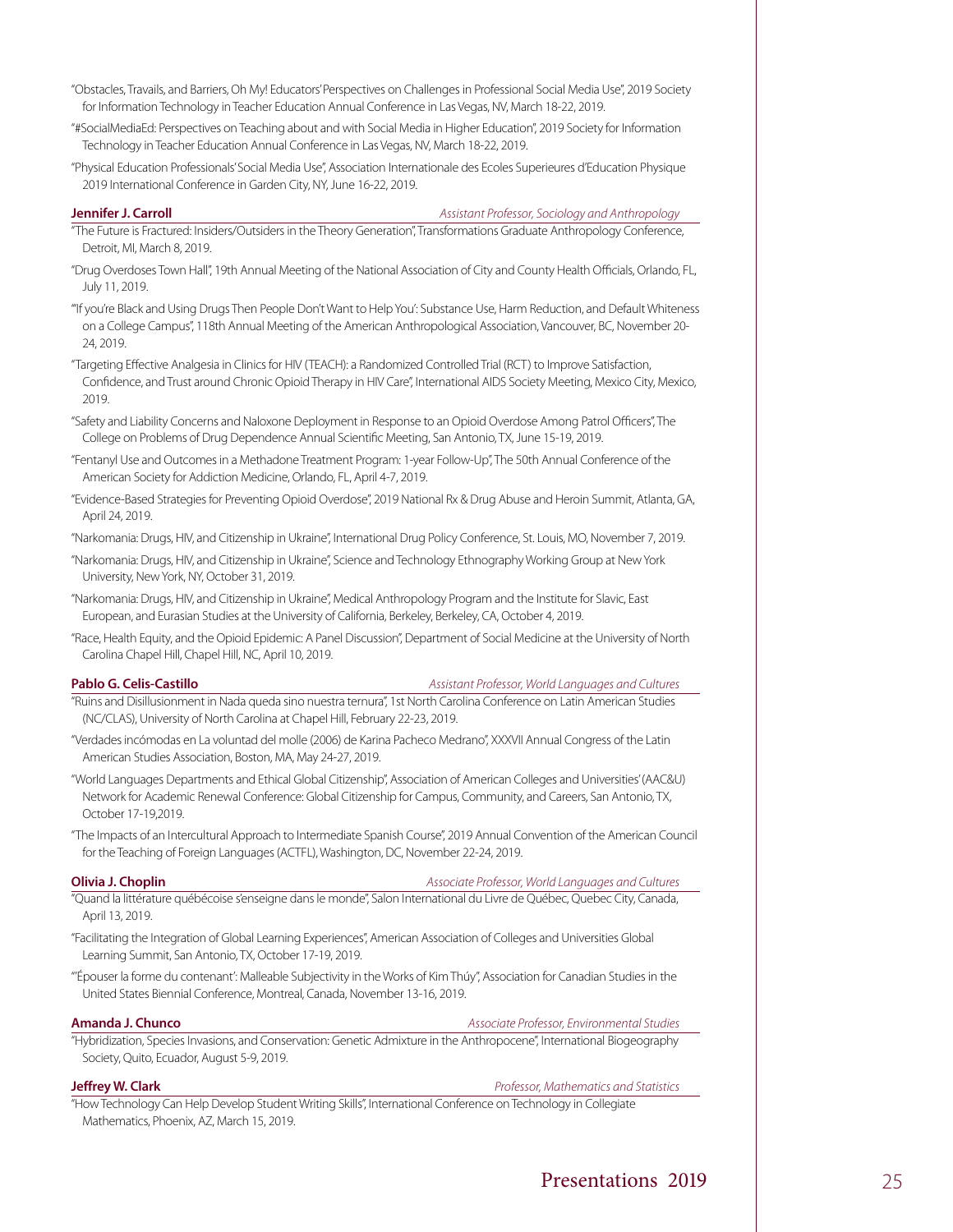### **John L. Cook** *Legal Method and Communication Fellow*

### "Interwoven: The Fabric of Interdisciplinary Collaboration, Presentation, The United States Territories in the Context of Legal Writing: Same Same, But Different", Central States Area Legal Writing Conference, University of Illinois at Chicago John Marshall Law School, Chicago, Illinois, September 13, 2019.

"The History of Drug Law in the United States / Ethical Issues for Attorneys Regarding "Legal" Marijuana", Commonwealth of the Northern Mariana Islands Bar Association, Saipan, Northern Mariana Islands, June 25, 2019.

**Libby M. Coyner** *Assistant Librarian, Belk Library* 

"Deconstructing 'Diversity': Embedding Institutional Archives in Critical Whiteness Curriculum," Society of American Archivists, Austin, TX, July 31-August 6, 2019.

### **Anthony Crider** *Professor, Physics*

"Reacting and Inclusion: Addressing Student and Faculty Discomfort with Historical Role-playing Games", 3rd Annual Winter Conference at University of Georgia, Athens, GA, January 18-19, 2019.

"Democracy in Athens", 19th Annual Summer Institute at Barnard College, New York, NY, June 12-15, 2019.

- "Reacting to the Past: Using Historical Roleplay to Teach Speaking and Empathy", Serious Play Conference, Montreal, Quebec, Canada, July 10-12, 2019.
- "Assessing Experiential Learning: Epic Finales and Roleplaying Rubrics", Serious Play Conference, Montreal, Quebec, Canada, July 10-12, 2019.

"Reacting to the Past: Using Historical Roleplay to Teach Speaking and Empathy", Serious Play Conference, Orlando, FL, July 24-26, 2019.

"Assessing Experiential Learning: Epic Finales and Roleplaying Rubrics", Serious Play Conference, Orlando, FL, July 24-26, 2019.

### **Jennifer Dabrowski** *Assistant Professor, Chemistry*

- "Efforts towards more sustainable production of chemicals: Combining sugars and catalysis", Appalachian State University Chemistry Lecture Series, Boone, NC, November 8, 2019.
- "Culinary transformations: Translating chemistry for non-majors" 71st Southeastern Regional Meeting of the American Chemical Society, Savannah, GA, October 20–23, 2019.
- "Efforts toward complex small molecule scaffolds from biorenewable resources", 258th ACS National Meeting & Exposition, San Diego, CA, United States, August 25–29, 2019.
- "Culinary Transformations: a Lesson in Connecting Non-science Majors to Green Chemistry and Sustainability through Food", 9th International Conference for Green and Sustainable Chemistry, Reston, VA, United States, June 11, 2019.

### **Brooks M. Depro** *Assistant Professor, Economics*

- "Recent Trends in Environmental Policy: Economics of Environmental Justice," 21st Annual Continuing Professional Education (CPE) Seminar for CPAs, Elon, NC, November, 2019.
- "Beliefs about the Environment and Markets Challenges and Opportunities for Teaching Environmental Economics," Enhancing Environmental Quality through Property Rights and Markets, Bozeman, MT, June, 2019.

"Retracting the Borders on Global Learning: Including "Home" in the Experience", International Society for Teaching and Learning, Atlanta, GA, October 9-12, 2019.

### **Vanessa L. Drew-Branch** *Assistant Professor, Human Service Studies*

- "Mining for Diamonds Culturally Responsive Maternal Mortality Advocacy", North Carolina Public Health Association Annual Conference, Greensboro, NC, September 25, 2019.
- "Advocacy and Social Justice Through the Evolutionary Lens of Hip Hop", Council on Social Work Education Annual Program Meeting, Denver, CO, October 22-27, 2019.
- "Taking Control with Safer Sex: Perceptions of African American Women", Sigma's 30th International Nursing Research Congress, Calgary, Alberta, Canada, July 25-29, 2019.

### **Catherine R. Dunham** *Professor, Law*

- "Third Generation Discrimination Part II: An Empirical Analysis of Judicial Decision Making", Eleventh Feminist Legal Theory Conference, University of Baltimore School of Law, Baltimore, MD, April 12, 2019.
- "Leadership Resolutions: A Panel of Experts on Leadership in Law and Beyond", synerG and Campus Greensboro, Greensboro, NC, January 14, 2019.

"The feminine and the freaks: Gender and mental health status linguistic frames differentially impact perceptions of a hypothetical individual", Association for Psychological Science, Washington, DC, May 22-24, 2019.

### **L. Kimberly Epting** *Associate Professor, Psychology*

### **Kirstie Doehler** *Associate Professor, Mathematics and Statistics*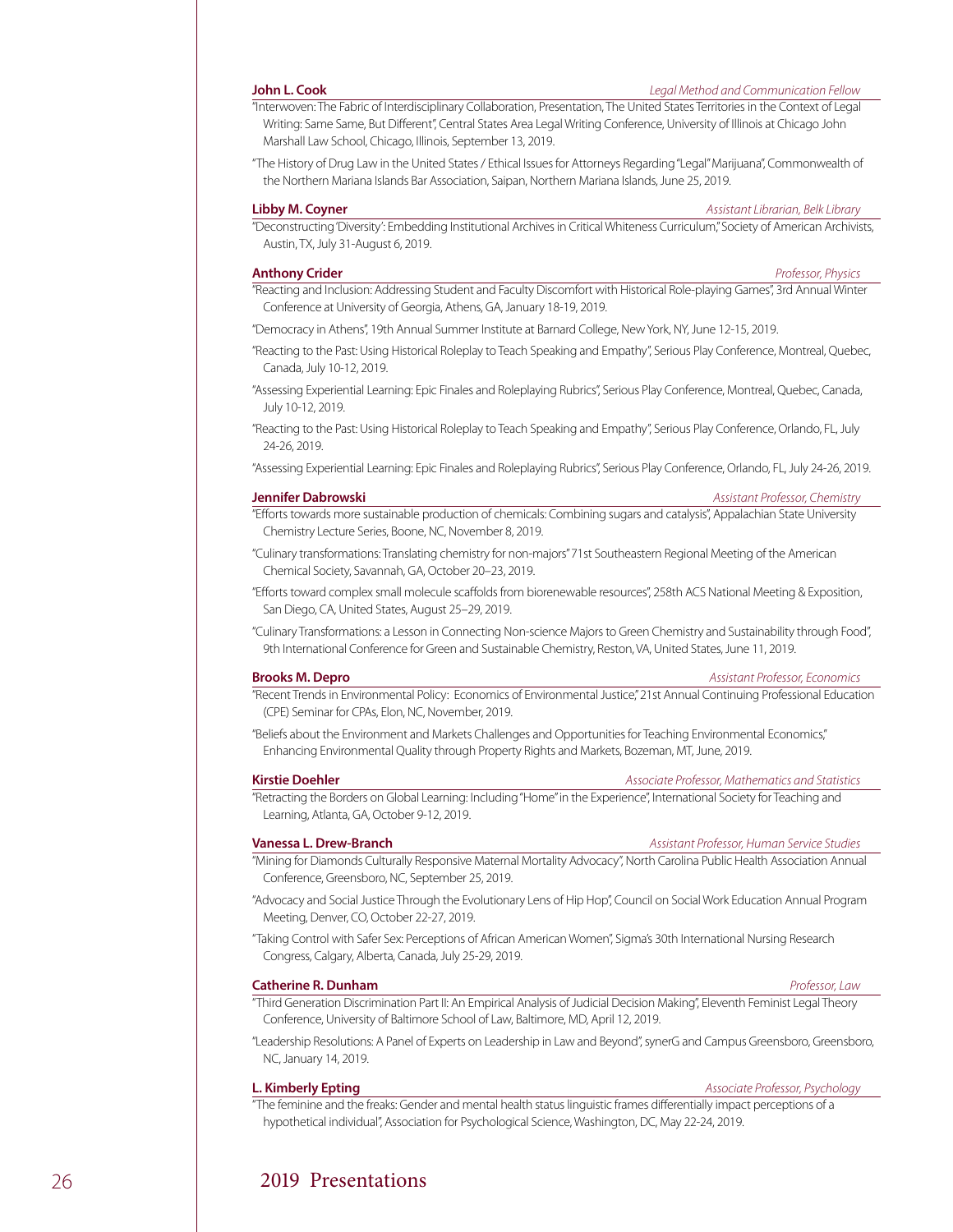**Brandon K. Essary** *Associate Professor, World Languages and Cultures*

"'De vulgari ludo-quentia': Dante, Literature, and Video Games", Gettysburg College, February 2019.

- "Gamification and (Video) Game-Based Learning Approaches in the FL/L2 Classroom", American Association of Italian Studies Conference, Wake Forest University, March 14-16, 2019.
- "Go with the Flow: Video Games, Literature and Language Learning", Italian Language and Culture Conference: Challenges in the 21st Century Italian Classroom, Georgetown University, October 26, 2019.

### **Elizabeth S. Evans** *Assistant Professor, Physical Therapy Education*

- "Effect of a compression sleeve on swelling, pain, and function during exercise in subjects 50-80 years of age with knee osteoarthritis", American Physical Therapy Association Combined Sections Meeting, Washington, DC, January, 2019.
- "Influence of 8 weeks of aerobic exercise on sleep and salivary melatonin in men", American Physical Therapy Association Combined Sections Meeting, Washington, DC, January, 2019.
- "Hypothalamic-pituitary-adrenal axis responses to an acute bout of moderate intensity aerobic exercise in breast cancer survivors", Experimental Biology, Orlando, FL, April, 2019.
- "Effects of taxane chemotherapy on physical performance, function, sensation, and quality of life in cancer survivors", Human Movement Science Research Symposium, Chapel Hill, NC, March, 2019.

### **Benjamin A. Evans** *Associate Professor, Physics*

- "Magnetic Anisotropy due to Self-Assembled Particle Chains Enhances Magnetic Heating and Torques", 15th International Conference on Magnetic Fluids, Paris, France, July 8-12, 2019.
- "Mechanisms of Magnetic Nanoparticle Energy Delivery and Challenges to in vivo Implementation", Workshop on Magnetic Control of Ion Channels, Howard Hughes Medical Institute, Janelia Research Campus, Ashburn, VA, February 24, 2019.

### **Cynthia D. Fair** *Professor, Public Health Studies*

- "'The struggles of fertility are more difficult than the struggles of cancer': Adolescent and young adult cancer survivors' perspectives on fertility preservation", Society of Adolescent Health and Medicine, Washington, DC, March 6-9, 2019.
- "'You don't really have a say in anything….like you don't have any options': AYA perspectives on fertility preservation conversations with healthcare providers", American Psychosocial Oncology Society, Atlanta, GA, February 28-March 2, 2019.

**Peter Felten** *Professor, History and Geography* 

- "Relationships matter: Moving relationship-rich experiences from the periphery to the center of undergraduate education", SACSCOC Annual Meeting, Houston, TX, December 2019.
- "The New Learning Compact", POD Network Conference, Pittsburgh, PA, November 2019.
- "Navigating Complex and Evolving Roles: A Discussion for Center Leaders", POD Network Conference, Pittsburgh, PA, November 2019.
- "Theories at Play: Threshold Concepts, Decoding the Disciplines, and SoTL", ISSOTL Conference, Atlanta, GA, October 2019.
- "Cultivating Backstage Conversations in SoTL", ISSOTL Conference, Atlanta, GA, October 2019.
- "Exploring and Applying a New Framework for Prioritizing Human Relationships in Higher Education", ISSOTL Conference, Atlanta, GA, October 2019.

### **Victoria Fischer Faw** *Professor, Music*

- "Articulating Bartók: Understanding the Touch and Pedal Notation," Music Teachers National Association Annual Conference, March 16-20, 2019.
- "Articulating Bartók: Understanding the Touch Notation in his Pedagogical Works," Workshop for the Tidewater (Virginia) Music Teachers Association, April 12, 2019.

**CJ E. Fleming** *Assistant Professor, Psychology*

"Predictors of Perceived Partner Accommodation of Mental Health Symptoms", 53rd annual meeting of the Association for Behavioral and Cognitive Therapies, Atlanta, GA, November 11-15, 2019.

### **Stephen E. Folger** *Professor, Physical Therapy Education*

- "Groove Music and Cortical Excitability: A TMS Study", APTA Combined Sections Meeting, Washington, DC, January 23-26, 2019.
- "Impact of a Carbohydrate Mouth Rinse on Corticomotor Excitability after Mental Fatigue", Annual Meeting for the American College of Sports Medicine, Orlando, FL, June 2019.
- "Impact of Acute Aerobic Exercise on Cue Reactivity in Heavy Episodic Drinkers", Annual Meeting for the American College of Sports Medicine, Orlando, FL, June 2019.
- "Changes in Cue Reactivity to Fatty Foods After Exercise", Annual Meeting for the American College of Sports Medicine, Orlando, FL, June 2019.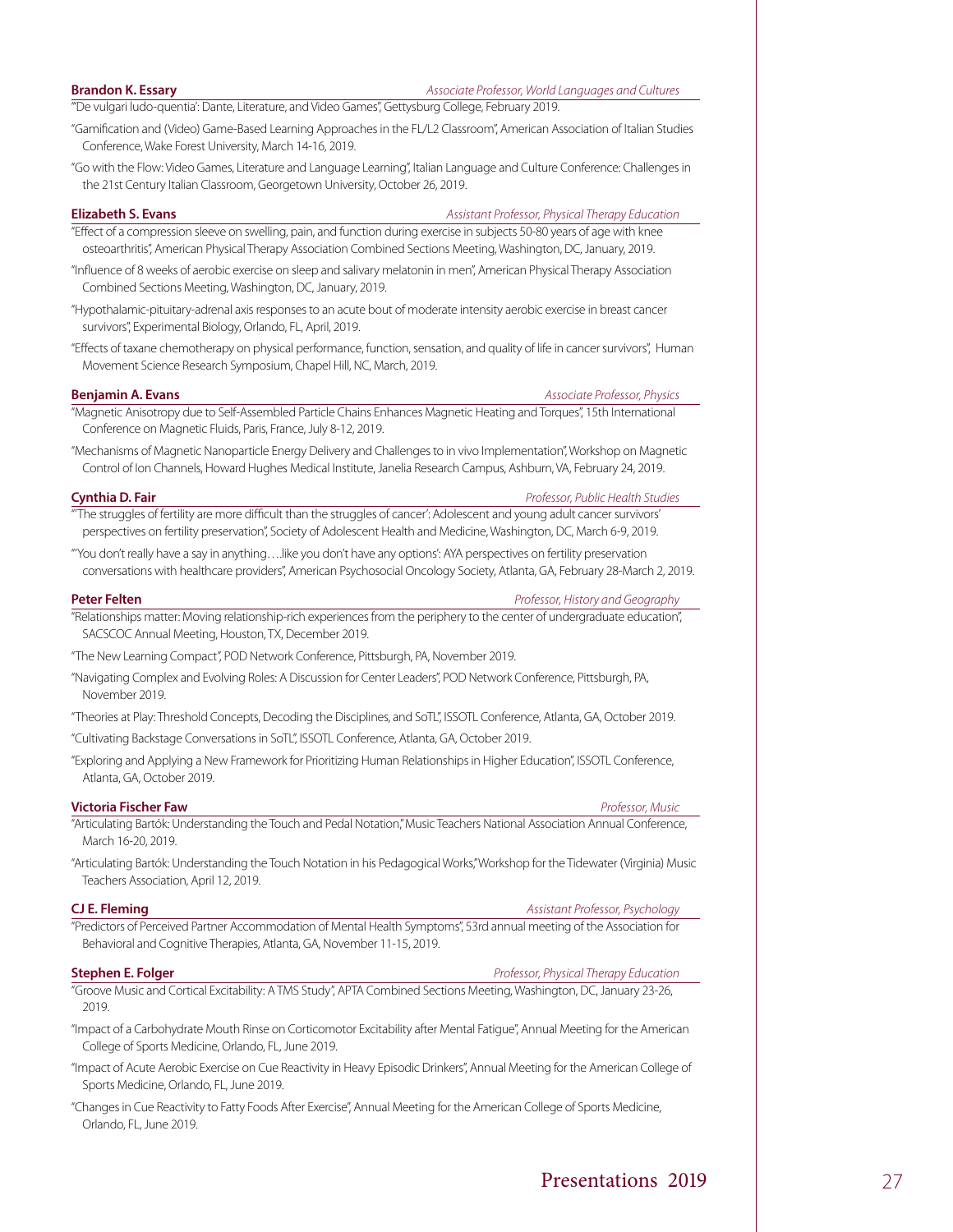### 28 2019 Presentations

## 24-26, 2019.

Conference, Baton Rouge, LA, November 21-23, 2019.

### **Henry D. Gabriel** *Professor, Law*

- "Default Rules in the Uniform Commercial Code and the CISG: A Comparison", XIV Annual Conference on Contract Law, Tulane University School of Law, March 9, 2019.
- "The Misplaced Reliance on Default Rules in International Sales Contracts", Conference on the CISG at Middle Age, University of Pittsburgh Law School, March 22, 2019.
- "The UNCITRAL Model Law on Electronic Transferable Records Law: Streamlining Monetary Payments and the Transfer of Goods Through Electronic Commerce", Kuwait International Law School's Sixth Annual Conference on Contemporary Legal Developments, Kuwait, Kuwait, May 2, 2019.

"Introduction to the law of electronic transactions", Estonian E-Governance Academy, Tallinn, Estonia, June 16, 2019.

"Evolving Standards of Custom and Trade Usage in Contracts for the Sale of Goods from in the Common Law of the Nineteenth Century to the American Uniform Commercial Code by way of the English Sale of Goods Act and the American Uniform Sales Act", 11th Transnational Commercial Law Teachers' Conference, Center for Commercial Law Studies, Queen Mary College, University of London, September 13, 2019.

### **T. Kenn Gaither** *Professor, Strategic Communications* "Corporate social advocacy as public interest communication: Exploring perceptions of corporate involvement in controversial social-political issues," International Communication Association, Washington, D.C., May 24-28, 2019.

### **Stephen A. Futrell** *Associate Professor, Music*

### "Educational Neuroscience and Judging", The National Council of Chief Judges of State Appellate Courts, Denver, CO, October 22, 2019.

- "Legal Education and Neuroscience: Five Things to Know Now", Southeastern Association of American Law Schools Annual Conference, Boca Raton, FL, August 2, 2019.
- "Sword and Shield: The Disruptive Impact of Technology on Human Rights", Gonzaga University International Human Rights Symposium, Florence, Italy, June 1, 2019.
- "Interdependence Day: The Intersectionality of Law, Cognition and Emotion", Wake Forest University Law School Spring 2019 Symposium, Winston-Salem, NC, February 22, 2019.
- "A New Generation of Learning: Using Educational Neuroscience to Help Students Help Themselves", Wake Forest University Law School Faculty Presentation, Winston-Salem, NC, February 19, 2019.

"Searches and Written Consent", Greensboro City Council, Greensboro, NC, September 10, 2019.

- "Hate All Around: What Ethnographic Methods Can Teach Courts About Free Speech and Harm Amid Political Conflict", International Communication Association, Washington, DC, May 25, 2019.
- "Representation in Contentious Digital Publics: Analyzing Public Comments During Live-Streamed News of Racial Justice Protests", Midwest Political Science Association Annual Conference, Chicago, IL, April 4-7, 2019.

"Catalog Offerings: Fred Bock Music Company (What to Look for in the Score)", Louisiana Music Educators Association

"Improvisation & Scat Singing – It's All About the Blues", 46th Annual University of Mary Jazz Festival, Bismark, ND, January

- "Building Relationships and Raising Money", ASJMC Leadership in Diversity Fellowship Session Leader, New Orleans, LA, February 26, 2019.
- NEA convener National Leadership Summit: Fault Lines in Communications: preparing faculty and students to better communicate in a multicultural, diverse world, Orlando, FL, March 13-15, 2019.
- "Power of TV: Unscripted Storytelling", with the Television Academy, BEA host/interviewer, Las Vegas, NV, April 8, 2019.
- "Collaborative and Inclusive Journalism", World Journalism Education Congress Syndicate 9 Leader, Paris, France, July 9-11, 2019.
- "Women Faculty Moving Forward: Securing the Future", 2019 AEJMC Conference sponsored by Lillian Lodge Kopenhaver Center for the Advancement of Women in Communication at Florida International University, Commission on the Status of Women and the AEJMC Council of Affiliates, San Fransico, CA, August 6-9, 2019.
- "Key Issues Facing Administrators", AEJMC/ASJMC Leadership in Diversity Fellowship session leader, Toronto, Canada, August 7-10, 2019.

### **Steven I. Friedland** *Professor, Law*

**Preston B. Fuller** *Assistant Professor, Journalism*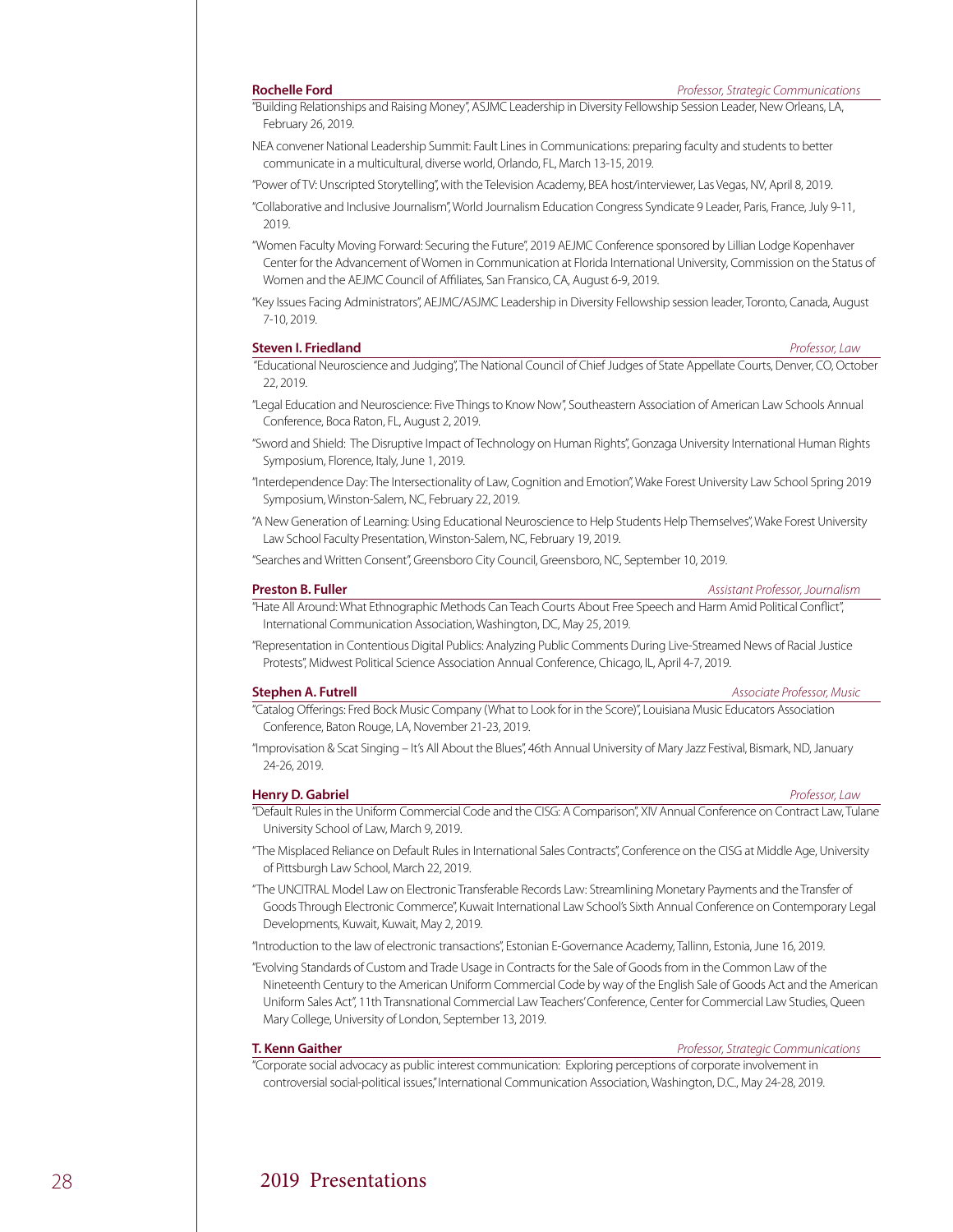### **Barbara M. Gaither** *Professor, Strategic Communications*

"Corporate social advocacy as public interest communication: Exploring perceptions of corporate involvement in controversial social-political issues," International Communication Association Conference, Washington, D.C., May 24-28, 2019.

### **Lawrence L. Garber, Jr.** *Associate Professor, Marketing*

"Qualitative Insights into Organic Food: Perceptions of Indian and U.S. Consumers," 2019 Academy of Marketing Science Conference, Vancouver, British Columbia, May 29-31, 2019.

"Attitude toward organic products in India and the US," Appalachian Global Symposium, Boone, NC, November 20, 2019.

**Mina Garcia** *Associate Professor, World Languages and Cultures* "El Hamete de Toledo y el miedo a la diferencia," Asociación Internacional de Hispanistas, Jerusalem, July 7-12, 2019.

"The infidel's body as conquered land," The Religious Body Imagined Symposium, Elon University, Feb 7-9, 2019.

### **Betty L. Garrison** *Assistant Librarian, Belk Library*

"Make It Stick: Active Learning Techniques for Programming and Instruction", North Carolina Library Association Biennial Conference, October 16, 2019.

"What's Your Message? Creating Compelling Visuals About Your Library", TALA Paraprofessional Conference, May 14, 2019.

**Evan A. Gatti** *Associate Professor, History and Geography*  "The Things They Carry Re-Presented: Episcopal Simulacra or Decorative Ephemera," in "The Things They Carried: Bishops and Their Objects," International Medieval Congress, Leeds, England, July 2019.

- "'Drawn in ink, with love.'/ Desire in Looking at and Looking Back," in "Mit manigir slachti wunnin: The Politics of Pleasure in the Holy Roman Empire," International Medieval Studies Congress, Kalamazoo, Michigan, May 2019.
- "Re-Presentation and a Theology of Images," in "Brevia on Bishops and the Secular Clergy," International Medieval Studies Congress, Kalamazoo, Michigan, May 2019.

### **Mathew H. Gendle** *Professor, Psychology*

"Developing and maintaining ethical and mutually beneficial international service learning partnerships: Lessons from the successes (and failures!) of the Periclean Scholars program at Elon University", 6th Annual Global Service Learning Summit, Clemson University, Clemson, SC, November 3-5, 2019.

**Raj A. Ghoshal** *Assistant Professor, Sociology and Anthropology*

"Race, Racism, and Political Correctness: What Do Americans Believe?" Southern Sociological Society, Atlanta, GA, April 12, 2019.

**Jonathan S. Goodwin** *Assistant Professor, Physical Therapy Education*

- "Neuromechanical contributions to lower extremity stiffness differ between single leg hopping and running", ISB/ASB National Conference, Calgary, AB, Canada, July 31-August 4, 2019.
- "Vibratory stimuli improve gait biomechanics linked to post-traumatic osteoarthritis in individuals with anterior cruciate ligament reconstruction", 2019 OARSI World Congress on Osteoarthritis, Toronto, ON, Canada, May 2-5, 2019.
- "Somatosensory deficits influence gait biomechanics linked to post-traumatic osteoarthritis in individuals with anterior cruciate ligament reconstruction", 2019 ACL Research Retreat VIII, Greensboro, NC, March 14-16, 2019.

### **Andrew N. Greenland** *Assistant Professor, Economics*

"Using Equity Market Reactions to Infer Exposure to Trade Liberalization," NBER Summer Institute - ITI, 2019.

"Expression, Animation, and Intelligibility: Concepts for a Decolonial Feminist Affect Theory," Society for Phenomenology and Existential Philosophy (SPEP), Pittsburgh, PA, October 31-November 2, 2019.

"The Forgetting of Ableism in Affect Theory," with Joel Michael Reynolds, International Merleau-Ponty Circle, hosted by Fordham in New York, NY, September 12-14, 2019.

### **Eric E. Hall** *Professor, Exercise Science*

- "Global Phoenix: A model of student-athlete study away access", AAC&U Global Citizenship for Campus, Community, and Careers: Crossing Borders and Boundaries, San Antonio, TX, October 17-19, 2019.
- "Fostering global citizenship through mentored HIPs", AAC&U Global Citizenship for Campus, Community, and Careers: Crossing Borders and Boundaries, San Antonio, TX, October 17-19, 2019.
- "Inhabiting liminal space: learning charters and the democratic classroom with high-achieving student partners", International Society for the Scholarship of Teaching and Learning, Atlanta, GA, October 9-12, 2019.
- "Civic engagement and collegiate student-athletes", International Society for the Scholarship of Teaching and Learning, Atlanta, GA, October 9-12, 2019.

**Lauren E. Guilmette** *Assistant Professor, Philosophy*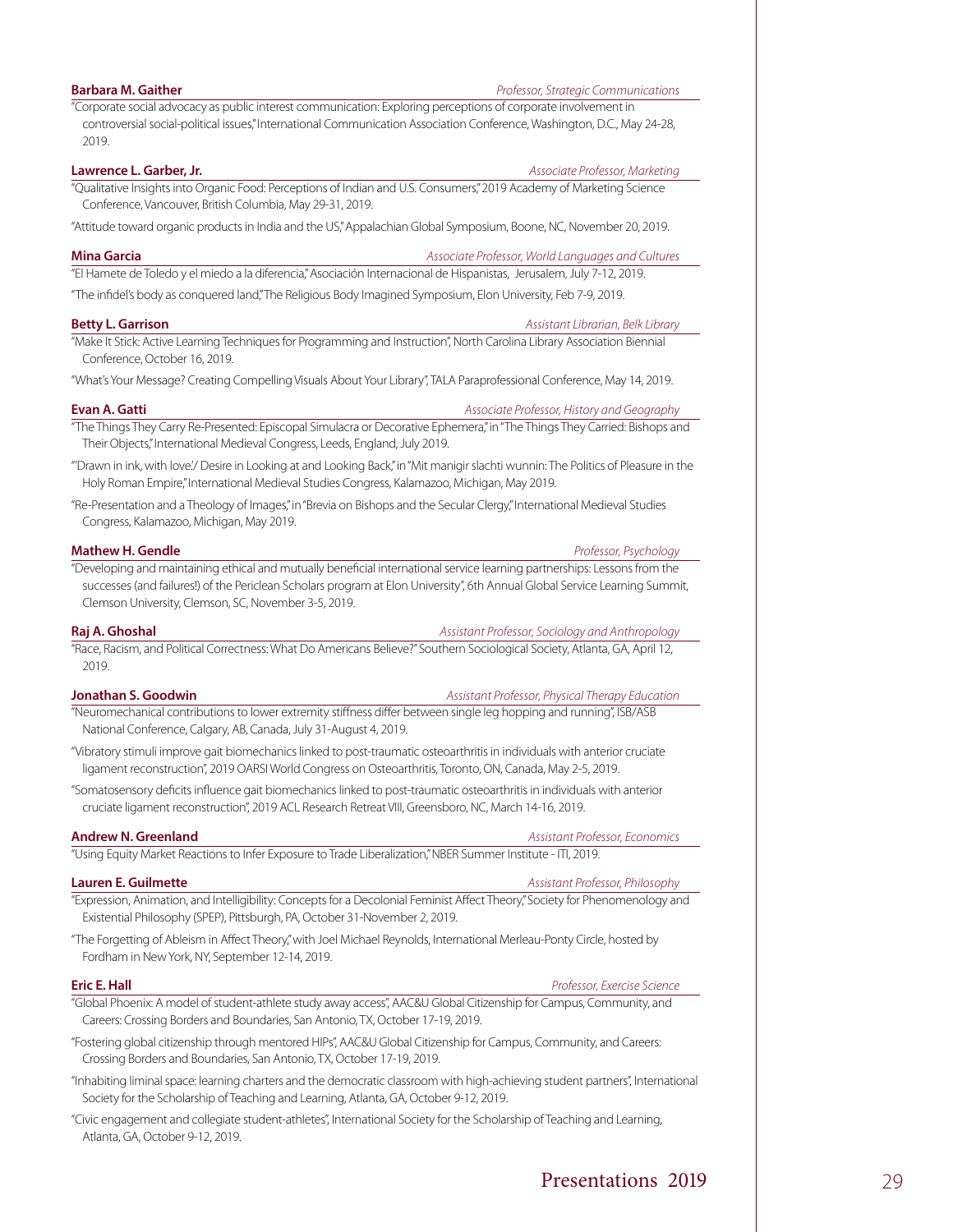"The relationship between team climate factors, sport type, and concussion reporting intentions in collegiate studentathletes", International Brain Injury Association, Toronto, Canada, March 13-16, 2019.

- "Using concussion symptoms as a proxy for mental health: Baseline concussion symptoms may be predictive of depressive symptoms", International Brain Injury Association, Toronto, Canada, March 13-16, 2019.
- "Identity factors predict concussion reporting behaviors in collegiate student-athletes", International Brain Injury Association, Toronto, Canada, March 13-16, 2019.
- "Fostering intercultural learning through undergraduate research in global contexts", Workshop on Intercultural Skills Enhancement. Winston-Salem, NC, February 14-15, 2019.

**Jennifer A. Hamel** *Assistant Professor, Biology*

- "Elon Explorers: Citizen science meets multimedia communication," North Carolina Science Teachers Association Professional Development Institute, Winston-Salem, NC, November 2019.
- "A comparative study of airborne and vibrational signaling in Neotropical katydids," Animal Behavior Society and the International Conference on Ethology, Chicago, IL, July 2019.
- "How does mate assortment influence sexual selection for extreme polyandry?", Behaviour 2019, joint meeting of the Animal Behavior Society and the International Conference on Ethology, Chicago, IL, July 2019.

"A Tangled Web: Why do Some Individuals Mate with the Wrong Species?" Evolution Annual Meeting, Providence, RI, July 2019.

- "Flexible signaling strategies in a Neotropical katydid," The Smithsonian Tropical Research Institute Annual Interns & Fellows Symposium, Panama City, Panama, February 21-22, 2019.
- "A Tangled Web: Why do Some Individuals Mate with the Wrong Species?" Society for Integrative and Comparative Biology Annual Meeting, Tampa, FL, January 2019.

### **Mary C. Hannah** *Assistant Professor, Physical Therapy Education*

- "Will you hit the nerve? Dry Needling piriformis in human donors to assess recommended needle insertion and ultimate location in relation to sciatic nerve", APTA Combined Sections Meeting, Washington, DC, January 2019.
- "Muscle Activation of the Upper Quarter Y Balance Test and Relationship to Test Score", APTA Combined Sections Meeting, Washington, DC, January 2019.

**Simon Higgins** *Assistant Professor, Exercise Science*

- "A comparison of accelerometer wear sites in the assessment of skeletal loading", Southeast American College of Sports Medicine 2019 Regional Conference, Greenville, SC, February 14-16, 2019.
- "Associations Among Dietary Protein Intake, Physical Activity, and Muscle Quality in Young Adults", American College of Sports Medicine 2019 National Conference, Orlando, FC, May 28 - June 1, 2019.
- "Validation and comparison of Actigraph GT9X Link and RunScribe Plus™ accelerometers for the estimation of skeletal loading during habitual physical activities", International Society of Posture and Gait Research 2019 World Congress, Edinburgh, Scotland, June 30 - July 4, 2019.

### **Kevin S. Hoffmann** *Assistant Professor, Performing Arts*

"Modern Imagination", Association of Theatre in Higher Education, Orlando, FL, August 7-11, 2019.

"Heightened Listening: Experience Transition", Association of Theatre in Higher Education, Orlando, FL, August 7-11, 2019.

### **Lynn R. Huber** *Professor, Religious Studies*

Response to "Pasifika Pedagogies", Islands, Islanders, and Scriptures Program Unit, Society of Biblical Literature Annual Meeting, San Diego, CA, November 2019.

"Reading Revelation with Gail R. O'Day", Johannine Literature Program Unit, Society of Biblical Literature Annual Meeting, San Diego, CA, November 2019.

"Cultivating Queer Relationships in Neoliberal Authoritarian Age", Women in the Biblical World / Feminist Hermeneutics of the Bible Program Units, Society of Biblical Literature Annual Meeting, San Diego, CA, November 2019.

### **Mussa S. Idris** *Assistant Professor, Sociology and Anthropology**Assistant Professor, Sociology and Anthropology*

"Mentoring Undergraduate Students Ethnographic Research: High-Impact Practice in Local and Global Contexts. Fostering Global Citizenship through Mentored High-Impact Practices", AAC&U's Global Citizenship for Campus, Community and Careers: Crossing Borders and Boundaries Conference, San Antonio, Texas. October 17-19, 2019.

**Megan L. Isaac Associate Professor, English Megan L. Isaac** *Associate Professor, English* 

"Smile for the Camera: Surveillance in Children's Picture Books", Children's Literature Association's International Conference in Indianapolis, Indiana, June 13-17, 2019.

### **Tamiz M. Tonmoy Islam** *Assistant Professor, Economics*

"Dictatorship and the Provision of Public Goods", The 89th Annual Meeting of The Southern Economic Association, Fort Lauderdale, FL, November 2019.

### 30 2019 Presentations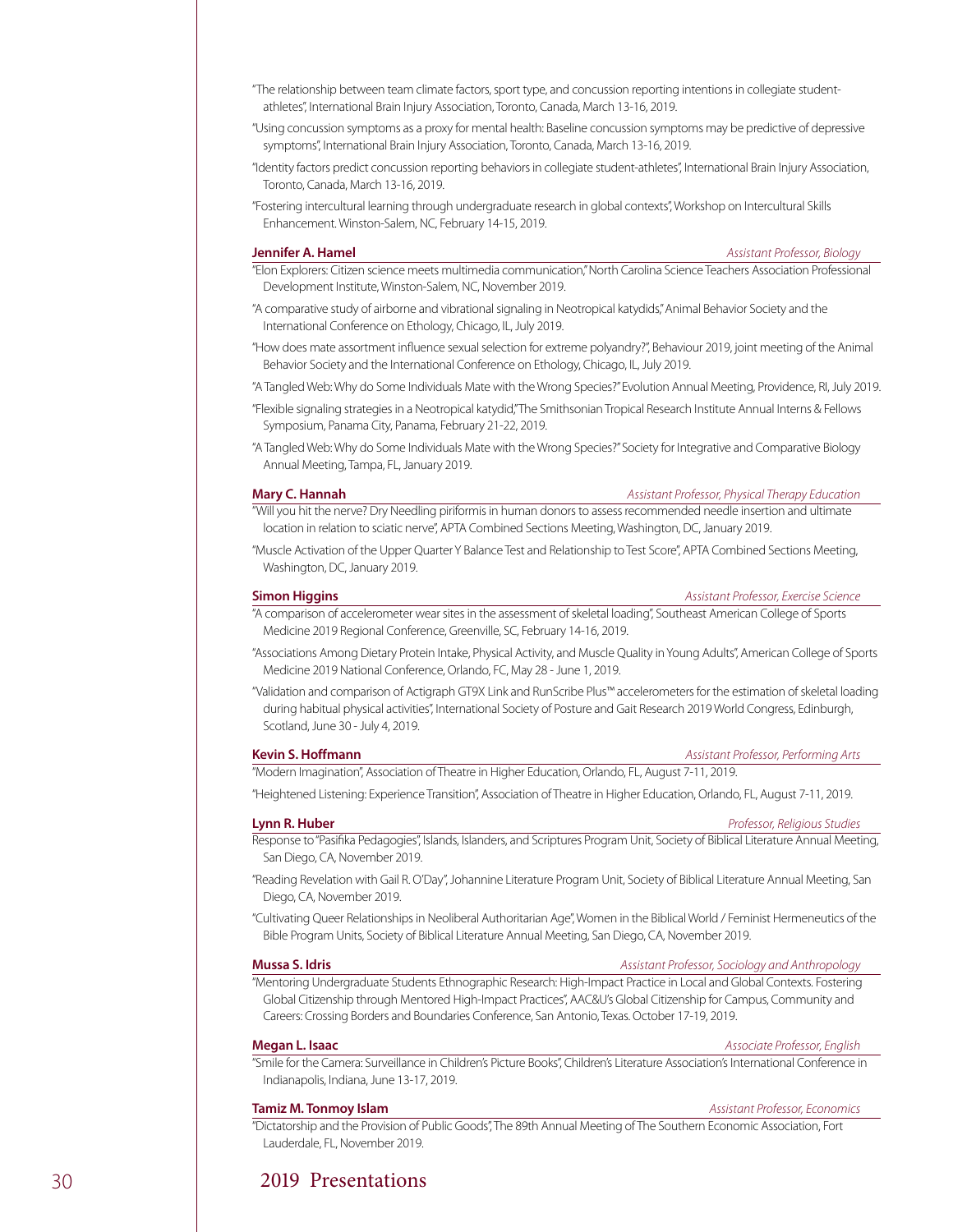"Dictatorship and the Provision of Public Goods", Davidson College, NC, November, 2019.

"Despairing Communities in the United States", The 45th Annual Meeting of The Eastern Economic Association, New York, NY, February-March, 2019.

"College Readiness of GED Degree Holders Compared to High School Graduates -- the Case of Kentucky", The 45th Annual Meeting of The Eastern Economic Association, New York, NY, February-March, 2019.

### **Charity Johansson** *Professor, Physical Therapy Education*

"Comparing Perceived Outcomes Across Disciplines Following an IPE Event", Evidence-Based Practice and Quality Symposium: The Art & Science of Research within the Interprofessional Team: Advancing Patient Care, Quality and Safety, Greensboro, NC, November 22, 2019.

"Are Standardized Patients an Effective Addition to Lecture and Role Play?", Evidence-Based Practice and Quality Symposium: The Art & Science of Research within the Interprofessional Team: Advancing Patient Care, Quality and Safety, Greensboro, NC, November 22, 2019.

"Need for Acute Care Concussion Screening for Older Adults Following Trauma: A Theory Report", NCPTA Fall Conference, Wilmington, NC, October 3-5, 2019.

"Challenging existing norms for geriatric functional measures: 6MWT, TUG, SLS, and FTSTS", World Confederation of Physical Therapy, Geneva, Switzerland, May 10-13, 2019.

- "Establishing Fullerton Advanced Balance Scale Norms for Active Older Adults", APTA Combined Sections Meeting, Washington, DC, January 23-26, 2019.
- "Does Adding Neuromotor Exercise Two or More Times a Week to Cardiorespiratory Exercise Improve Single-Leg Stance in Older Adults?", APTA Combined Sections Meeting, Washington, DC, January 23-26, 2019.

"Are Timed Up and Go Norms Different for Older Adults Who Meet Recommended Levels of Aerobic and/or Resistance Exercise?", APTA Combined Sections Meeting, Washington, DC, January 23-26, 2019.

"The Impact of Aerobic and Neuromotor Exercise on Five-Times Sit-To-Stand Test in Older Adults", APTA Combined Sections Meeting, Washington, DC, January 23-26, 2019.

**Ryan J. Johnson** *Assistant Professor, Philosophy*

- "Preparing Practice, Sequel to Contemporary Encounters with Ancient Metaphysics (EUP, 2017)", Duquesne Philosophy Reunion Conference, Duquesne University, Pittsburgh, PA, October 30, 2019.
- "Hegel's Master-Slave and Douglass' Fight with Covey", SPEP 58th Annual Conference, Pittsburgh, PA, October 31-November 2, 2019.
- "Living Encounters: Existential Theory and the Ways of Life", Diverse Lineages of Existentialism II, George Washington University, Washington D.C., June 3-5, 2019.
- "Workshop on Practice: Contemporary Encounters to Ancient Politics and Ethics, a Sequel to Contemporary Encounters with Ancient Metaphysics", Pennsylvania Circle of Ancient Philosophy Annual Conference, Villanova University, March 22-24, 2019.

"Hegel and Frederick Douglass", North Carolina Philosophical Society, UNC-Greensboro, March 8-9, 2019.

"Teaching the Apology: A Way-of-Life Approach", American Association of Philosophy Teachers "Teaching Hub" at the American Philosophical Association-Pacific Division, Denver, CO, February 20-23, 2019.

### **Martin J. Kamela** *Associate Professor, Physics Associate Professor, Physics*

"Lost in Translation: Newtonian Mechanics with Tibetan Buddhist Monks", Physics Education Research Conference, Provo, UT, July 24-25, 2019.

"Integrating Lecture and Labs in Introductory Physics", AAPT Summer Meeting, Provo, UT, July 20-24, 2019.

**Margarita Kaprielyan** *Assistant Professor, Finance*

"Mutual Fund Family Diversification: Risk Management Perspective", Southern Finance Association, Orlando, FL, November 20-23, 2019.

**Elena D. Kennedy** *Assistant Professor, Management and Entrepreneurship*

"Navigating investment and compensation decision making in strategic social entrepreneurship", United States Association for Small Business and Entrepreneurship (USASBE) Annual Conference, St. Petes, FL, January 22-27, 2019.

### **Baris Kesgin** *Assistant Professor, Political Science*

"When Roles Change: Turkish Foreign Policy and the Arab-Israeli Conflict", Annual meeting of International Studies Association-Midwest, St. Louis, November 21-23, 2019.

"When Roles Change: Turkish Foreign Policy and the Arab-Israeli Conflict", European International Studies Association Workshop, Krakow, Poland, June 28-30, 2019.

"The "I" in BRICS: Personality Profiles of India's Prime Ministers and Adapting to Rising Status in World Politics", International Studies Association Annual Convention, Toronto, March 27-30, 2019.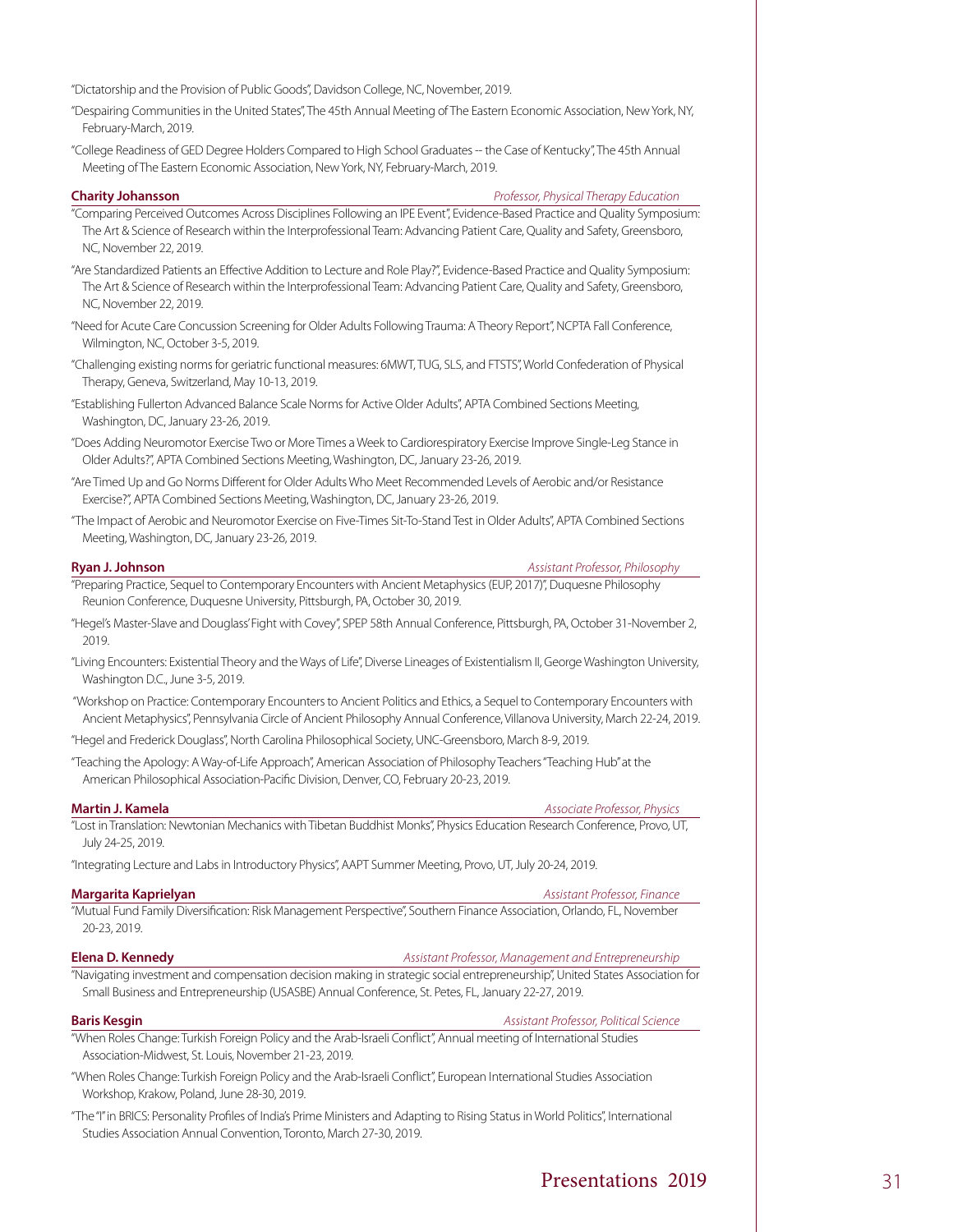"Leadership Traits and Seniority in Coalition Governments", International Studies Association Annual Convention, Toronto, March 27-30, 2019.

### **Caroline J. Ketcham** *Professor, Exercise Science*

- "Fostering global citizenship through mentored high-impact practices", Association for American Colleges and Universities (AAC&U) Global Citizenship for Campus, Community, and Careers, San Antonio, TX, October 2019.
- "Global Phoenix: A model of student-athlete study away access", Association for American Colleges and Universities (AAC&U) Global Citizenship for Campus, Community, and Careers, San Antonio, TX, October 2019.
- "Committing to capstones: What motivates institutions, faculty and students?", International Society for the Scholarship of Teaching and Learning (ISSOTL), Atlanta, GA, October 2019.
- "Civic Engagement and Collegiate Student Athletes", International Society for the Scholarship of Teaching and Learning (ISSOTL), Atlanta, GA, October 2019.
- "The Relationship Between Team Climate Factors, Sport Type, and Concussion Reporting Intentions in Collegiate Student-Athletes", 13th World Congress of Brain Injury, Toronto, Canada, March 2019.
- "Using concussion symptoms as a proxy for mental health: Baseline concussion symptoms may be predictive of depressive symptoms", 13th World Congress of Brain Injury, Toronto, Canada, March 2019.
- "Identity Factors Predict Concussion Reporting Behaviors in Collegiate Student-Athletes", 13th World Congress of Brain Injury, Toronto, Canada, March 2019.
- "Parent perspectives of health care barriers and social supports for their children with disabilities in a university context", 34th Annual Pac Rim International Conference on Disability and Diversity, Hawaii, March 2019.
- "Fostering intercultural learning through undergraduate research in global contexts", Workshop on Intercultural Skills Enhancement, Winston-Salem, NC, February 2019.

### **Young Do Kim** *Assistant Professor, Sport Management*

- "Leveraging Sport Organizations' Green Initiatives: A Belief-Attitude-Intentions Hierarchy Approach", Sport Marketing Association, Chicago, IL, November 6-8, 2019.
- "The application of Social Live Streaming Services in Sports for Fans' Social Well-being", Sport Marketing Association, Chicago, IL, November 6-8, 2019.
- "It is Time to Consider Student-Athletes' Well-Being and Performance Satisfaction: The Roles of Authentic Leadership and Psychological Capital", North American Society for Sport Management, New Orleans, LA, May 29-June 1, 2019.
- "Baseball Fans at Risk around the Globe: A Comparison of Foul Ball Risk Management in U.S., Japanese and Korean Professional Baseball League", Sport and Recreation Law Association, Philadelphia, PA, February, 27-March 2, 2019.
- "Student Success Strategies in Sport Management: A Focus on High Impact Practices", Commission on Sport Management Accreditation, Atlanta, GA, February, 7-8, 2019.

| <b>Michael B. Kingston</b>                                                                                            | Professor, Biology and Environmental Studies |
|-----------------------------------------------------------------------------------------------------------------------|----------------------------------------------|
| "Predator Mediated Establishment of the Exotic Tunicate Clavelina oblonga in Beaufort, NC", North Carolina Academy of |                                              |
| Science, Wilmington, NC, March 22-23, 2019.                                                                           |                                              |

"Preparing early childhood teacher candidates for advocacy roles", Critical Questions in Education Symposium, Chicago, IL, November 11-13, 2019.

"Coaching families for infant language stimulation", virtual conference presentation at 12th Annual International Conference of Education, Research and Innovation, Seville, Spain, November 11-13, 2019.

- "Feminization and Masculinization of Singing Voices: Practical Tool to Shift Gender Perception", The Voice Foundation 48th Annual Symposium: Care of the Professional Voice, Philadelphia, PA, May 29-June 2, 2019.
- "Balancing Enrollment: DEI & Student Opportunity", Musical Theatre Educators' Alliance Annual Conference, New York, NY, January 3-5, 2019.

"Transgender Voice Pedagogy", New England Conservatory Pedagogy Speaker Series, Boston, MA, December 4, 2019.

### **Ketevan Kupatadze** *Senior Lecturer, World Languages and Cultures*

- "'But how do we do it?' Implementing student-faculty partnerships in SoTL", ISSoTL 2019: International Society of the Scholarship of Teaching and Learning, Atlanta, GA, October 9-12, 2019.
- "Equity-seeking faculty/staff perspectives on and experiences with student-faculty partnerships", ISSoTL 2019: International Society of the Scholarship of Teaching and Learning, Atlanta, GA, October 9-12, 2019.

"Scaling up and Trickling out Access to Students as Partners Pedagogy", ISSoTL 2019: International Society of the Scholarship of Teaching and Learning, Atlanta, GA, October 9-12, 2019.

### 32 2019 Presentations

**Mary Knight-McKenna** *Associate Professor, Education and Wellness*

**Brian A. Kremer** *Assistant Professor, Performing Arts*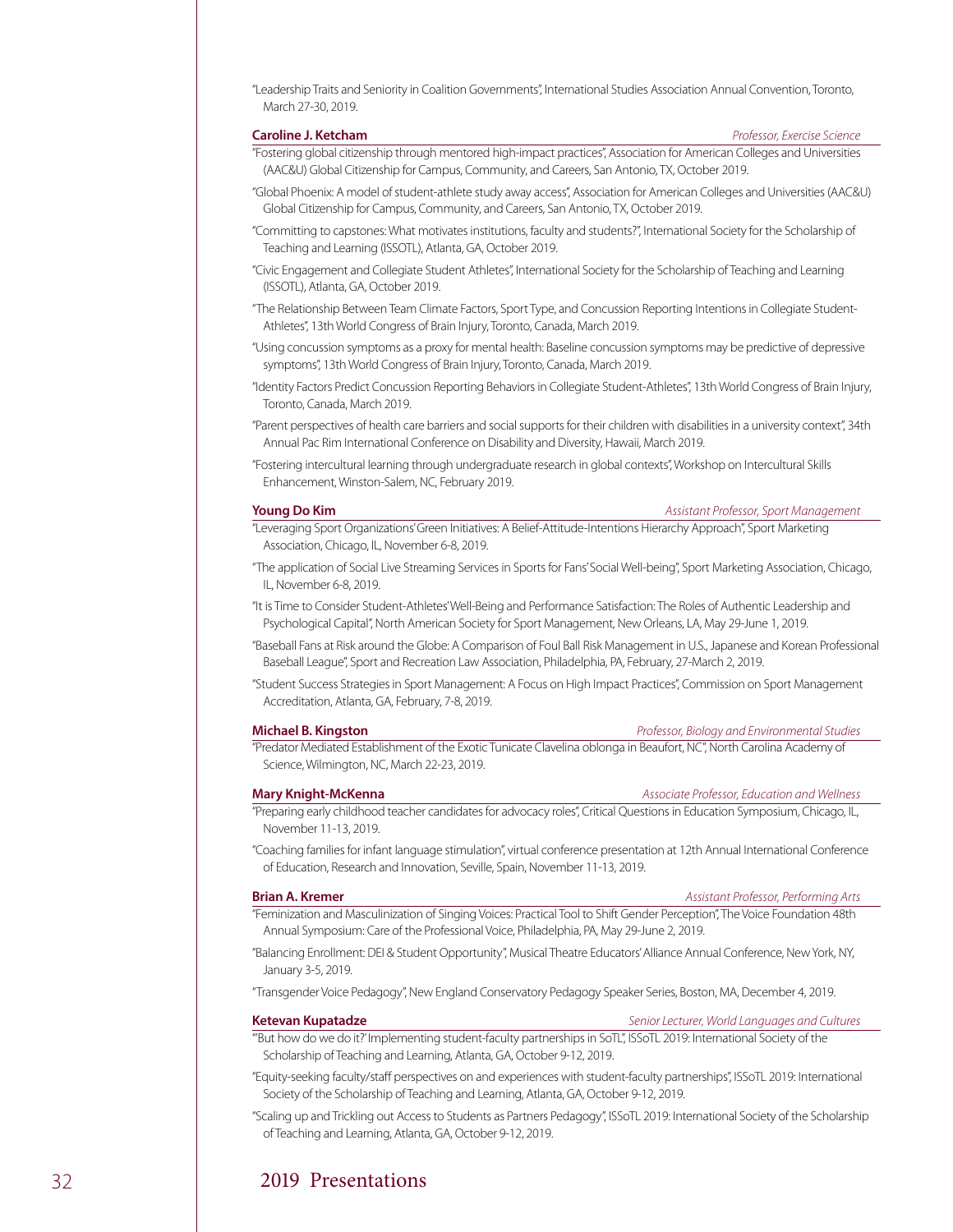"World Languages Departments and Ethical Global Citizenship", American Association of Colleges and Universities (AAC&U) Conference on Global Citizenship for Campus, Community and Careers: Crossing Borders and Boundaries, San Antonio, TX, October 17-19, 2019.

### **Derek Lackaff** *Associate Professor, Communication Design*

"Wikipedia as platform for digital language development and promotion", 17th International Conference for Minority Languages, Westcord WTC, Leeuwarden, Netherlands, May 22-24, 2019.

**Leo M. Lambert** *Professor, Education* 

"Relationships Matter: Moving Relationship-Rich Experiences from the Periphery to the Center of Undergraduate Education", Association of American Colleges and Universities, Atlanta, GA, January 25, 2019.

"Towards Relevance and Appeal: Competing in Challenging Times", Association of Governing Boards National Conference on Trusteeship, Orlando, FL, April 14, 2019.

"Relationships Matter: Creating Relationship-Rich Classrooms and Campuses", Alabama Association for Developmental Education, Opelika, AL, October 10, 2019.

"Relationships Matter: Moving Relationship-Rich Experiences from the Periphery to the Center of Undergraduate Education", Southern Association of Colleges and Schools Commission on Colleges 2019 Annual Meeting, Houston, TX, December 8, 2019.

**Kristin Lange** *Assistant Professor, World Languages and Cultures*

"Beyond Landeskunde: Enhancing Multiple Literacies through Multimodal Projects", North East Conference on the Teaching of Foreign Languages (NECTFL), New York City, NY, February 7-9, 2019.

**Teresa W. LePors** *Assistant Librarian, Belk Library*

- "It Doesn't Have to be a Murky Middle: University Faculty Perceptions of Information Literacy Needs in the Sophomore and Junior Years", 2019 North Carolina Library Association (NCLA) 63rd Biennial Conference, Winston-Salem, NC, October 15-18, 2019.
- "High Impact Practices and the Academic Library", 2019 Louisiana Virtual Academic Library Conference, Virtual, November 7, 2019.

**David S. Levine** *Associate Professor, Law*

"Confidentiality Creep and Opportunistic Privacy", University of North Carolina at Greensboro Honors College Food for Thought Series, Greensboro, NC, September 11, 2019.

"Information Law, Governance, and Cybersecurity", T.M.C. Asser Instituut, The Hague, The Netherlands, June 19, 2019.

- "Information Law, Governance, and Cybersecurity", Oxford Internet Institute, Oxford University, Oxford, England, June 13, 2019.
- "Lawyering in the Future: Impact of Technology on the Law", Wake Forest Journal of Business and Intellectual Property Law symposium, Winston-Salem, NC, March 8, 2019.

"Intellectual Property in a Globalized Economy: United States Extraterritoriality in International Business", Boston University Journal of Science and Technology Law and Boston University International Law Journal symposium, Boston, MA, February 15, 2019.

"Information Law, Governance, and Cybersecurity", Works in Progress Intellectual Property Colloquium, University of Houston Law Center, Houston, TX, February 8, 2019.

### **Sue Liemer** *Professor, Law*

"Whether United States Law Sufficiently Protects the Moral Rights of Creators to Control Their Works", Copyright and Trademark Symposium, Brigham Young University School of Law, Provo, Utah, October 10-11, 2019.

"Recognized Stature under VARA: Recognized by Whom?", Mosaic 2019: Intellectual Property & Social Justice Symposium, Howard University School of Law, Washington, D.C., October 3-4, 2019.

"Autonomy vs. Efficiency: How Do Legal Writing Professors Work Best?", Carolinas Colloquium, University of South Carolina School of Law, Columbia, SC, May 17, 2019.

"Adventures in Curricular Design", Carolinas Colloquium, University of South Carolina School of Law, Columbia, SC, May 17, 2019.

### **Heather M. Lindenman** *Assistant Professor, English*

"Community Listening: A Roundtable Conversation", Conference on Community Writing, Philadelphia, PA, October 2019.

"How College Students' Theories of Writing Evolve—Or Not: Revisiting the 'Theory of Writing' One Year Later", Council of Writing Program Administrators Conference, Baltimore, MD, July 2019.

"Writing Beyond the University: Future Directions for Writing Transfer Research and Practice", Council of Writing Program Administrators Conference, Baltimore, MD, July 2019.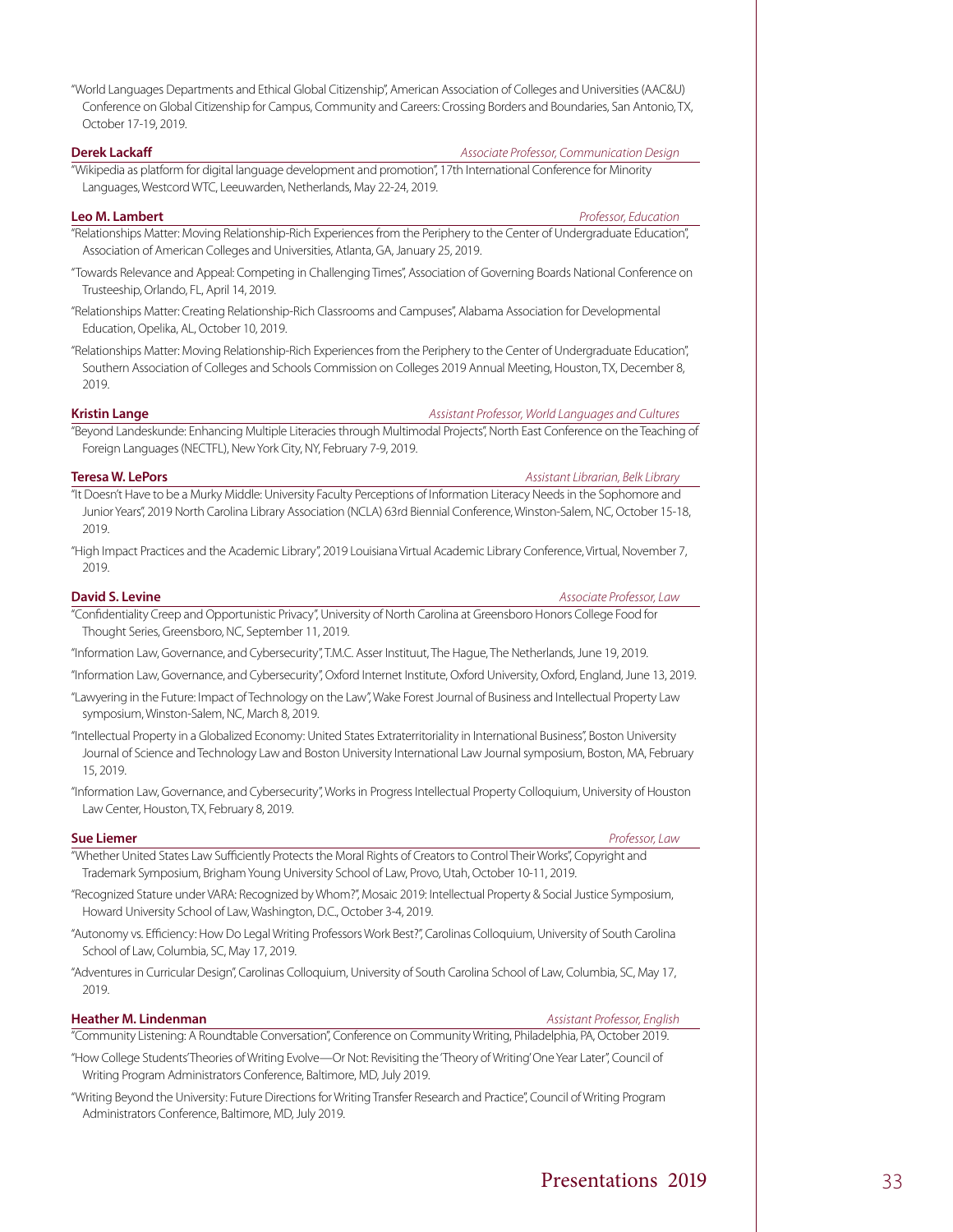### **Deandra J. Little** *Professor, English*

"Credibility, 'cultural work,' and change: Educational development in group settings", POD Network in Higher Education, Pittsburgh, PA, November 2019.

"Getting Started: Workshop for New Educational Developers", POD Network in Higher Education, Pittsburgh, PA, November 2019.

"SoTL Among the Silos: Disciplinary Frames and Identity in the Scholarship of Teaching & Learning", International Society for the Scholarship of Teaching and Learning (ISSOTL), Atlanta, GA, October 2019.

"Reading within or against the SoTL grain? Close reading as a method for understanding student learning in the humanities", International Society for the Scholarship of Teaching and Learning (ISSOTL), Atlanta, GA, October 2019.

**Buffie Longmire-Avital** *Associate Professor, Psychology*

- "Even over the rainbow, they'll still call me n\*##@#": Exploring the intersectional identities of emerging adult Black gay men", Society for the Scientific Study of Sexuality Conference, Denver, CO, November, 2019.
- "Squeezing Water out of a Rock: Getting that Small N Published", Society for the Scientific Study of Sexuality Conference, Denver, CO, November, 2019.
- "Mothering through discrimination: Exploring how Black mothers cope with and socialize the responses their daughters give to discrimination stress", Annual Carolinas Psychology Conference, Buies Creek, NC, April 2019.
- "Even over the rainbow, they'll still call me n\*##@#": Exploring the intersectional identities of emerging adult Black gay men", Annual Carolinas Psychology Conference, Buies Creek, NC, April 2019.
- "She does not want me to be like her": Exploring the role of maternal communication in developing eating pathology among collegiate Black women", National Multicultural Conference and Summit, Denver, CO, January 2019.

**Shaun Lynch** *Assistant Professor, Physician Assistant Studies* "Let's Get Digital: Making the Most of PAEA Learning", Physician Assistant Education Association (PAEA) National Education Forum, Washington, D.C., October, 2019.

- "Enhancing Student Learning and Strengthening Critical Thinking through Technology", Physician Assistant Education Association (PAEA) Annual Educational Forum, Washington, D.C. October 2019.
- "Clinic to Classroom 101: Considerations for Transitioning into Academia", American Academy of Physician Assistants (AAPA) National Conference, Denver, CO, May 2019.

"How to Navigate the Road to Promotion and Tenure", PAEA Faculty Skills 101 National Workshop, Washington D.C. April 2019.

- "Course Management: Assessing Student Performance", PAEA Faculty Skills 101 National Workshop, Washington D.C. April 2019.
- "Physician Assistant Student Comfort Levels in Competency Acquisition", Physician Assistant Education Association (PAEA) Annual Educational Forum, Washington, D.C. October 2019.

### **Brian D. Lyons** *Associate Professor, Management*

- "Reexamining the base rate of demand for HR certifications in the United States", 34th Annual Conference of the Society for Industrial and Organizational Psychology, Washington, DC, April 2019.
- "Seeking refuge: How LMX helps weather abusive behavior of Dark Triad leaders", 34th Annual Conference of the Society for Industrial and Organizational Psychology, Washington, DC, April 2019.

### **Takudzwa A. Madzima** *Assistant Professor, Exercise Science*

### "Body Composition and Aerobic Capacity in NCAA Division I Cross-country Athletes Across a Season", American College of Sports Medicine, Orlando, FL, May 28-June 1, 2019.

"Self-Perception of Body Image, Weight Control Practices, and Body Composition in NCAA Division I Athletes", Southeast American College of Sports Medicine, Greenville, SC, February 14-16, 2019.

### **Mark R. Mallon** *Assistant Professor, Management and Entrepreneurship*

"Beyond Tokenism: Antecedents of More Meaningful Gender Diversity on Boards of Directors", Southern Management Association Annual Meeting, Norfolk, VA, October 2019.

"Reaping the Benefits of Knowledge Flows: The Internationalization of New Ventures through Board Interlocks", Academy of International Business Annual Meeting, Copenhagen, Denmark, June 2019.

### **Mena Marino** *Assistant Professor, World Languages and Cultures*

"La stesura di un giornalino in un corso di lingua straniera" in the roundtable "Innovative tools for successful teaching Italian literature and upper level courses", American Association for Italian Studies XXXIX Annual Conference, Wake Forest University, Winston Salem, NC, March 14-16, 2019.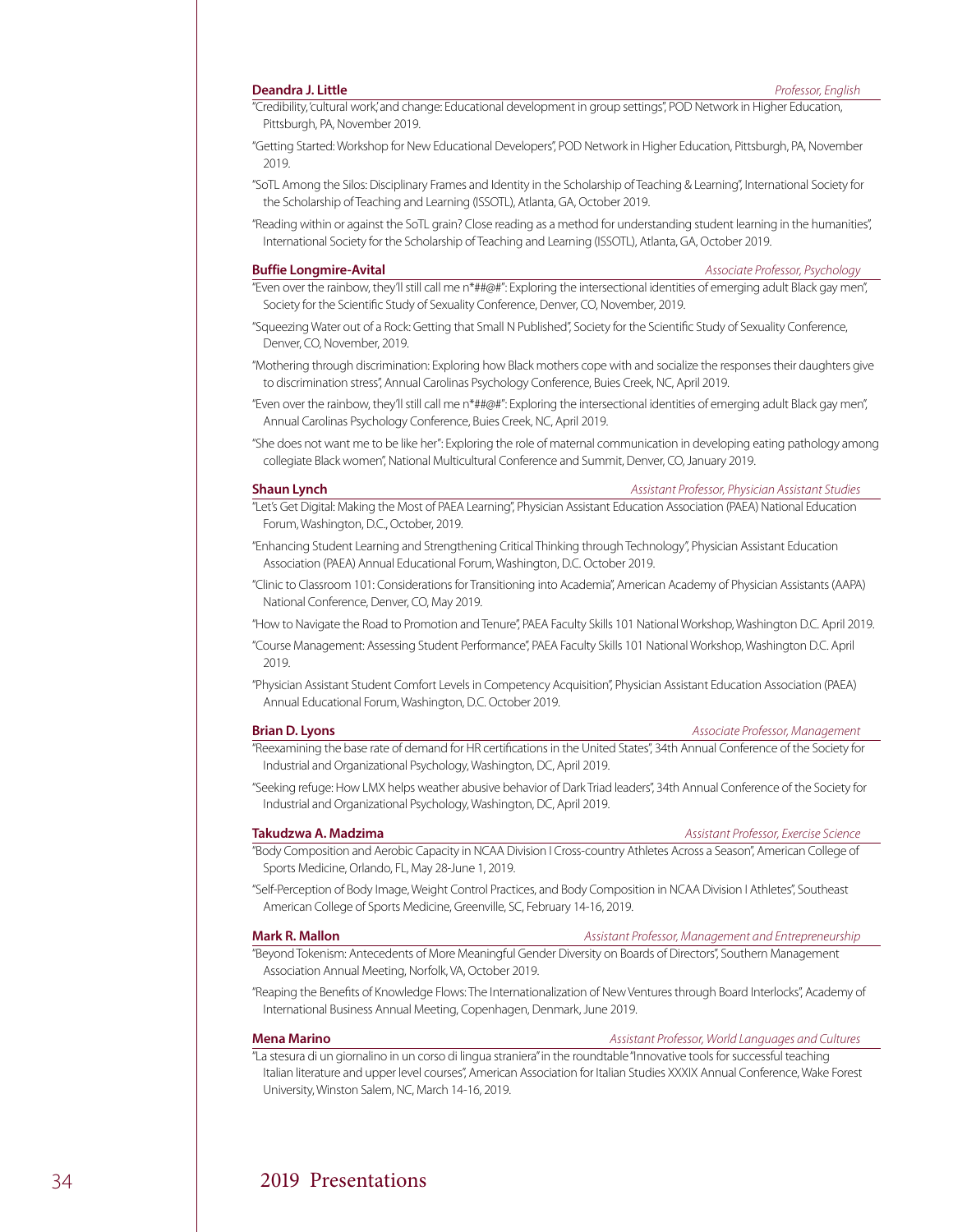|  | David (Sandy) J. Marshall |
|--|---------------------------|
|  |                           |

**David (Sandy) J. Marshall** *Assistant Professor, History and Geography* 

"Visualizing critical geopolitics: inter-generational, place-based digital storytelling", AAG Annual Meeting, Washington, D.C., April 3-7, 2019.

"Promises and Pitfalls of Undergraduate Research", AAG Annual Meeting, Washington, D.C., April 3-7, 2019.

"Digital Storytelling as Community-Based Learning Tool", SEDAAG Annual Meeting, Wilmington, NC, November, 2019.

**Kathryn Matera** *Professor, Chemistry*

"Aggregation patterns of insulin and amyloid-beta peptides," Southeastern Regional Meeting of the American Chemical Society, Savannah, GA, October 2019.

"Stabilization of amyloid beta oligomers using serotonin, indole, and catechol and their effects on DNA", Southeastern Regional Meeting of the American Chemical Society, Savannah, GA, October 2019.

"Investigating the oxidative mechanism leading to atherosclerotic lesions," Southeastern Regional Meeting of the American Chemical Society, Savannah, GA, October 2019.

"Effects of cholesterol on amyloid beta aggregation in Alzheimer's disease," Southeastern Regional Meeting of the American Chemical Society, Savannah, GA, October 2019.

### **Janet P. Mays** *Senior Lecturer, Mathematics and Statistics*

"Using Writing to Assess Conceptual Understanding", NCCTM Annual Conference, Greensboro, NC, November 7-8, 2019.

**Kristen L. Mazur** *Assistant Professor, Mathematics and Statistics*

"Tales of Success in Mathematical Malpractice, Mathematical Association of American Southeastern Section Spring Meeting, Lee University in Cleveland, TN, March 7-9, 2019.

**David J. McGraw** *Assistant Professor, Arts Administration*

"Share Your Journey, Set My Journey," Fulbright Specialist grant with the South African State Theatre, Johannesburg, South Africa, May 20-June 3, 2019.

**Brittany K. Mercado** *Assistant Professor, Management and Entrepreneurship*

- "An international study of personality aspects and work counterproductivity", Society for Industrial and Organizational Psychology, National Harbor, MD, April 2019.
- "Cyber counterproductive work behaviors: A scale validation study", Society for Industrial and Organizational Psychology, National Harbor, MD, April 2019.
- "Workplace cyberloafing as a respite from understimulation and conflict", Society for Industrial and Organizational Psychology, National Harbor, MD, April 2019.
- "Seeking refuge: How LMX helps weather abusive behavior of dark triad leaders", Society for Industrial and Organizational Psychology, National Harbor, MD, April 2019.
- "Using mobile sensors to model and predict typical job performance", Society for Industrial and Organizational Psychology, National Harbor, MD, April 2019.

**Carmen C. Monico** *Assistant Professor, Human Service Studies*

"LGBTQIA+ competence workshop", Southern Organization of Human Services (SOHS) Conference, Miami, FL, April 15-18, 2019.

"LGBTQIA+ competence workshop", National LSWO Latinx Social Work Conference, Chicago, IL, September 25-27, 2019.

"Going Global with Virtual Reality in the Classroom", 11th Annual Conference on Higher Education Pedagogy, Virginia Tech, Blacksburg, VA, February 1, 2019.

"Going Global with Virtual Reality in the Classroom", 10th annual TLC Virtual Conference, University of Idaho's Center for Excellence in Teaching and Learning and Distance and Extended Education, Moscow, ID, February 13, 2019.

**Andrew P. Monteith** *Assistant Professor, Religious Studies*

"Postmillennialist Understandings of Progress and Narcotics in the Late Nineteenth and Early Twentieth Centuries", Southeastern Commission for the Study of Religion Annual Conference, Greensville, NC, March 8, 2019.

**Robert H. Moorman** *Professor, Management and Entrepreneurship*

"Seeking Refuge: How LMX Helps Weather Abusive Behavior of Dark Triad Leaders", Society of Industrial and Organizational Psychologists, Washington, DC, April 22-24, 2019.

**Craig R. Morehead** *Assistant Professor, English*

"Corruptors of Class and Justice in Joseph Conrad's The Secret Agent and Graham Greene's It's a Battlefield," NEMLA, Washington, D.C., March 21-24, 2019.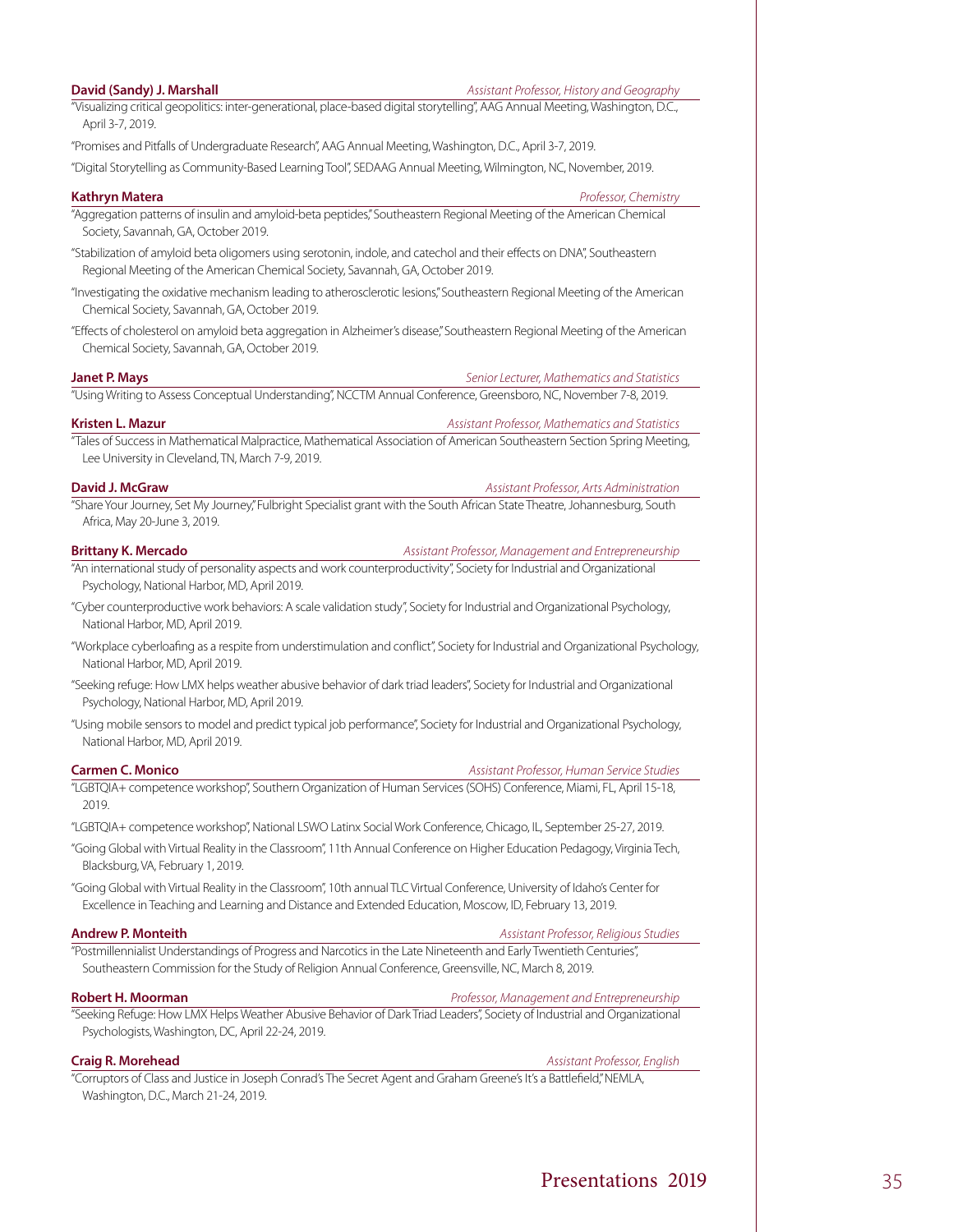### **Thibaut G. Morillon** *Assistant Professor, Finance*

"Serial Acquirers & Decreasing Returns: Do Bidders' Acquisition Patterns Matter?", Eastern Finance Association, Miami, FL, April 10-13, 2019.

- "The Impact of Exchange Listing on Corporate Governance: Evidence from Non-Listed REITs", Eastern Finance Association, Miami, FL, April 10-13, 2019.
- "Do Mergers and Acquisitions Affect Information Asymmetry in the Banking Sector?", Financial Management Association Asia/ Pacific, Ho Chi Minh City, Vietnam, July 10-12, 2019.
- "Do Mergers and Acquisitions Affect Information Asymmetry in the Banking Sector?", New Zealand Finance Meeting, Auckland, New Zealand, December 18-20, 2019.

### **Phillip M. Motley** *Associate Professor, Communication Design*

"Sustained Collaboration: A Hidden Value of the International Collaborative Writing Groups", International Society for the Scholarship of Teaching and Learning Conference, Atlanta, GA, October 9-12, 2019.

- "Immersive Learning: A High-Impact Practice?", International Society for the Scholarship of Teaching and Learning Conference, Atlanta, GA, October 9-12, 2019.
- "Teaching Social Innovation in Higher Education", International Social Innovation Research Conference, Glasgow, Scotland, September 2-4, 2019.

### **Melissa Murfin** *Associate Professor, Physician Assistant Studies*

"Pharmacogenetics for Primary Care", 2019 American Academy of Physician Assistants Conference, Denver, CO, May 17-22, 2019.

### **Janet C. Myers** *Professor, English*

"Opening the Door to Vulnerability: Creating an Office Culture that Celebrates the Process", National Association of Fellowship Advisors Conference, Minneapolis, MN, July 23-26, 2019.

"Fashioning Self and Story at the Fin de Siècle", Mid-Atlantic British Studies Conference, Williamsburg, VA, April 5-7, 2019.

### **Rebecca L. Neiduski** *Professor, Health Sciences*

"Best Practices for Flexor Tendon Rehabilitation", AO Trauma North America, International Webinar, September 19, 2019.

"Flexor Tendon Rehabilitation", ASHT Hand Therapy Review Course, Baltimore, MD, September 21, 2019.

"Peripheral Nerve Injury", ASHT Hand Therapy Review Course, Baltimore, MD, September 21, 2019.

"Flexor Tendon Foundations", XIII Congreso Internacional de Cirugia de la Mano, Guatemala City, Guatemala, October 11, 2019.

### **Jane O'Boyle** *Assistant Professor, Strategic Communications**Assistant Professor, Strategic Communications*

"Twitter Images Across Boundaries: Comparing the Use of Images in Posts from Six Nations," International Communication Association Conference, Washington, DC, May 24-27, 2019.

"Media Frames of the 'Women's Wall' in India: Comparing the U.S. and India news coverage of a Gender Equality Movement," International Communication Association Conference, Washington, DC, May 24-27, 2019.

### **Sara L. Ochs** *Legal Method and Communication Fellow*

"Imposter Syndrome & Legal Writing Faculty," LWI One-Day Workshop, Penn State Dickinson Law December 6, 2019.

"A Renewed Call for Hybrid Tribunals," 3rd Postgraduate Conference in International Law & Human Rights, University of Liverpool, June 2019.

"A Renewed Call for Hybrid Tribunals," Normative Developments in International Law Conference, Canterbury Christ Church University, June 2019.

"Fostering Engagement & Practical Experience in the Legal Writing Curriculum," Carolinas Legal Research & Writing Colloquium, University of South Carolina School of Law, May 2019.

### **Amy Overman** *Professor, Psychology*

"Configuration manipulation impacts neural patterns in medial temporal lobe in associative memory retrieval." With J. Chamberlain, C. Hultman, V. Martinez, C. Carpenter, and N. Dennis. Cognitive Neuroscience Society, San Francisco, CA, March 23-26, 2019.

"The influence of memory performance on neural representations supporting associative retrieval." With J.D. Chamberlain, C.R. Gray, K.E. McGraw, H. Babu, and N.A. Dennis. Cognitive Neuroscience Society, San Francisco, CA, March 23-26, 2019.

"Self-enhancement and autobiographical memory." With L.E. Bernstein and J.D.W. Stephens. North Carolina Cognition Conference. Raleigh, NC, March 23, 2019.

"Enhancing students' metacognition: The role of faculty and staff." NSF S-STEM: STEM Scholars in Biology Institute. Durham, NC, April 5, 2019.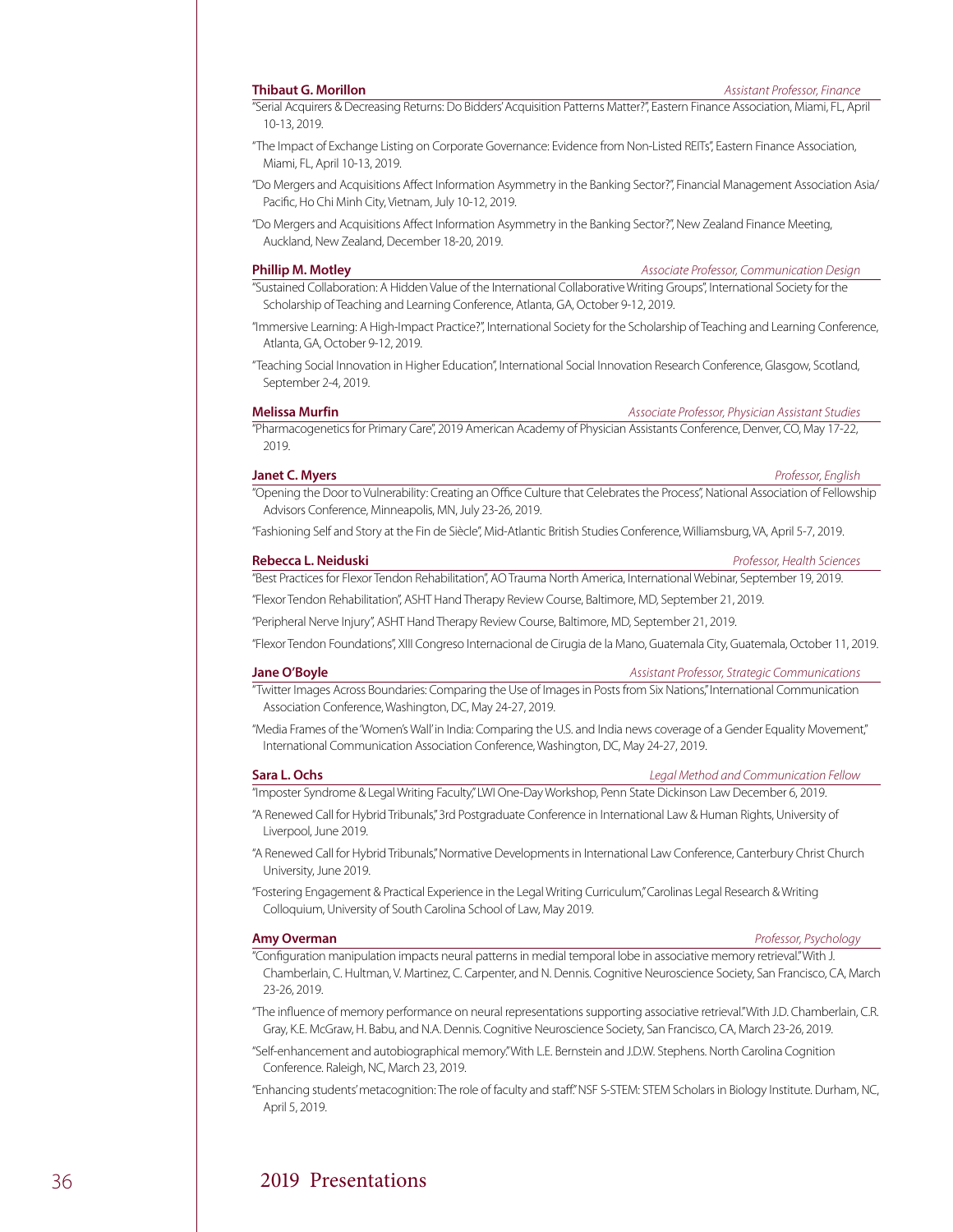"Metacognition: why it matters for your learning and how to use it." NSF S-STEM: STEM Scholars in Biology Institute. Durham, NC, April 5, 2019.

- "Strategies for leveraging professional networks to build your leadership potential." With J.L. Burris, J. L., and G.D. Thomas. Empowered to Lead: Women in Higher Education 2nd Annual Leadership Conference, North Carolina Agricultural & Technical State University, Greensboro, NC, May 16, 2019.
- "The importance of networking and building your network." With J.L. Burris, G.D. Thomas, and A.W. Strickland. BRIDGES North Carolina professional development program, Chapel Hill, NC, October 4, 2019.
- "'Learning to learn': A course in metacognition for first-year college students." With E.J. Ploran, J.T. Lee, A.M. Masnick, and K. Weingartner. Psychonomic Society Meeting, Montréal, Québec, Canada, November 14-17, 2019.

### **Samuele Pardini** *Associate Professor, World Languages and Cultures*

- "Untenable Whiteness. Immigration, racial Politics and Modernity in Jerre manginess Writings on Sterling Brown and Ralph Ellison", African Cultural Studies Program, Comparative Literature and Folklore Studies Program, and the Dept of French and Italian, University of Wisconsin Madison, October 18, 2019.
- "Fighting to Build Imperialism. Writing to Unmask it. Leslie Fiedler's in Hawai'i during WWII", The Annual Meeting of the American Studies Association, Honolulu, HI, November 10, 2019.

**Rodney L. Parks** *Rodney L. Parks**Assistant Professor, Registrar* 

"Innovative models for documenting student learning: Stories from the front", NASPA Conference Panel, Los Angeles, California, March 9-13, 2019.

"Elon's Visual Experiential Profile", AACRAO's Comprehensive Learner Record, Webinar, March 22, 2019.

- "Leveraging Micro-Credentialing and Student Records to Support Comprehensive International Education Program Outcomes", The Forum's 15th Annual Conference, Denver, CO, March 27-29, 2019.
- "Panel discussion: Bytes across the pond Digital records in the UK and the US", Groningen Declaration Annual Meeting, Puebla, Mexico, April 24-26, 2019.
- "Improving curriculum and catalog processes with SmartCatalog", Watermark Engage, New Orleans, Louisiana, June 25-28, 2019.

**Brian K. Pennington** *Professor, Religious Studies*

- "Lies, Failures, and Disasters: Entrepreneurial Religion in an Era of Globalization and Climate Change", Illinois Wesleyan University, April 10, 2019.
- "The Best-laid Plans of Mice and (Holy) Men: Failure and Entrepreneurial Hinduism in the Indian Himalayas", University of Heidelberg, South Asia Institute, Heidelberg, Germany, June 7, 2019.
- "The River and the Markets: Assessing Entrepreneurial Religion along the Ganga", South and Southeast Asian Association for the Study of Religion and Culture, Dhaka, Bangladesh, June 13-16, 2019.
- "Economies of Modern Hinduism and the Ethics of their Interpretation", American Academy of Religion, San Diego, November 23-26, 2019.

**Matthew B. Perrigino** *Assistant Professor, Management*

- "Team Climates: More to Consider than just Shared Context", Academy of Management Annual Conference, Boston, MA, August, 2019.
- "The Role of Resources in Reducing Citizenship Fatigue among Healthcare Workers", Academy of Management Annual Conference, Boston, MA, August, 2019.
- "Types of Family Status Change: What Difference Do They Make for Work-Family Conflict?", Academy of Management Annual Conference, Boston, MA, August, 2019.

**Rebecca Todd Peters** *Professor, Religious Studies*

"Reproductive Justice: Expanding the Discourse," American Academy of Religion, San Diego, CA, November 23-27, 2019.

- "Creating Successful Religion Programs in an Anti-Humanities Age," American Academy of Religion, San Diego, CA, November 23-27, 2019.
- "The Bible as Political Artifact: On the Feminist Study of the Hebrew Bible," Society of Biblical Literature, San Diego, CA, November 23-27, 2019.
- "Changing the Conversation," Faith Leader Convening Opening plenary, Planned Parenthood Federation of America, May 21-22, 2019.
- "Reproductive Justice and the Churches: Rejecting Misogyny and Trusting Women," Reproductive Justice in America: Perspectives from History, Culture, Religion, and Law, Southern Methodist University, Dallas, TX, April 4-5, 2019.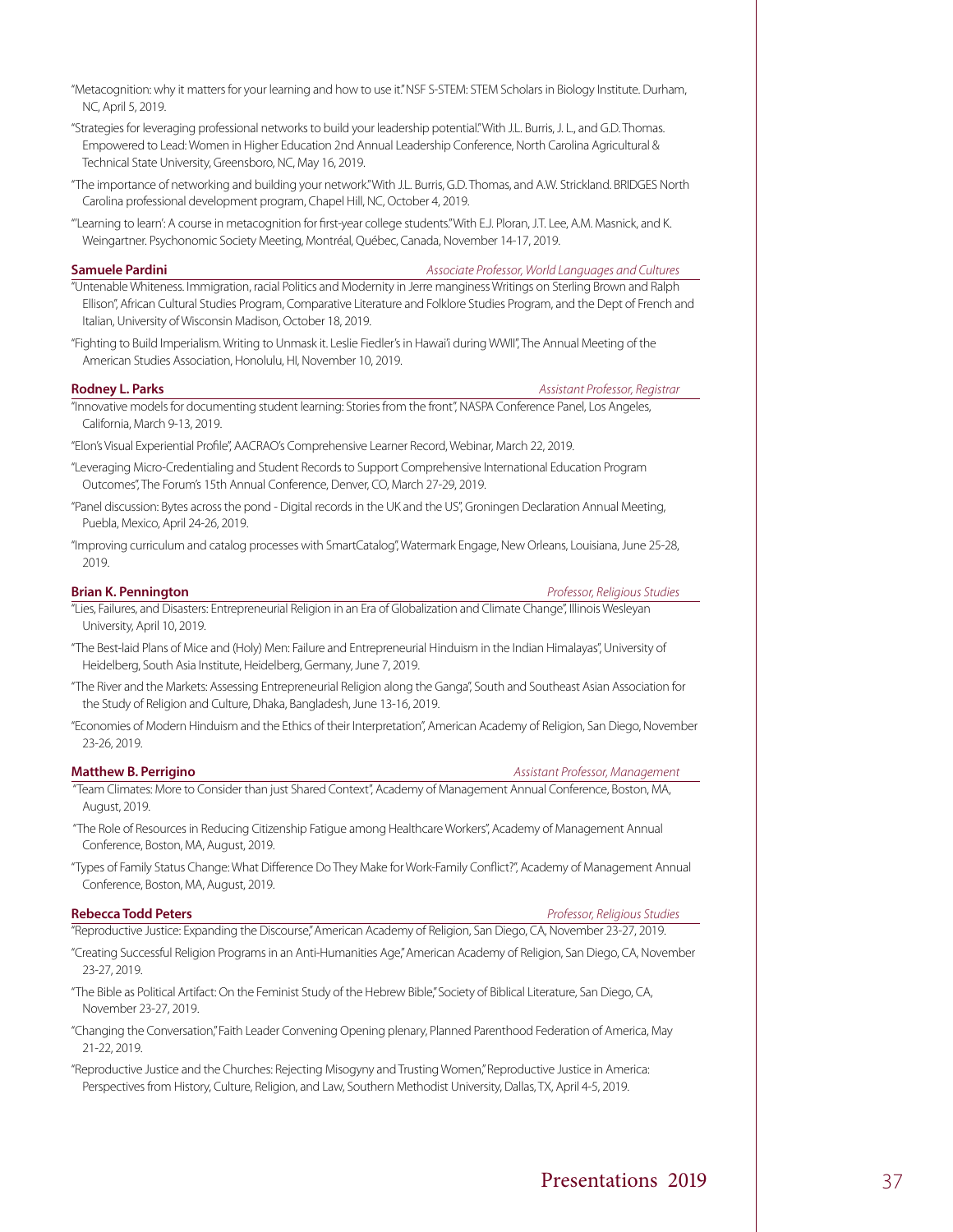### **Aaron T. Piepmeier** *Assistant Professor, Exercise Science*

"Effectiveness of Interventions for Cancer-Related Cognitive Impairment: Systematic Review and Meta-Analysis", International Cognition & Cancer Task Force, Denver, CO, February 3-4, 2019.

### **April Post** *Senior Lecturer, World Languages and Cultures*

"The Impacts of an Intercultural Approach to Intermediate Spanish Course," with Pablo Celis-Castillo, 2019 Annual Convention of the American Council for the Teaching of Foreign Languages (ACTFL), Washington, DC, November 22-24, 2019.

"Imágenes del Devotazo: la reconstrucción testimonial del evento carcelario", Latin American Studies Association XXXV, Boston, May 2019.

"Hijos de la cámara: cine y memoria en la generación pos-dictadura", North Carolina Conference on Latin American Studies, Universidad de North Carolina, Chapel Hill, February 2019.

"The Empirical Metallicity Distribution Function of RESOLVE and ECO Galaxies", American Astronomical Society, Seattle, WA, January 6-10, 2019.

"AGN/Star Formation Mixing Fractions for RESOLVE and ECO Galaxies using Bayesian Inference", American Astronomical Society, Seattle, WA, January 6-10, 2019.

### **Kristin Roland** *Assistant Professor, Accounting*

"Analyst Reputation and Limited Attention: How does Firm Visibility Impact Measures of Reputation?", Southeast American Accounting Association Region Meeting, Savannah, GA, April 4-6, 2019.

### **Laura Roselle** *Professor, Political Science*

"Pay It Forward Workshop", ISA Midwest Meeting, St. Louis, MO, November 2019.

"RT Online Coverage of the US Election 2016: Analyzing Strategic Narratives", International Studies Association Meeting, Toronto, Canada, March 2019.

"The Effect of Breaks on Student Productivity: Evidence from Physical Education", Allied Social Science Association Annual Meeting, Atlanta, GA, January 4-6, 2019.

- "The Effects of Child Body Weight on Cognitive and Non-Cognitive Skills: Evidence from the ECLS-K:2011", Annual meetings of the Association of Education Finance and Policy, Kansas City, MO, March 23-23, 2019.
- "Does taking a break make students (in)productive?," Triangle Economics of Education Workshop, Sanford School of Public Policy, Duke University, May 15, 2019.

### **Patrick D. Rudd** *Assistant Librarian, Belk Library*

- "A World of Possibilities: Academic Library Partnerships for Intercultural Development," Workshop on Intercultural Skills Enhancement Conference, Winston Salem, NC, February 14, 2019.
- "Please Share Your Story: Reimagining Library Spaces Through the Eyes of Underrepresented Students," Library Association at the University of North Carolina at Chapel Hill Conference, Chapel Hill, NC, March 11, 2019.
- "It Doesn't Have to be a Murky Middle: University Faculty Perceptions of Information Literacy," North Carolina Library Association Conference, Winston Salem, NC, October 16, 2019.
- "The Spaces Between: Critical Partnerships between an Academic Library and Cultural Center to Foster Equity, Diversity, and Inclusion," North Carolina Library Association Conference, Winston Salem, NC, October 16, 2019.

"High Impact Practices and the Academic Library," Louisiana Virtual Academic Library Conference," Virtual, November 6, 2019.

"All Together Now: Deep Collaboration with Library Building Partners", Louisiana Virtual Academic Conference, November 7, 2019.

"High Impact Practices and the Academic Library", Louisiana Virtual Academic Conference, November 7, 2019.

"We're in This Together: Deep Collaboration with Library Building Partners", Library Spaces Reimagined, LAUNCCH Conference, Chapel Hill, NC, March 11, 2019.

**Hwayeon Ryu** *Assistant Professor, Mathematics and Statistics*

- "Geometric Analysis of Synchronization in Neuronal Networks with Global Inhibition and Coupling Delays", International Congress on Industrial and Applied Mathematics, Valencia, Spain, July 15-19, 2019.
- "Building an Academic Learning Community between Biology and Statistics", Society of Mathematical Biology Annual Meeting, Montreal, Canada, July 22-26, 2019.

### **Chris T. Richardson** *Associate Professor, Physics*

### **Kathryn E. Rouse** *Associate Professor, Economics*

**Joan D. Ruelle** *Associate Professor, Belk Library Associate Professor, Belk Library* 

### **Federico Pous** *Assistant Professor, World Languages and Cultures*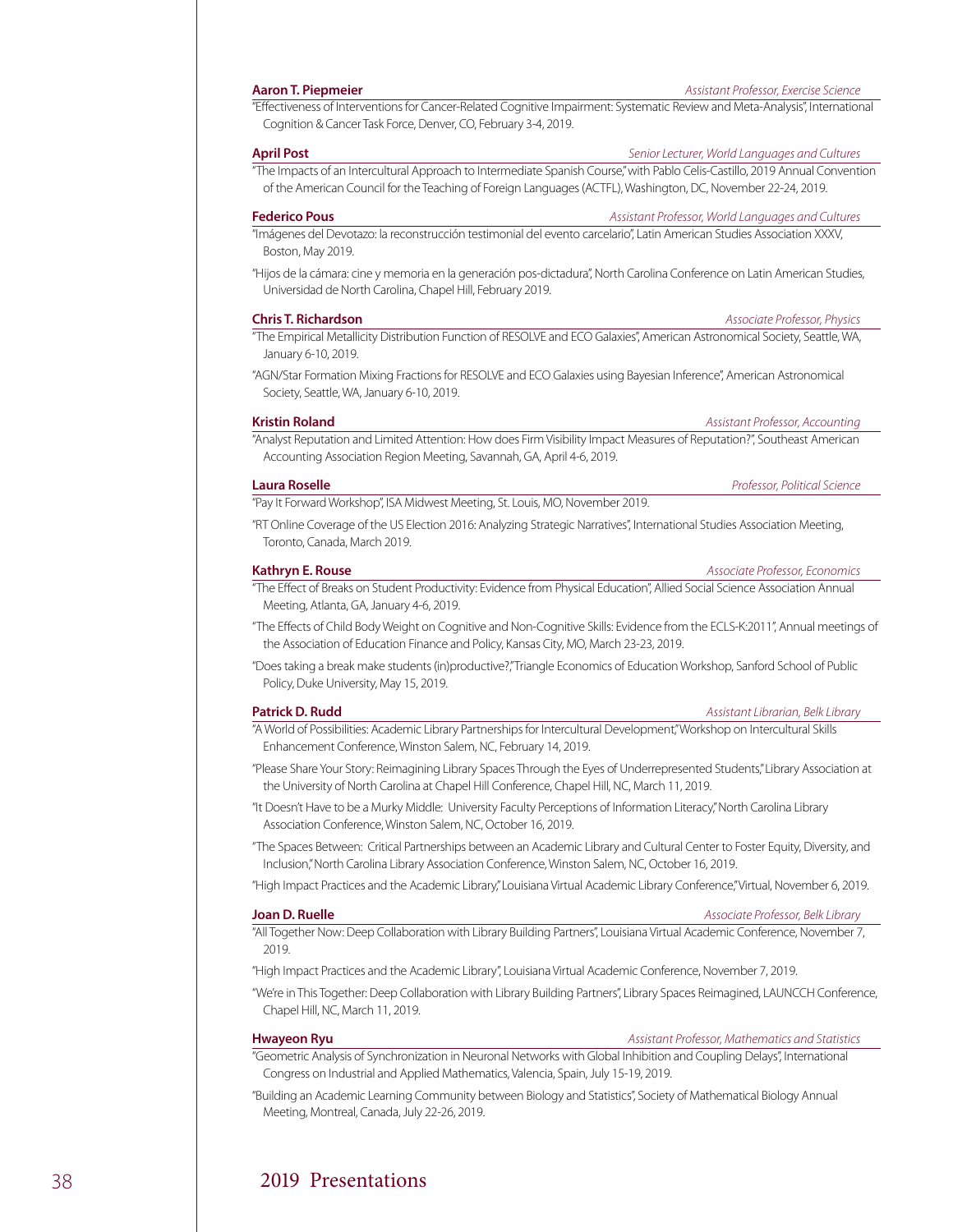### **Melissa H. Scales** *Assistant Professor, Physical Therapy Education**Assistant Professor, Physical Therapy Education*

"Gait Variability Decreases with Use of Carbon Fiber Footplates in Children with Idiopathic Toe Walking", International Society of Posture and Gait Research 2019 World Congress, Edinburgh, Scotland, June 2019.

- "The Effects of Carbon Fiber Footplates on Lower Extremity Joint Range of Motion in Children Who Idiopathically Toe-Walk", 2019 Gait and Clinical Movement Analysis Society Annual Conference, Frisco, Texas, March 2019.
- "The Effects of Carbon Fiber Footplate Orthoses on 2-D Gait Kinematics of Children that Idiopathically Toe-Walk Compared to Typically Walking Children", 2019 APTA Combined Sections Meeting, Washington D.C., January 2019.
- "The Acute Effects of Carbon Fiber Footplate Orthoses on Idiopathic Toe-Walking using 2-Dimensional Video Gait Analysis", 2019 APTA Combined Sections Meeting, Washington D.C., January 2019.

**Susanne E. Shawyer** *Assistant Professor, Performing Arts*

"Tank Man as Crisis Actor: Theatrical Representations of Mass Protest", Association for Theatre in Higher Education (ATHE), Orlando, August 2019.

"Bringing Theatrical Intimacy Protocols to Dramaturgy", Association for Theatre in Higher Education (ATHE), Orlando, August 2019.

**Joel T. Shelton** *Assistant Professor, Political Science and Policy Studies* 

"The Delicate Order of Liberalism: Resentment Politics and the Public Trust", International Studies Association Midwest Conference, St. Louis, MO, November 22-23, 2019.

"How Much Active Learning Occurs in the Classroom: An Objective Quantitative Approach", Eastern Economic Association, New York, NY, February 28-March 3, 2019.

"How Much Active Learning Occurs in the Classroom: An Objective Quantitative Approach", Conference on Teaching and Research in Economic Education, St. Louis, MO, May 28-June 2, 2019.

### **Kim Shively** *Assistant Professor, Performing Arts*

 "Advances in Pedagogical Approaches to Character Development", South Eastern Theatre Conference (SETC), Knoxville, TN, March 1, 2019.

"Study of fluorescence and electrochemiluminescence quenching of luminescors by explosives", American Chemical Society National Meeting, Orlando, March 31-April 3, 2019.

"Outcomes of Organizational and Community Embeddedness: A Conservation of Resources Perspective", Southern Management Association Annual Conference, Norfolk, VA, October 8-12, 2019.

**Andrea A. Sinn** *Assistant Professor, History and Geography*

"Reflecting Cultural Memory and Shifts Towards Nationalism in Germany and the U.S.", International Workshop Nationalism in a Transnational Age, Nord University, Bodø, Norway, November 25-26, 2019.

"(Re-)Writing History: Introducing Jewish Women as Agents of War Memory", 2019 Great Lakes History Conference, Gender and Trauma: Material, Methods, Media, Grand Valley State University, Grand Rapids, Michigan, September 20-21, 2019.

"Raumkonzepte in der Jüdischen Geschichte des 20. Jahrhunderts", Spatial Concepts in Jewish History of the 20th Century, Basiskurs, Department of Jewish History and Culture at LMU Munich, July 9, 2019.

**Aaron Sparks** *Assistant Professor, Political Science and Policy Studies*

"Global Sustainability Literacy: The "Sulitest" and International Understandings of Sustainable Development", International Studies Association, Toronto, CA, April 2019.

"Global Sustainability Literacy: The "Sulitest" and International Understandings of Sustainable Development", Sustainability and Development Conference, University of Michigan, October 2019.

### **Megan Squire** *Professor, Computer Science*

"Whack-a-mole: Understanding Online Hate Using Data Science", LCCRUL Convening, Washington, DC, December 17, 2019.

"The Threat of Far-right Extremism: War on Terror 2.0?", TRT World Forum, Istanbul, Turkey, October 22, 2019.

"Change the Terms: Approaches for addressing a new era of hate online", International Human Rights Conference (RightsCon), Tunis, Tunisia, June 12, 2019.

"The Alt-Right's Obsession with Russia", Hacks, Trolls, and Fake News: What's Russia Got To Do With It?, University of North Carolina, Chapel Hill, NC, USA, April 11, 2019.

### **Karl D. Sienerth** *Professor, Chemistry*

### **Brandon J. Sheridan** *Assistant Professor, Economics*

**Barjinder Singh** *Assistant Professor, Management*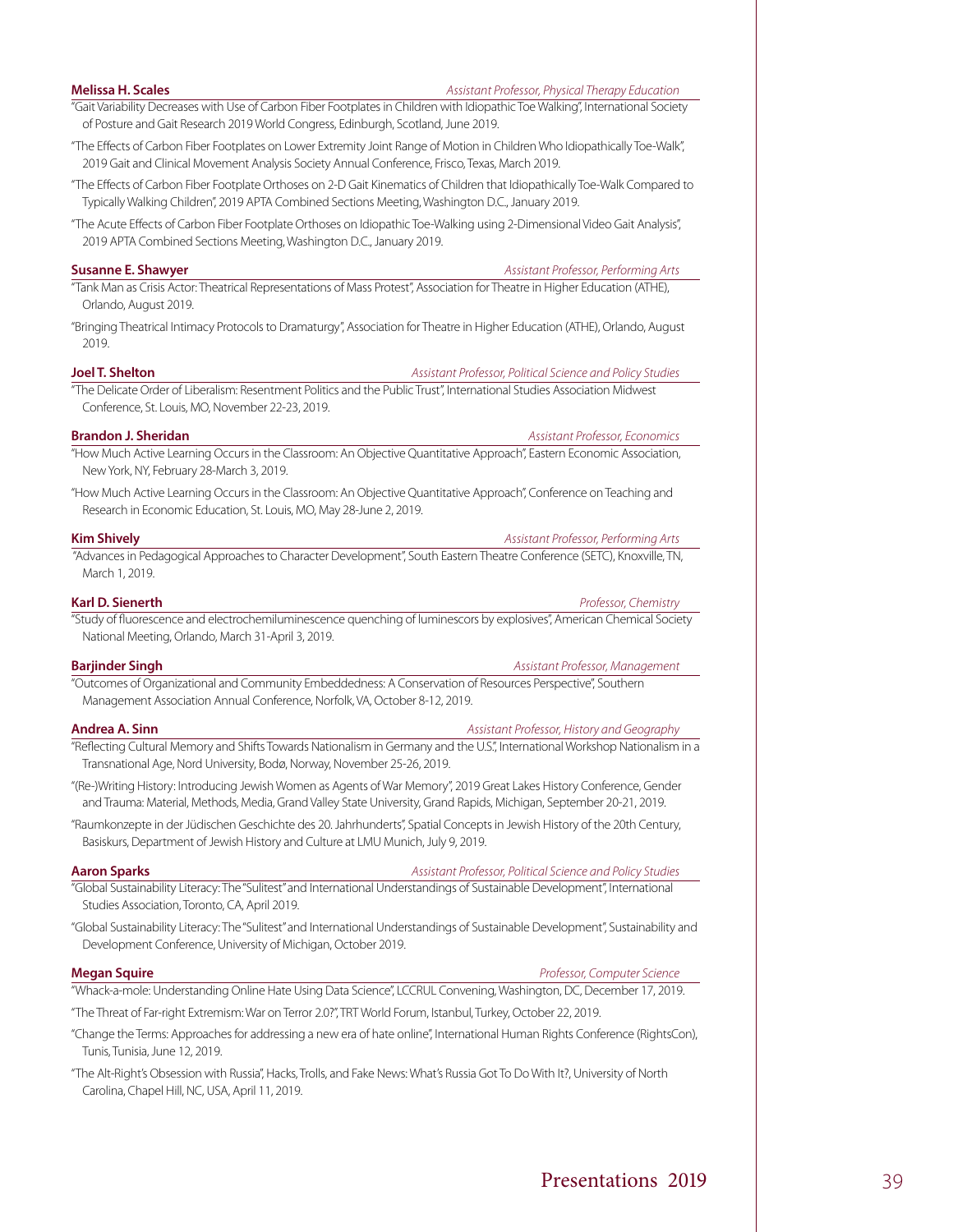"Victim-Blaming as a Barrier to Intervention in Intimate Partner Violence Response", Southeast Ecological Community Psychology Conference, Columbia, SC, November 15-16, 2019.

### **Kathleen S. Stansberry** *Assistant Professor, Strategic Communications*

"Imagining the Next 50 Years of Digital Life", UN-facilitated Global Internet Governance Forum, Berlin, Germany, November 25, 2019.

"10 Essential Tools for Data Journalism", National High School Journalism Convention, Washington, DC, November 22, 2019. "Looking Back to Go Forward: 50 Years of the Internet", Web Summit 2019, Lisbon, Portugal, November 5, 2019.

"Digital media analytics: Pedagogical approaches and opportunities for curriculum integration", Public Relations Society of America Educators Academy, San Diego, CA, October 19, 2019.

"The Future of Digital Life", U.S. State Department International Visitors Program, Washington, DC, September 11, 2019.

### **Amanda F.C. Sturgill** *Associate Professor, Journalism*

- "Retracting the Borders on Global Learning: Including "Home" in the Experience", International Society for the Scholarship of Teaching and Learning, Atlanta, Georgia, October 9-12, 2019.
- "Loosening the Borders Between Instructors and Students: When it Comes to Online Help, is it Better to Give than to Receive?", International Society for the Scholarship of Teaching and Learning, Atlanta, Georgia, October 9-12, 2019.
- "Teaching Graduate Students from Diverse Backgrounds", Association for Education in Journalism and Mass Communication, Toronto, Ontario, August 7-10, 2019.

### **Laura L. Taylor** *Associate Professor, Mathematics and Statistics*

"Using Technology to Foster Students' Conceptual Understanding of Correlation", International Conference on Technology in Collegiate Mathematics, Scottsdale, AZ, March 14-17, 2019.

"An Introductory R Course for Statistics Majors", Women in Statistics and Data Science, Bellevue, WA, October 3-5, 2019.

### **Shannon A. Tennant** *Associate Librarian, Belk Library*

### "Right now, in a classroom far, far away: Librarian support for students studying abroad", North Carolina Library Association Distance Learning Section Winter Meeting, Sanford, NC, January 10, 2019.

"High Impact Practices and the Academic Library", Louisiana Virtual Academic Library Conference, Online, November 7, 2019.

### **Sabrina L. Thurman** *Assistant Professor, Psychology*

### "On the time course of visual attention and action selection in infant reaching," Healthy and Active Children: Lifespan Motor Development Science and Application, Verona, Italy, September 11-14, 2019.

- "Visual selection and goal-directed reaching in infancy," North American Society for the Psychology of Sport and Physical Activity, Baltimore, MD, June 6-8, 2019.
- "Infant locomotor experience and changes in exploratory behaviors: A longitudinal free-play study," North American Society for the Psychology of Sport and Physical Activity, Baltimore, MD, June 6-8, 2019.
- "Changes in mothers' and infants' target interactions during postural-locomotor development," Society for Research in Child Development, Baltimore, MD, March 21-23, 2019.

### **Carri R. Tolmie** *Assistant Professor, Marketing and International Business*

- "Leadership and Corporate Social Responsibility: The Role of Spiritual Intelligence," Academy of International Business Southeast USA Chapter Conference, San Antonio, TX, October 2019.
- "Women leaders and firm performance: unpacking the effect of gender and trust", Academy of Marketing Science Conference, Vancouver, Canada, May 2019.

### **Shawn Tucker** *Associate Professor, Art*

"The Ecology of the Classroom: Practical Tips Toward Improving the Learning Environment", Mormon Scholars in the Humanities, Cedar City, UT, May 16-18, 2019.

### **Kate M. Upton** *Assistant Professor, Finance*

"Side By Side Management of Actively Managed ETFs and Mutual Funds", Financial Management Association Annual Meeting, New Orleans, LA October 23-26, 2019.

**Kaye C. Usry** *Assistant Professor, Political Science and Policy Studies* "'I'm not a scientist, I just know what I see:' Hurricane Experiences and Skepticism About Climate Change in a Red State", Midwest Political Science Association, Chicago, IL, April 2019.



### **Srikant Vallabhajosula** *Associate Professor, Physical Therapy Education*

"Gait variability decreases with use of carbon fiber footplates in children with idiopathic toe walking", International Society of Posture and Gait Research 2019 World Congress, Edinburgh, Scotland, June 2019.

### 40 2019 Presentations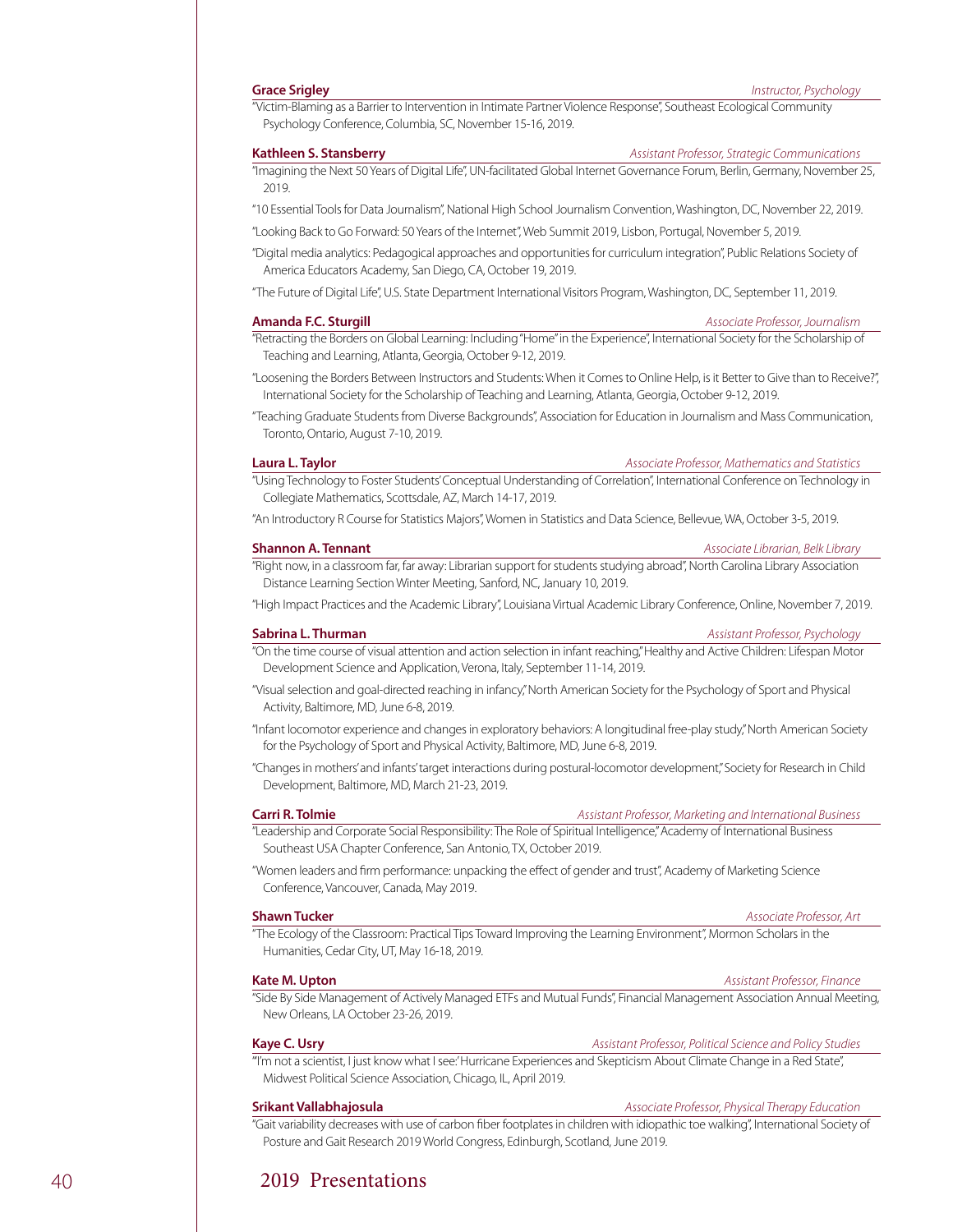- "A validation and comparison of Actigraph GT9X Link and RunScribe Plus™ accelerometers for the estimation of skeletal loading during habitual physical activities", International Society of Posture and Gait Research 2019 World Congress, Edinburgh, Scotland, June 2019.
- "An Investigation of Factors Affecting Dynamic Postural Stability in Collegiate Cross Country Runners", 2019 Annual Meeting of the American College of Sports Medicine, Orlando, Florida, May 2019.
- "Postpartum Runners: Is There A Difference In Running Kinematics And Kinetics Compared To Controls?", 2019 Annual Meeting of the American College of Sports Medicine, Orlando, Florida, May 2019.
- "Acute Effects of Yoked Prism Lenses on Gait in Individuals with Acquired Brain Injuries", 2019 Annual Meeting of the American College of Sports Medicine, Orlando, Florida, May 2019.
- "Effects Of A Cooling Vest On Dual-task Performance And Fatigability In Persons With Multiple Sclerosis", 2019 Annual Meeting of the American College of Sports Medicine, Orlando, Florida, May 2019.
- "The Effects of Carbon Fiber Footplates on Lower Extremity Joint Range of Motion in Children Who Idiopathically Toe-Walk", 2019 Gait and Clinical Movement Analysis Society Annual Conference, Dallas, Texas, March 2019.
- "Persons with COPD have greater fear of falling and lesser endurance in spite of similar lower extremity fat free mass as healthy controls", 2019 APTA Combined Sections Meeting, Washington D.C., January 2019.
- "Walking Speed Reserve is decreased in Persons with COPD", 2019 APTA Combined Sections Meeting, Washington D.C., January 2019.
- "The Acute Effects of Carbon Fiber Footplate Orthoses on Idiopathic Toe-Walking using 2-Dimensional Video Gait Analysis", 2019 APTA Combined Sections Meeting, Washington D.C., January 2019.
- "The Effects of Carbon Fiber Footplate Orthoses on 2-D Gait Kinematics of Children that Idiopathically Toe-Walk Compared to Typically Walking Children", 2019 APTA Combined Sections Meeting, Washington D.C., January 2019.
- "Normative Gait Speed Stratified by Age and Sex: An Updated Meta-Analysis", 2019 APTA Combined Sections Meeting, Washington D.C., January 2019.
- "Wheelchair Propulsion Test Comparing High Functioning Users Between Wheelchair Types and Speeds", 2019 APTA Combined Sections Meeting, Washington D.C., January 2019.
- "Lower Quarter Y-Balance Test in Healthy Older Men", 2019 APTA Combined Sections Meeting, Washington D.C., January 2019.
- "Lower Quarter Y-Balance Test in Healthy Older Men and Women", 2019 APTA Combined Sections Meeting, Washington D.C., January 2019.
- "Association of stair negotiation with fear of falling, balance, and mobility in older adults", 2019 APTA Combined Sections Meeting, Washington D.C., January 2019.
- "Is Backward Walking Speed Reserve Useful to Discriminate Fallers from Non-Faller Community-Dwelling Older Adults?", 2019 APTA Combined Sections Meeting, Washington D.C., January 2019.
- "Can Backward Walking Speed serve as a mobility assessment in older adults who live independently in the community?", 2019 APTA Combined Sections Meeting, Washington D.C., January 2019.
- "Can Selected Functional Assessments Predict Prospective Falls In Community-Dwelling Older Adults?", 2019 APTA Combined Sections Meeting, Washington D.C., January 2019.

### **Matthew Valle** *Professor, Management and Entrepreneurship*

- "The interactive effects of role overload and resilience on family-work enrichment and associated outcomes", 2019 Conference of the Southern Management Association, Norfolk, Virginia, Oct 8-12, 2019.
- "Creating a sense of connection at work: The mediating role of organizational identity", 2019 Annual Conference of the Society of Industrial and Organizational Psychology, Washington, DC. April 4-6, 2019.

### **Maureen Vandermaas-Peeler** *Professor, Psychology*

- 
- "Fostering intercultural learning through undergraduate research in global contexts", WISE conference, Winston-Salem, NC, February 14-15, 2019.
- "'Once in a dark land, there was a creepy octopus!' A study of young children's storytelling", Society for Research on Child Development, Baltimore, MD, March 20-23, 2019.
- "The 100 languages of children: Inquiry in a Reggio Emilia-inspired preschool", Society for Research on Child Development, Baltimore, MD, March 20-23, 2019.
- "Parent guidance of preschoolers' inquiry and mathematics in activities at home", Mathematical, Cognition and Learning Society, Ottawa, Canada, June 17-18, 2019.
- "Inquiring minds: How to foster early numeracy through inquiry-based teaching and learning", Counting on Teachers Forum, Ottawa, CA, June 18-19, 2019.
- "Facilitating integration of global learning experiences", AAC&U Global Learning, San Antonio, TX, October 17-19, 2019.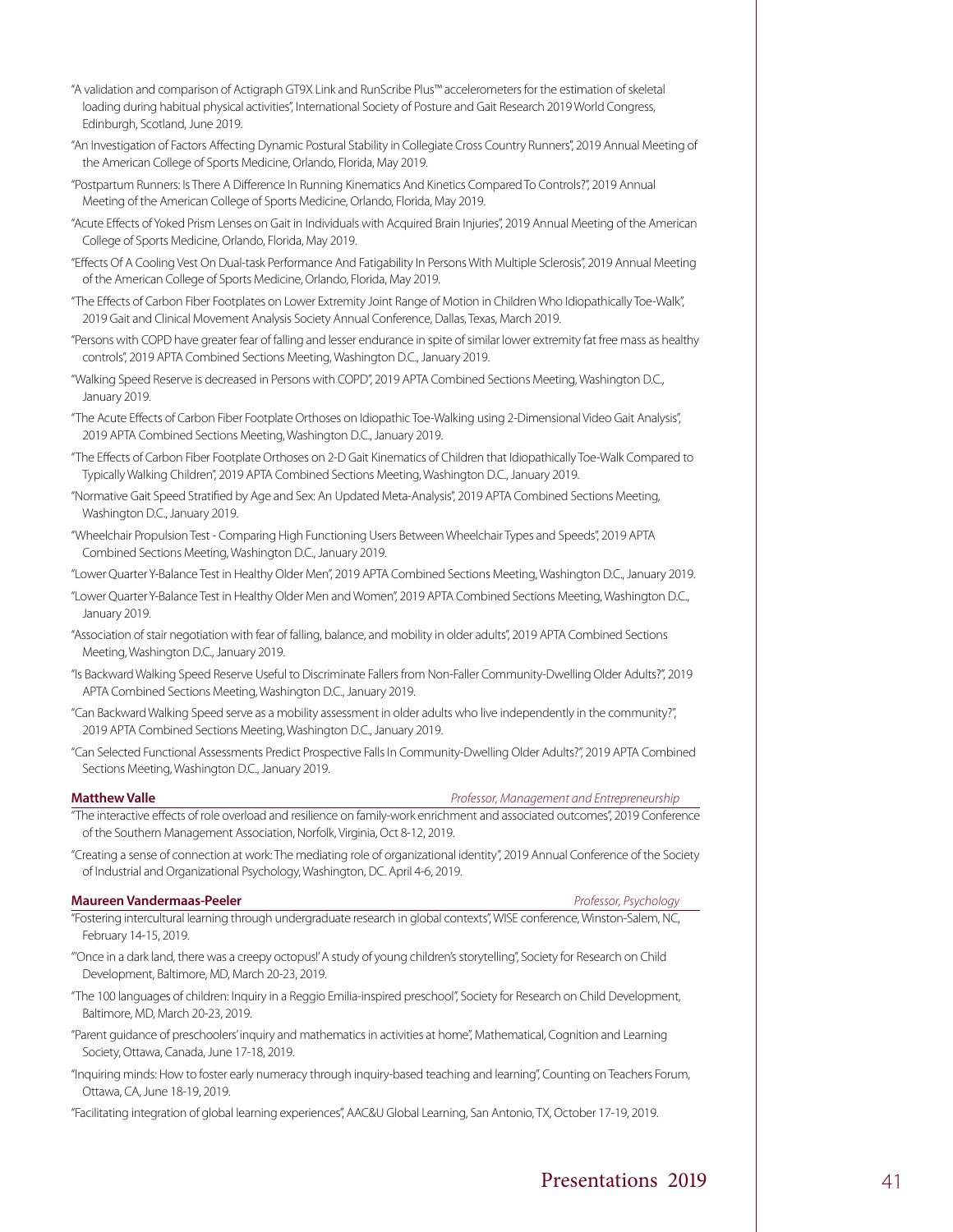"Fostering global citizenship through mentored high-impact practices", AAC&U Global Learning, San Antonio, TX, October 17-19, 2019.

"Multidisciplinary research on global engagement: An institutional case study", Global Service Learning Summit, Clemson, SC, November 3-5, 2019.

### **Ryne C. VanKrevelen** *Lecturer, Mathematics and Statistics*

"Interactive Examples in Statistics Courses Using R Shiny", Joint Statistical Meetings, Denver, CO, July 27-August 1, 2019.

"Interactive Class Examples with R Shiny to Build Student Intuition", United States Conference on Teaching Statistics, State College, PA, May 16-18, 2019.

### **Lauren F. Walker** *Assistant Professor, Exercise Science*

"High school student-athlete's implementation of leadership training: A prospective, longitudinal, multiple case study", Association for Applied Sport Psychology, Portland, OR, October 23-26, 2019.

"Examination of the factor structure of a swimming-specific CNAAQ-2 with a sample of swim coaches", North American Society for Psychology of Sport and Physical Activity, Baltimore, MD, June 5-8, 2019.

**Bud Warner** *Associate Professor, Human Service Studies*

"Grounding human services in the liberal arts", National Association of Human Services Annual Conference, Anaheim, CA, October 23-25, 2019.

**Scott Windham** *Associate Professor, World Languages and Cultures*

"Promoting Literacy Through Research-Driven Grammar Instruction," American Council on the Teaching of Foreign Languages, Washington DC, November 22-24, 2019.

### **Pamela D. Winfield** *Associate Professor, Religious Studies*

- "Visual Mimesis, Textual Nemesis: Animation and Alienation in Japanese Zen Art", Comité Internationale de l'Histoire de l'Art in collaboration with Kunsthistorisches Institut in Florenz – Max-Planck-Institut, Florence, Italy, Sept 1-6, 2019.
- "No Needles Required: Teaching Daoist Healing Techniques", American Academy of Religion Daoism Unit, San Diego, CA, November 23, 2019.
- "Buddhism, Religious Knowledge, and Public Space in Edo and Meiji Japan", American Academy of Religions Japanese Religions Unit, San Diego, CA, November 25, 2019.
- "Best Books, Black Holes, and Future Directions", The Roots of Dōgen Studies: Conference on the Life and Thought of Zen Master Dōgen (1200-1253), Florida International University, Miami, FL, March 28-30, 2019.
- "An Illustrated Guide to Training the Mind: The Ten Ox-Herding Pictures of Zen Buddhism", Florida International University, Miami, FL, March 29, 2019.
- "Undergraduate Research in Japanese Religions", Association of Asian Studies / Society for the Study of Japanese Religions, Denver, CO, March 24, 2019.
- "Body Building: The Architectural Corpus of the Japanese Zen Monastery," On the Edge international symposium on "The Religious Body Imagined," Elon University Center for the Study of Religion, Culture and Society, Elon, NC, February 9, 2019.

### **Marna K. Winter** *Senior Lecturer, Education and Wellness*

"Strategies to motivate reluctant readers", North Carolina Reading Association, Raleigh, North Carolina, March 31, 2019.

### **Scott D. Wolter** *Associate Professor, Physics*

"Emergence and distinction of classes in XRD data via machine learning", Proc. SPIE 10999, Anomaly Detection and Imaging with X-Rays (ADIX) IV, 109990D, May 14, 2019.

"Modeling throughout the Curriculum: Disease Transmission (Project NExT Short Course)", Mathematical Association of America (MAA) MathFest, Cincinnati, OH, July 31-August 3, 2019.

"The Political Appeal of Nostalgic Television: A Textual Analysis of the TV drama Blue Bloods", 2019 Annual Mid-Atlantic Popular and American Culture Association Conference, Pittsburgh, PA, November 7-9, 2019.

"Reflecting on Integration - Challenges in Research and Practice", 2019 Annual Association for Education in Journalism and Mass Communication Conference, Toronto, Canada, August, 7-10, 2019.

**Rena C. Zito** *Assistant Professor, Sociology and Anthropology*

- "Involuntary Housing Instabilities, Family Processes, and Adolescent Socioemotional Outcomes, Aggression, and Delinquent Behavior," American Society of Criminology, San Francisco, CA, November 13-16, 2019.
- "Cross-National Variation in Crime-Supportive Attitudes: A Multilevel Examination of Institutional Anomie Theory," Eastern Sociological Society, Boston, MA, March 10-13, 2019.

### 42 2019 Presentations

**Karen A. Yokley** *Associate Professor, Mathematics and Statistics*

**Shannon D. Zenner** *Assistant Professor, Communication Design*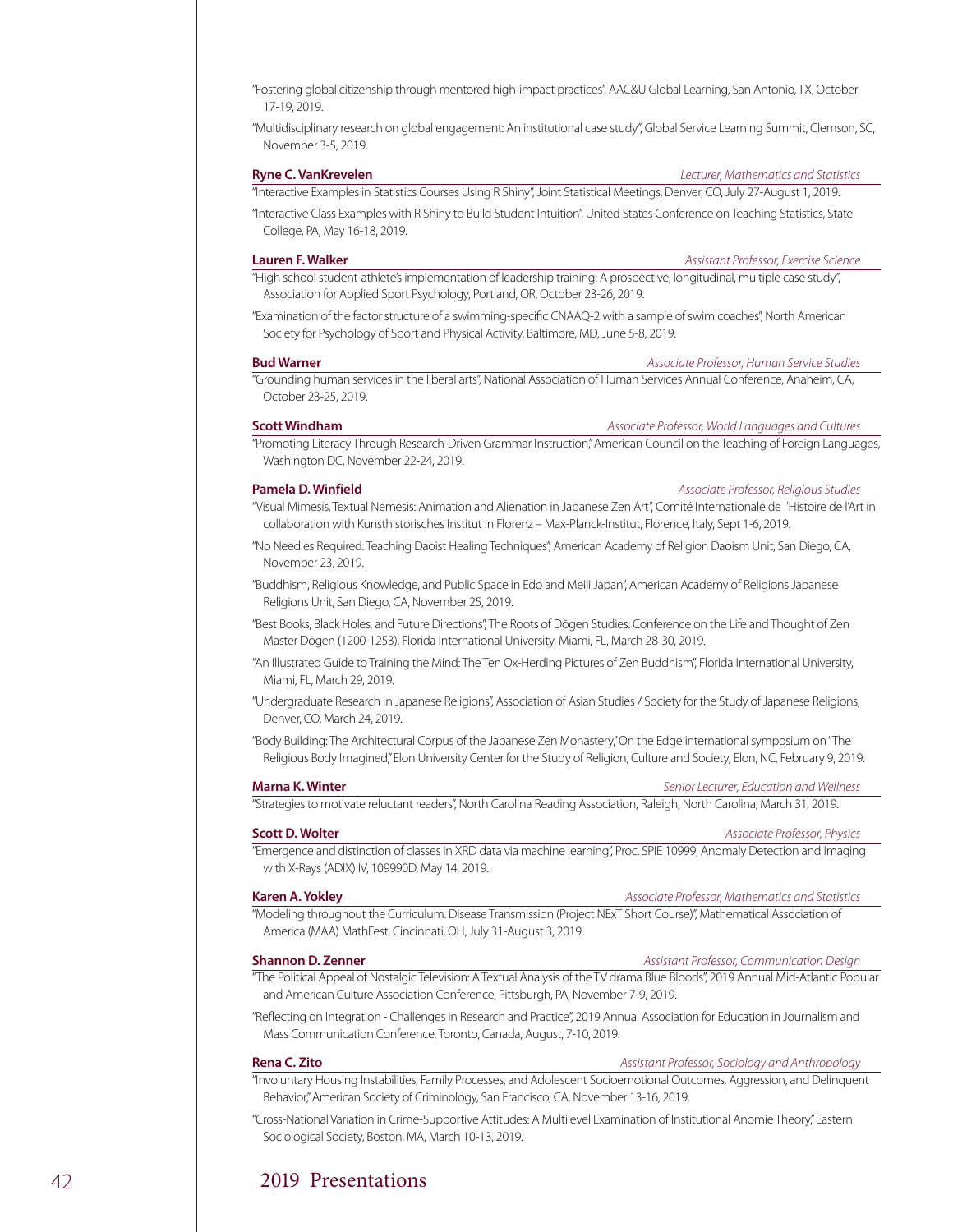## Artistic Exhibitions & Performances

| <b>Renay L. Aumiller</b>                                                                                                                                                                                                                        | Assistant Professor, Performing Arts              |
|-------------------------------------------------------------------------------------------------------------------------------------------------------------------------------------------------------------------------------------------------|---------------------------------------------------|
| RAW, Durham Fruit and Produce Company, Durham, NC, January 11-13, 2019.                                                                                                                                                                         |                                                   |
| Chroma: Spring Dance Concert, Elon University, Elon, NC, March 14-17, 2019.                                                                                                                                                                     |                                                   |
| Indiana Dance Festival, Fort Wayne, Indiana, April 13, 2019.                                                                                                                                                                                    |                                                   |
| EXCHANGE Choreography Festival, Tulsa, OK, July 26, 2019.                                                                                                                                                                                       |                                                   |
| PROMPTS at The Carrack Art Gallery, Durham, NC, September 21, 2019.                                                                                                                                                                             |                                                   |
| The Shadowbox Series, Durham, NC, November 3, 2019.                                                                                                                                                                                             |                                                   |
| Fall Dance Concert, Elon University, Elon, NC, November 14-17, 2019.                                                                                                                                                                            |                                                   |
| Lynn Beck                                                                                                                                                                                                                                       | Lecturer, Music                                   |
| "New and Old Music for Horn and Percussion," hornist, International Women's Brass Conference, Arizona State University,<br>Tempe, AZ, May 25, 2019.                                                                                             |                                                   |
| "Faculty Brass: Baroque Brass and Percussive Premieres," hornist, University of North Carolina School of the Arts, Winston-Salem,<br>NC, September 24, 2019.                                                                                    |                                                   |
| Greensboro Symphony Orchestra: Masterworks, Pops, and Holiday Series, hornist, 19 concerts, Greensboro, NC, January-<br>December 2019.                                                                                                          |                                                   |
| Winston-Salem Symphony: Classics, Plugged-In Pops, Concert for Community, and Discovery Series, hornist, 22 concerts,<br>Winston-Salem, NC, January-December 2019.                                                                              |                                                   |
| "Bloch: Avodath Hakodesh," hornist with Duke Chapel Choir and Choral Society of Durham Orchestra, Duke University Chapel,<br>Durham, NC, May 4, 2019.                                                                                           |                                                   |
| "Donizetti: Mary, Queen of Scots," hornist with Piedmont Opera, Winston-Salem, NC, October 18, 20, & 22, 2019.                                                                                                                                  |                                                   |
| "Wagner: Siegfried Act III in Concert," hornist and Wagner tubist with North Carolina Opera, Raleigh, NC, November 10, 2019.                                                                                                                    |                                                   |
| Olivia J. Choplin                                                                                                                                                                                                                               | Associate Professor, World Languages and Cultures |
| "Où irons-nous?" - Director, with Marie-Célie Agnant, FRE 349: French Theater in Production Performance, co-sponsored by the<br>Government of Québec and the International Association of Québec Studies, Elon University, January 24-25, 2019. |                                                   |
| <b>Todd S. Coleman</b>                                                                                                                                                                                                                          | Associate Professor, Music                        |
| The 2019 Greensboro 48 Hour Film Festival, The 48 Hour Film Project, Greensboro, NC, June 28, 2019.                                                                                                                                             |                                                   |
| "Satori", Film score produced by General Pictures, soundtrack on Apple Music, Spotify, Pandora, and all other common<br>streaming music platforms, released July 2, 2019.                                                                       |                                                   |
| Samantha DiRosa                                                                                                                                                                                                                                 | Associate Professor, Art                          |
| UN/Sustainable, Stamp Gallery at the University of Maryland, College Park, MD, June/July, 2019.                                                                                                                                                 |                                                   |
| <b>Stephen A. Futrell</b>                                                                                                                                                                                                                       | Associate Professor, Music                        |
| Conductor, LMEA All State High School Mixed Choir, LMEA State Conference, Baton Rouge, LA. November 21-23, 2019.                                                                                                                                |                                                   |
| "In Concert: Cantari – Voices Chapel Hill", Invited performance for NC ACDA Fall Conference, Meredith University, Raleigh, NC.<br>October 4, 2019.                                                                                              |                                                   |
| Adjudicator, CS Music Vocal Summer Competition On-line Round, June, 2019.                                                                                                                                                                       |                                                   |
| Adjudicator, CS Music Vocal Spring Competition On-line Round, April, 2019.                                                                                                                                                                      |                                                   |
| .Adjudicator/Clinician, 46th Annual University of Mary Jazz Festival, Bismark, ND, January 24-26, 2019                                                                                                                                          |                                                   |
| <b>Natalie Taylor Hart</b>                                                                                                                                                                                                                      | Associate Professor, Performing Arts              |
| Tech Support, Chatillion Stage Company at 59E59th Theater C, New York, September 2019.                                                                                                                                                          |                                                   |
| Tartuffe, Titan Theatre Company at the Queens Theatre, New York, October 2019.                                                                                                                                                                  |                                                   |
| White Lightning, Triad Stage, Greensboro, January 2019.                                                                                                                                                                                         |                                                   |
| Kevin S. Hoffmann                                                                                                                                                                                                                               | Assistant Professor, Performing Arts              |
| Clown Bar, Elon University Department of Performing Arts, Elon, NC, October 3-9, 2019.                                                                                                                                                          |                                                   |
| Douglas A. Kass                                                                                                                                                                                                                                 | Assistant Professor, Cinema and Television Arts   |
|                                                                                                                                                                                                                                                 |                                                   |

## Artistic Exhibitions & Performances 2019 43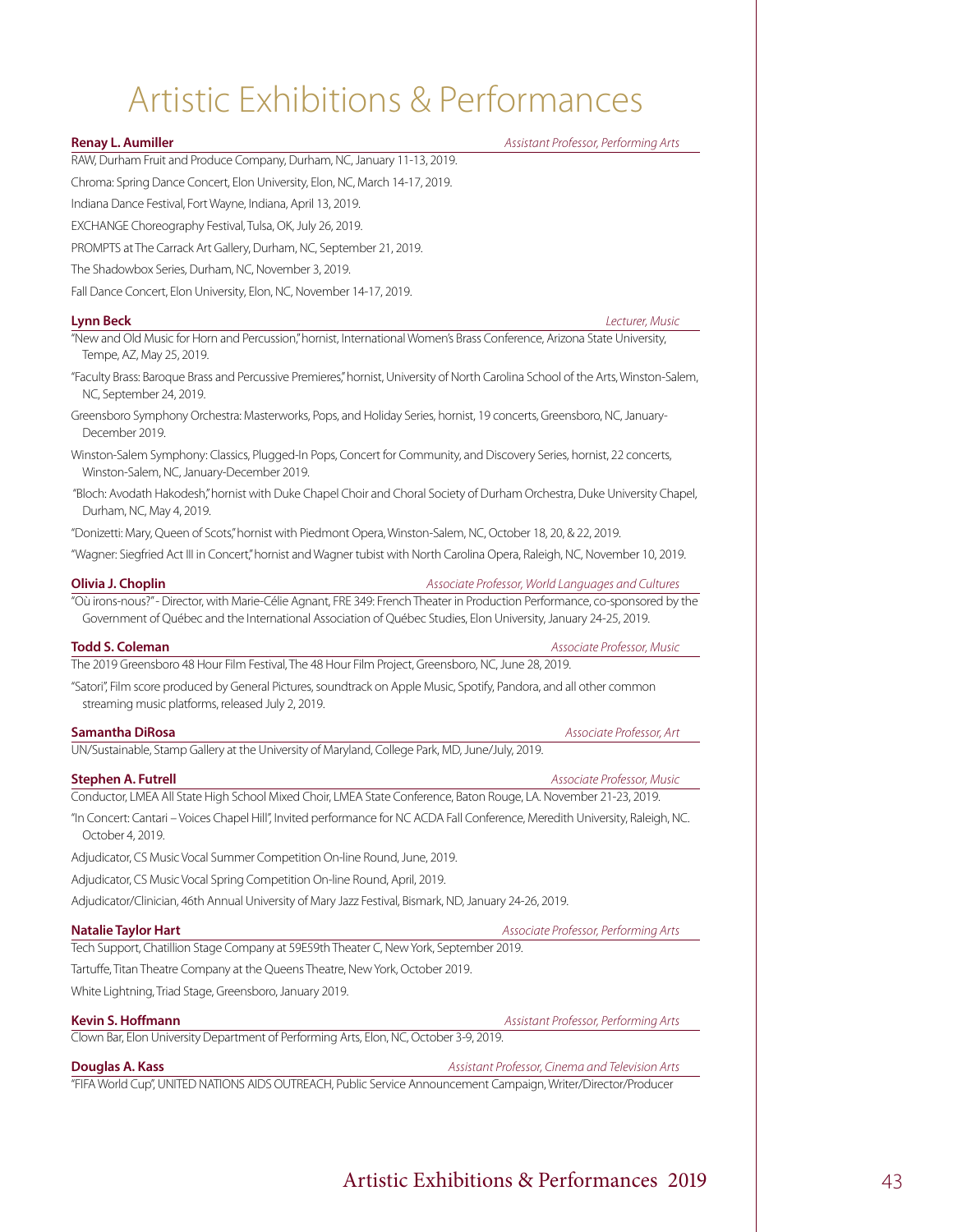### Screened at:

Broadcasters Education Association Faculty Film Competition, 2019. Global Indian International Film Festival, Pune, India, March 2019. The International PSA Competition Festival, Bethel, CT, September 2019.

"Gull" short film, Writer/Director/Producer

### Screened at:

University Film Video Association, Minneapolis, August 2019. Reel Teal Film Festival, Wilmington, N.C., February 2019. Celafu Film Festival, Sicily, Italy, June 2019. CON-TEMPORARY Art Observatorium, curated gallery exhibition, Lavagna, Italy, Fall 2019.

**Lauren W. Kearns** *Professor, Performing Arts*

"Bare", original dance piece, produced by the Florence Dance Festival, Basilica di Santa Maria Novella, Florence, Italy, June 30, 2019.

"Pompei Pop-Up", original dance piece, produced by JazzFest, Piazza Bartolo Longo, Pompei, Italy, June 28, 2019.

"Avant Garden", original dance piece, produced by Academia Europea Di Firenze, Orti Dipinti, Florence, Italy, June 26, 2019.

"Dance in the Rose Garden", original dance piece, produced by Academia Europea Di Firenze, Giardino Delle Rose Garden, Florence, Italy, June 19, 2019.

**David J. McGraw** *Assistant Professor, Arts Administration*

It's a Wonderful Life, Triad Stage, Greensboro, NC, December 17-22, 2019.

**Pamela D. Winfield** *Associate Professor, Religious Studies*

The Cowan Collection of Religious Art, on extended loan to the Elon University Art Collection, Elon, NC, February 2019.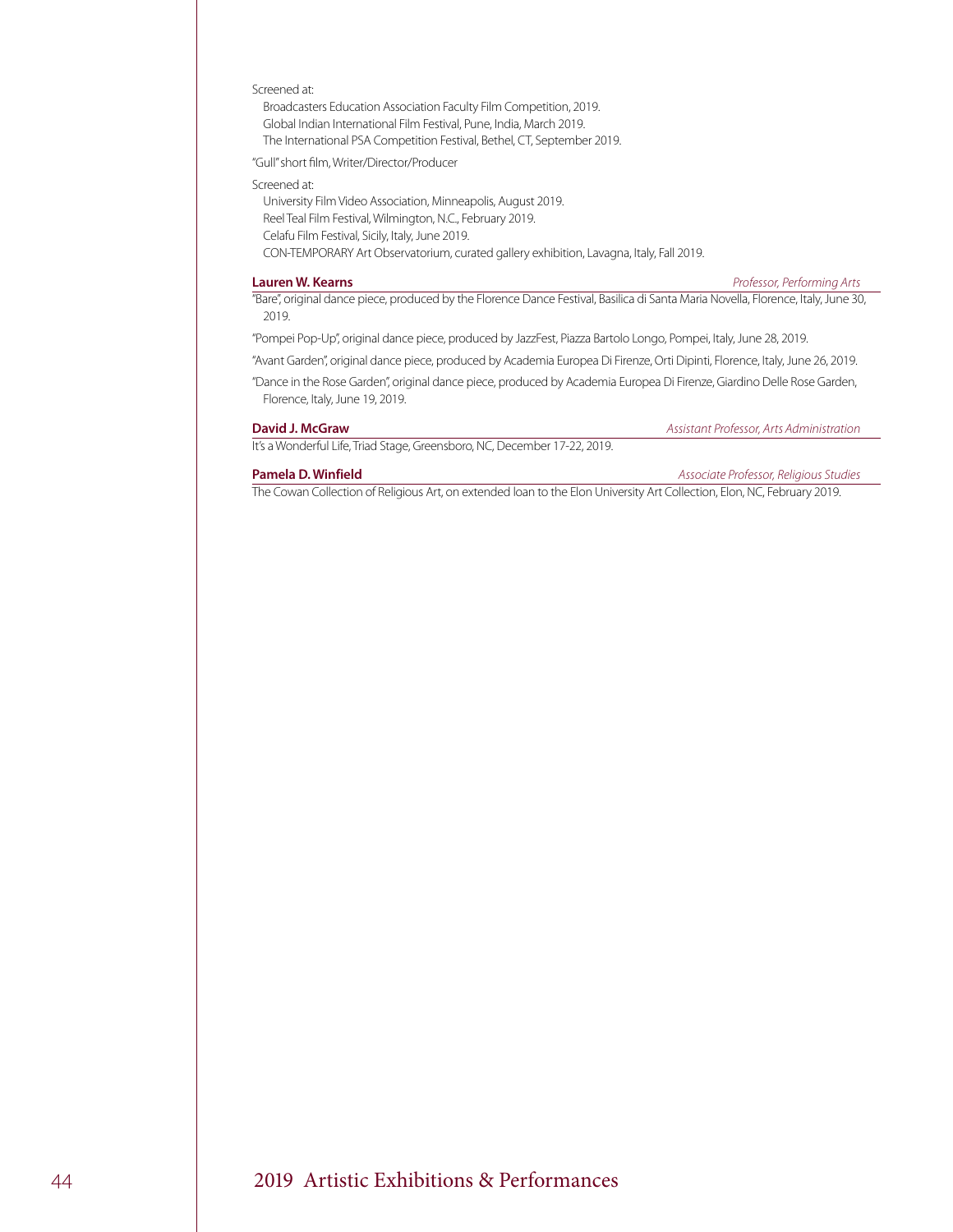

# The Elon Teacher-Scholar

**Elon strives** to attract gifted and well-educated faculty who are deeply committed to the potential of their disciplines to enhance our understanding of the human condition and the world. As teachers, mentors, and scholars, the faculty are dedicated to modeling the intellectual values they seek to impart to students, including a learned, reflective, and critical approach to life. In these roles, the faculty take joy in the process of inquiry and sharing their knowledge with others. As active members of the academy, the faculty participate in professional activities that keep them current and enlarge the intellectual and practical opportunities available to students. Finally, as responsible members of the university community, Elon teacher-scholars also dedicate their talents, experiences, and leadership skills to activities that sustain, develop, and improve the entire institution.

The Elon faculty embrace the idea that scholarship and teaching are inseparable because scholarship is the foundation of teaching. The scholarly and professional activities of faculty connect them to a vital intellectual community beyond the walls of Elon, ensure their continuing development as enlightened seekers, contribute to the body of knowledge and wisdom, and renew their enthusiasm to engage students. The Elon

community is committed to creating an environment that allows the faculty to excel as teachers, scholars, and mentors.

 Elon University is principally dedicated to teaching undergraduates in and out of the classroom. Faculty strive to instill in their students a commitment to intellectual endeavors and a lifelong devotion to learning and the ideals of citizenship. They share with their students a sense of the history and vitality of scholarly inquiry that emerges from disciplinary depth and expands to interdisciplinary inquiry. All faculty recognize their responsibility to convey a foundation of established knowledge, but their ultimate goal is to cultivate informed critical thinking, creative expression, and a desire to serve the common good.

While classrooms, laboratories, and studios are the traditional focal points of an intellectual community, scholarly inquiry extends beyond these environments. As teacher-scholars, the faculty are committed to improving the content and pedagogy of their teaching. By developing classroom environments in which all persons are respected and informed engagement is valued, faculty challenge students to develop the skills necessary to understand complex issues and topics. Simply stated, the classroom is a place to challenge students to be engaged learners and to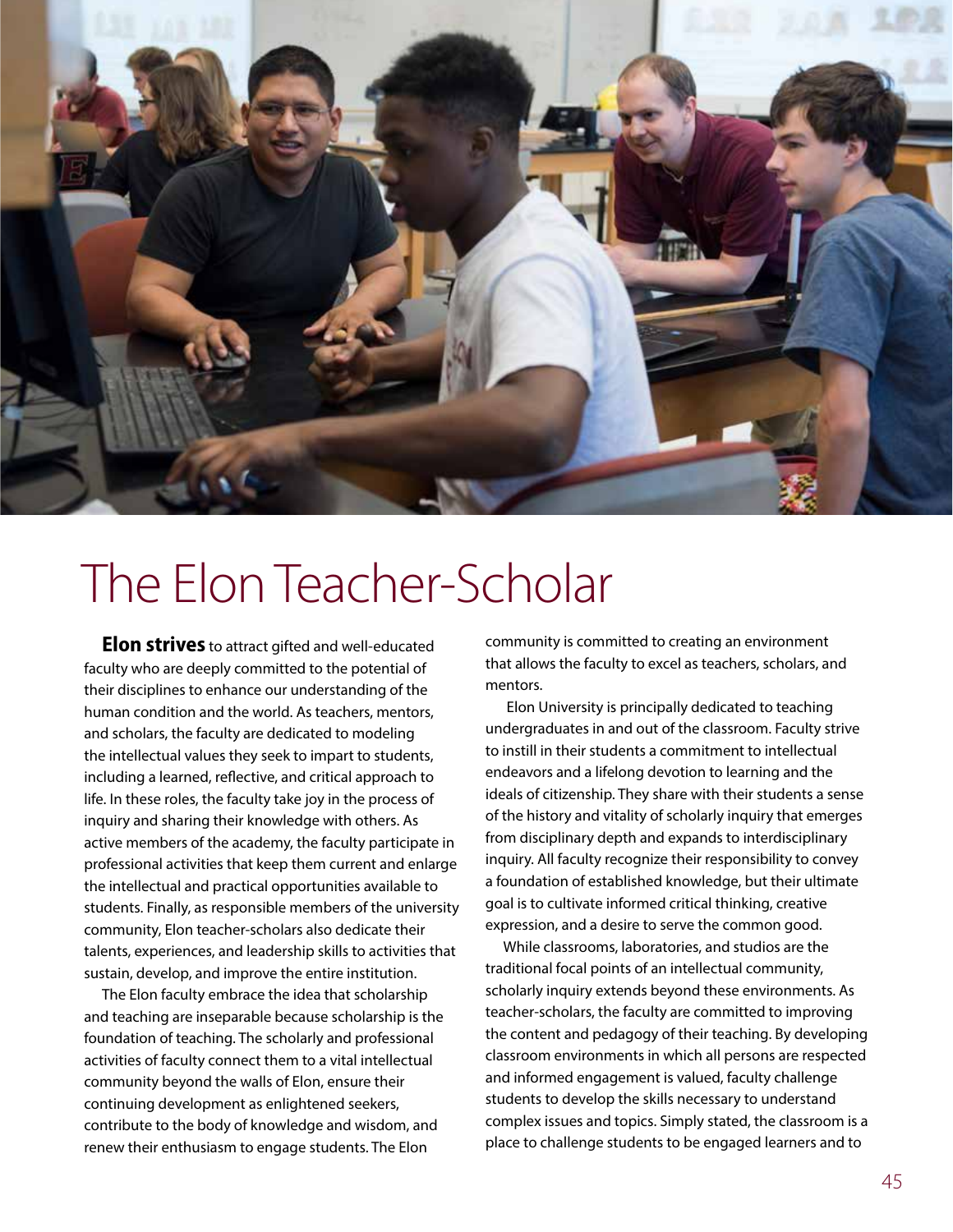establish mentoring relationships that extend interactions beyond the traditional classroom. The challenge to be engaged learners extends not only beyond the classroom but even beyond the confines of the institution.

Elon recognizes, values, nurtures, and provides support for innovative approaches that strengthen the linkages between knowledge and experience through programs such as international study, service learning, cooperative learning, leadership training, undergraduate research, internship experience, and civic engagement. As a consequence of this broader view of faculty engagement with students, the university encourages productive interactions that blur the boundaries separating traditional teaching activity, scholarship, and professional activity. For example, faculty may experiment with service-learning projects that combine classroom learning with direct applications in the local community, use their professional consulting expertise to develop case studies for the classroom, or employ web-based technologies to guide and enhance student internship experiences with employers located across the country. One of the strongest connections between disciplinary expertise and student experience occurs when faculty mentor students in the process of scholarly inquiry, encouraging and supporting presentations at student research forums and professional disciplinary meetings. Scholar-mentor activities combine traditional teaching, experiential education, and



professional expertise to mold graduates ready to take their place as working members of their profession or to continue their academic training in graduate or professional school.

The faculty's ability to model intellectual engagement is based on their intentional and continual development as professionals. While they share common goals, each Elon faculty member possesses unique gifts, skills, training, perspectives, and approaches that enrich the academic community. The university recognizes and values the differences between individual faculty members and encourages each to grow and develop as a teacher-scholar. Thus, the Elon faculty reflect the comprehensive nature of the institution and the variety of their disciplines in that they are scholars, mentors, philosophers, theoreticians, researchers, artists, writers, educators, and professional practitioners.

At Elon, professional activity is broadly defined as any activity involving the serious practice of disciplinary expertise. Scholarship is essential to an intellectually vibrant and enriching community, and so it represents the most fundamental form of professional activity. Other forms of professional activity include service to the profession, developing new research skills, taking special courses, attending workshops related to one's discipline, attending workshops on teaching pedagogy and attending conferences, performances, or exhibits. As they mature professionally, faculty may serve as consultants and accept leadership roles in disciplinary organizations.

Scholarship is a creative process of inquiry and exploration that adds to the knowledge or appreciation of disciplinary or interdisciplinary understanding. It is the serious exercise of what is being taught in the education of students: clear goal setting, adequate preparation, intense inquiry, and critical reflection. Elon University encourages and recognizes a broad array of scholarly endeavors just as it has adopted a broad view of faculty engagement with students. Scholarship adds significantly to our understanding by:

- **1.** discovering or uncovering new knowledge or insights
- **2.** generating new theories and techniques that guide discovery
- **3.** integrating knowledge within or across disciplines
- **4.** applying knowledge responsibly to solve problems, and
- **5.** developing pedagogical innovations that

facilitate the dissemination of knowledge. Distinct differences exist in the types of scholarly activities that are valued both within and between disciplines as a consequence of the unique historical development of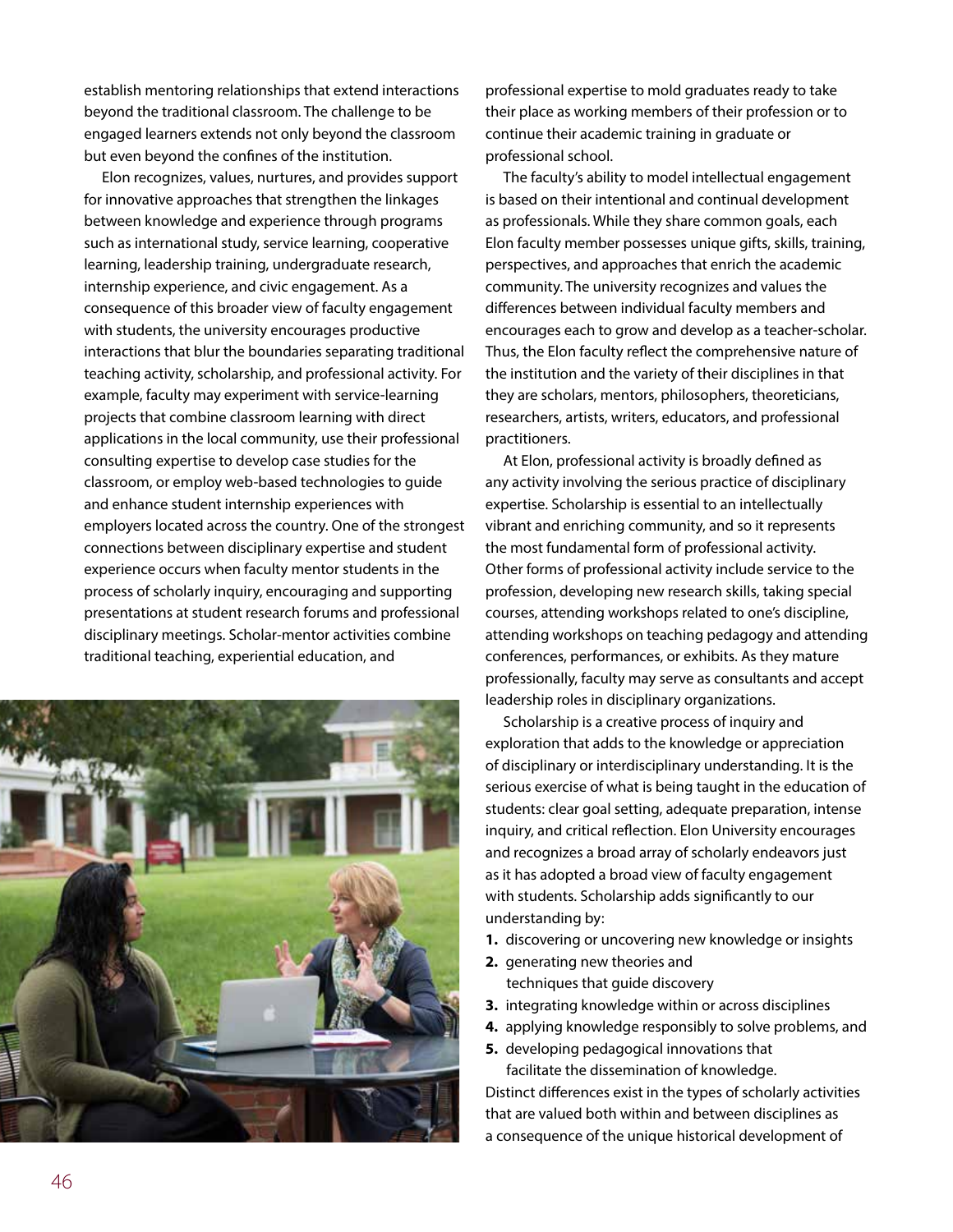

each discipline. However, across all disciplines, recognized scholarly work shares some common features:

- **•** It results in a product, presentation, exhibition, or performance that expands knowledge, skills, or understanding that can be shared with others.
- **•** It extends beyond the limits of the institution.
- **•** It develops and/or expands the expertise of the faculty member and lifts the faculty member's standing within the institution and in his/her greater community (scholars, artists, researchers, professional practitioners).
- **•** The work is reviewed by those outside the institution who have appropriate expertise.

The tangible results of scholarship include academic publications, presentations at professional meetings, grant proposals, artistic performances, musical scores, screenplays, art exhibits, computer software, patented inventions, professional manuals, video productions, and other work determined by each faculty member's academic department. Scholarship is also reflected in

pedagogical innovations (such as textbook ancillaries, laboratory manuals, and experiential activities) that are shared with the academic world outside of Elon. Works of synthesis that translate knowledge for those lacking expertise or summarize current understanding for those with expertise further represent important scholarly work valued by the institution.

Elon University is a rich intellectual community committed to providing a dynamic and challenging curriculum that emphasizes learning across the disciplines and encourages students to put knowledge into practice. Faculty model a life of learning through their engagement with students and their scholarly accomplishments. As a part of a vibrant academic community, they share with their students the joy of mental, physical, and spiritual transformation, guiding them to become informed and caring citizens of the global community.